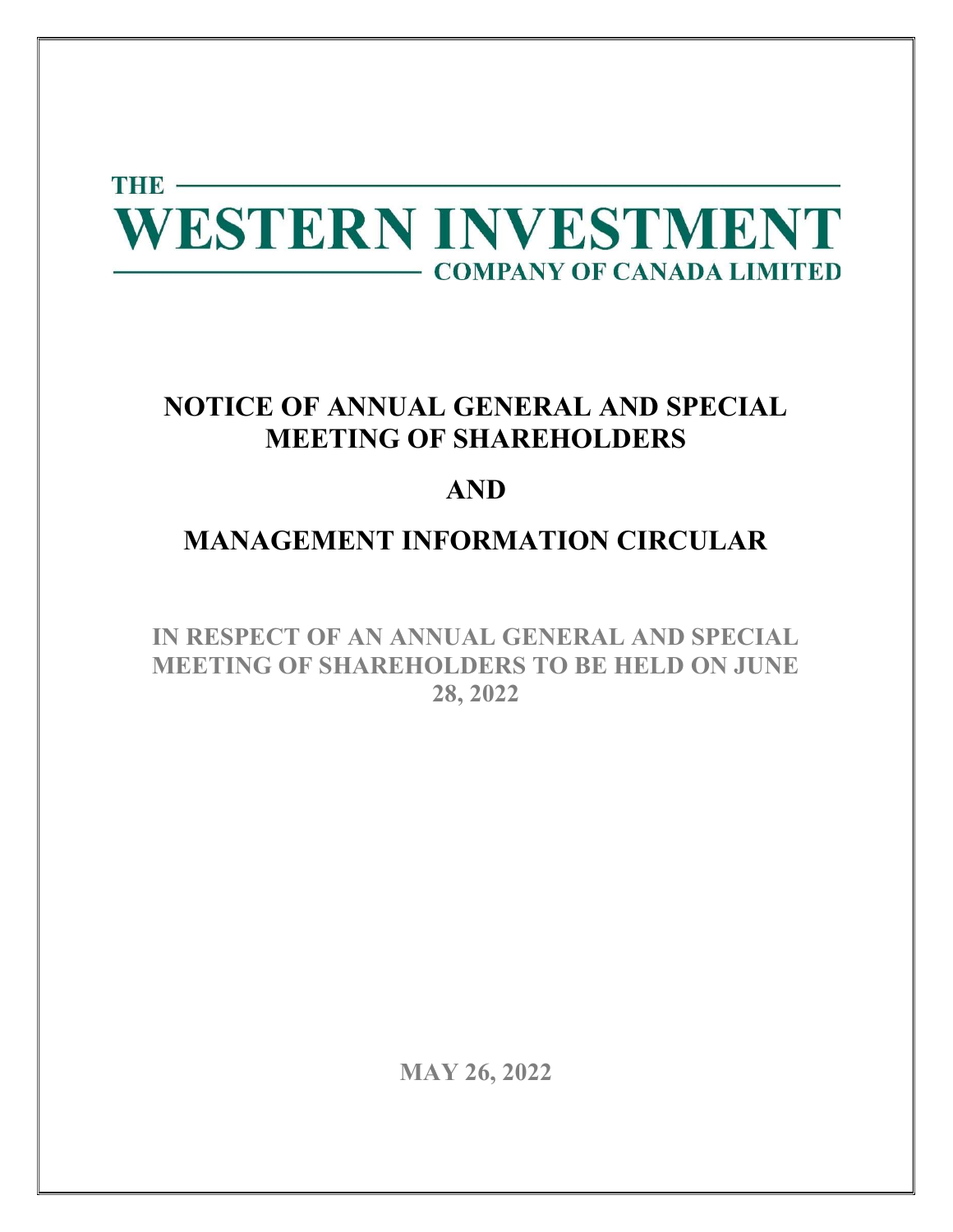

# NOTICE OF ANNUAL GENERAL AND SPECIAL MEETING OF SHAREHOLDERS

NOTICE IS HEREBY GIVEN that the annual general and special meeting (the "Meeting") of the holders ("Shareholders") of common shares ("Common Shares") of The Western Investment Company of Canada Limited (the "Corporation" or "Western") will be held at the offices of DS Lawyers Canada LLP, located at Suite 800,  $333 - 7$ <sup>th</sup> Avenue SW, Calgary, Alberta, T2P 2Z1, Canada, on Tuesday, June 28, 2022 at 8:00 a.m. (Calgary time) for the following purposes:

- 1. to receive the audited financial statements of the Corporation for the financial year ended December 31, 2021 together with the auditors' report thereon;
- 2. to fix the number of directors to be elected at the Meeting at five (5);
- 3. to elect the directors of the Corporation to hold office until the next annual meeting of Shareholders;
- 4. to appoint PricewaterhouseCoopers LLP as auditors for the Corporation to hold office until the next annual meeting of Shareholders and to authorize the directors to fix their remuneration;
- 5. to consider and, if thought fit, to pass a resolution in the form included in the management information circular dated May 26, 2022 (the "Information Circular") accompanying this Notice of Annual General and Special Meeting of Shareholders (this "Notice of Meeting") approving the Corporation's stock option plan; and
- 6. to transact such other business as may properly come before the Meeting.

This Notice of Meeting is accompanied by the Information Circular and a form of proxy (the "Form of Proxy"). The Information Circular is expressly made part of this Notice of Meeting. The Information Circular should be consulted for further details on matters to be acted upon.

DATED at Calgary, Alberta this 26<sup>th</sup> day of May, 2022.

# BY ORDER OF THE BOARD OF DIRECTORS OF THE WESTERN INVESTMENT COMPANY OF CANADA LIMITED

"Scott Tannas"

Scott Tannas President and Chief Executive Officer

### IMPORTANT

No person who is experiencing any symptoms of COVID-19, including fever, cough or difficulty breathing, will be permitted to attend the Meeting in person. As the COVID-19 pandemic is a rapidly evolving situation, Western will continue to monitor and abide by Provincial and Federal governmental orders in order to reduce the risk of spreading the virus at the Meeting, which may include imposing restrictions on attendance at the Meeting or adjourning, postponing or changing the format of the Meeting. Western will provide updates to any arrangements in respect of the Meeting by way of news release. Shareholders are encouraged to monitor Western's website at https://winv.ca or Western's SEDAR profile at www.sedar.com, where copies of such news releases, if any, will be posted.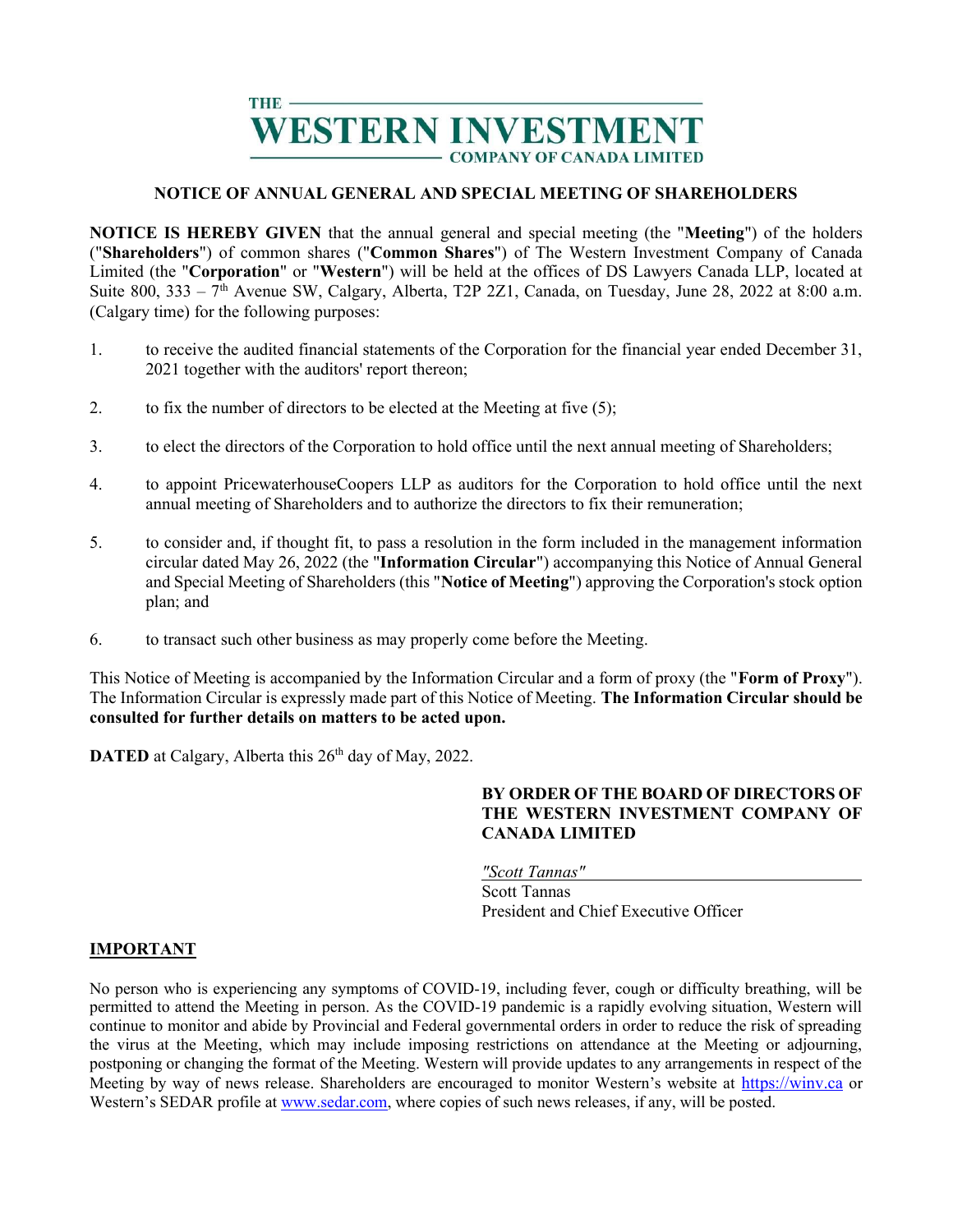Only holders of Common Shares of record at the close of business on May 24, 2022 are entitled to notice of the Meeting or any adjournment or postponement thereof and only those holders of the Common Shares of record at the close of business on May 24, 2022, or who subsequently become Shareholders and comply with the provisions of the Business Corporations Act (Alberta), are entitled to vote thereat.

If you are a registered Shareholder, please complete and submit the enclosed Form of Proxy or other appropriate form of proxy. Completed forms of proxy must be received by Odyssey Trust Company, by mail at Traders Bank Building 702, 67 Yonge Street Toronto, ON M5E 1J8, by email at proxy@odysseytrust.com, or by fax at 1-800-517-4553, not less than 48 hours, excluding Saturdays, Sundays and statutory holidays, preceding the Meeting or any adjournment or postponement thereof. You may also vote by internet voting at https://login.odysseytrust.com/pxlogin not less than 48 hours, excluding Saturdays, Sundays and statutory holidays, preceding the Meeting or any adjournment or postponement thereof.

If you are not a registered Shareholder, please complete the voting instruction form from your intermediary/broker and follow the instructions set out under "Advice to Beneficial Shareholders on Voting Their Common Shares " in the Information Circular.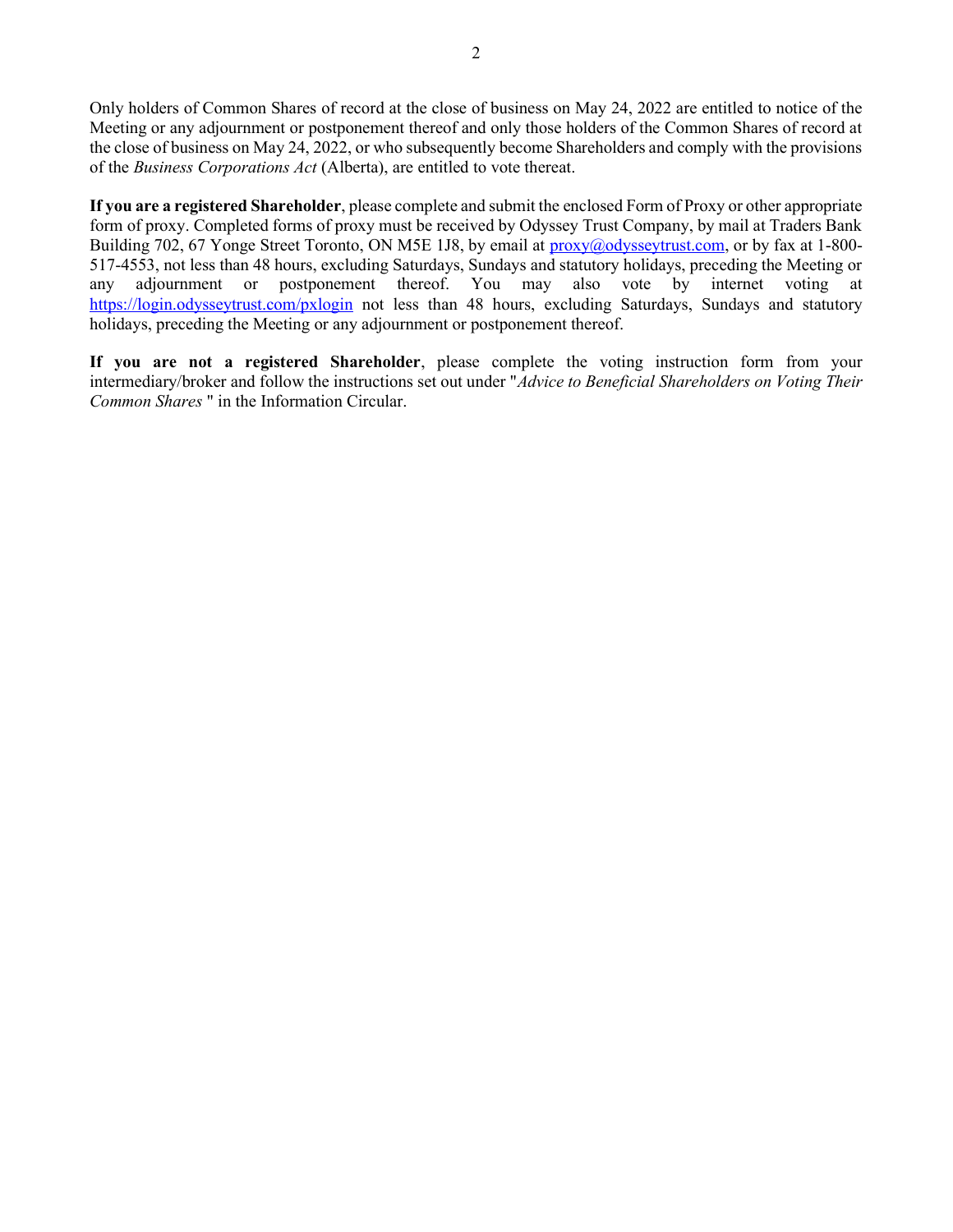# THE WESTERN INVESTME **COMPANY OF CANADA LIMITED**

# MANAGEMENT INFORMATION CIRCULAR

# INTRODUCTION

This management information circular (this "Information Circular") is furnished in connection with the solicitation of proxies by the management of The Western Investment Company of Canada Limited ("Western" or the "Corporation") for use at the annual general and special meeting (the "Meeting") of holders ("Shareholders") of common Shares ("Common Shares") of the Corporation to be held at DS Lawyers Canada LLP, located at Suite 800, 333 – 7th Avenue SW, Calgary, Alberta, T2P 2Z1, Canada, on Tuesday, June 28, 2022 at 8:00 a.m. (Calgary time) and at any adjournment or postponement thereof for the purposes set out in the accompanying Notice of Annual General and Special Meeting of Shareholders (the "Notice of Meeting"). Unless otherwise stated, the information contained in this Information Circular is given as at May 26, 2022.

No person who is experiencing any symptoms of COVID-19, including fever, cough or difficulty breathing, will be permitted to attend the Meeting in person. As the COVID-19 pandemic is a rapidly evolving situation, Western will continue to monitor and abide by Provincial and Federal governmental orders in order to reduce the risk of spreading the virus at the Meeting, which may include imposing restrictions on attendance at the Meeting or adjourning, postponing or changing the format of the Meeting. Western will provide updates to any arrangements in respect of the Meeting by way of news release. Shareholders are encouraged to monitor Western's website at https://winv.ca or Western's SEDAR profile at www.sedar.com, where copies of such news releases, if any, will be posted.

In order to ensure as many Common Shares as possible are represented at the Meeting, Registered Shareholders (as defined below) are strongly encouraged to complete the enclosed form of proxy (the "Form of Proxy") and return it as soon as possible in the envelope provided for that purpose. Beneficial Shareholders (as defined below) are strongly encouraged to complete the voting instruction form received from their respective intermediary/broker ("Intermediary") as soon as possible and to follow the instructions set out under "Advice to Beneficial Shareholders on Voting Their Common Shares" in this Information Circular.

Unless otherwise stated, all amounts are reported in Canadian dollars

# GENERAL PROXY INFORMATION

# Solicitation of Proxies

This solicitation is made on behalf of the management of Western. Although it is expected that the solicitation of proxies will be primarily by mail, proxies may also be solicited personally or by telephone by directors, officers, employees or agents of the Corporation. Pursuant to National Instrument 54-101 Communication With Beneficial Owners of Securities of a Reporting Issuer ("NI 54-101"), arrangements have been made with clearing agencies, brokerage houses and other financial intermediaries to forward proxy solicitation material to Beneficial Shareholders. The cost of any such solicitation will be borne by the Corporation.

# Appointment and Revocation of Proxies

The information provided in this section applies to Shareholders who hold Common Shares in their own name and have a share certificate or direct registration system (DRS) statement (a "Registered Shareholder"). As a Registered Shareholder, you are identified on the share register maintained by the Corporation's register and transfer agent, Odyssey Trust Company, as being a Shareholder.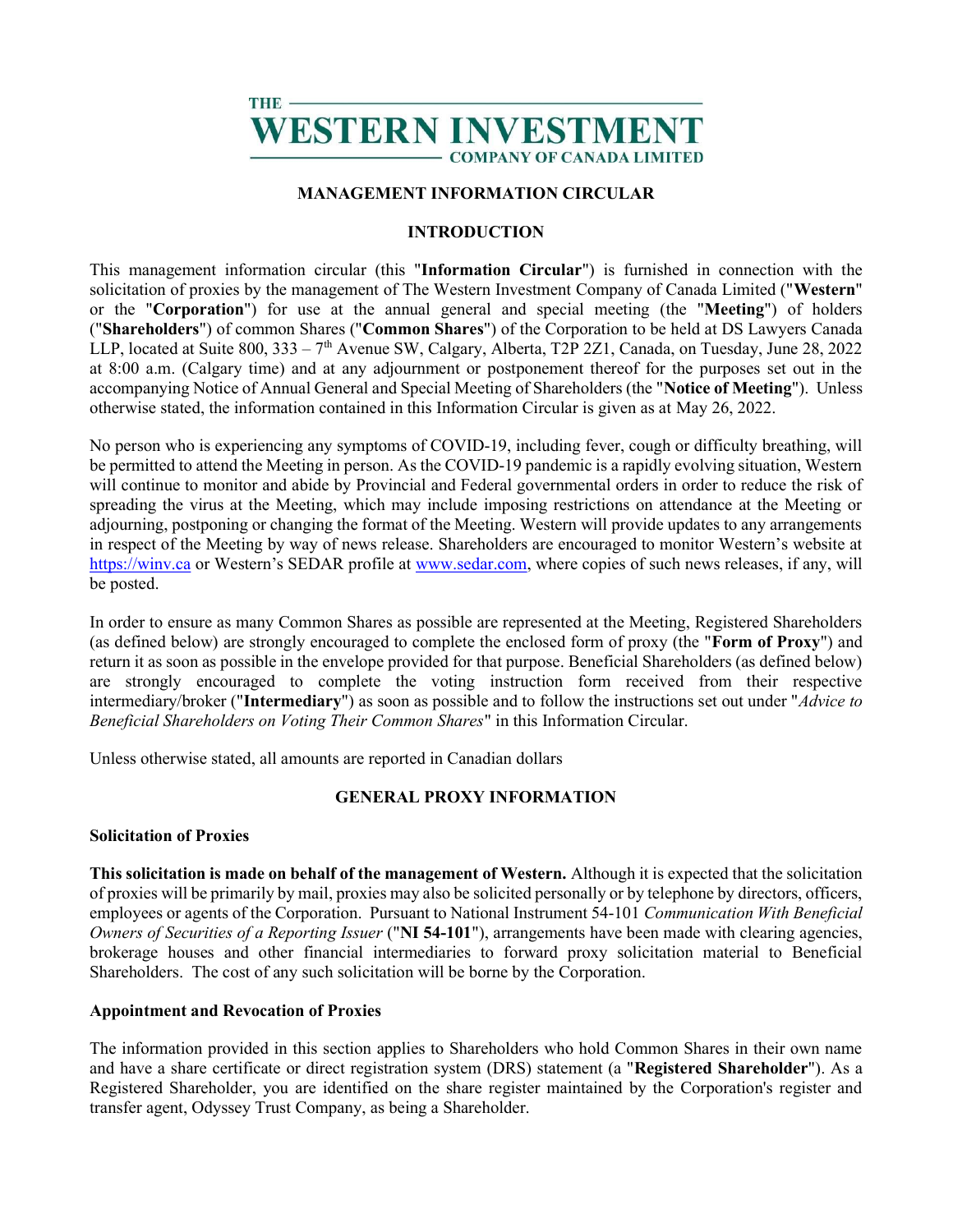The persons named in the Form of Proxy are directors and/or officers of the Corporation. A Registered Shareholder has the right to appoint a person (who need not be a Shareholder) to attend and represent such Registered Shareholder at the Meeting other than the persons designated in the Form of Proxy. To exercise this right, the Registered Shareholder should insert the name of the desired representative in the blank space provided in the Form of Proxy or submit another appropriate form of proxy.

In order to be effective, a proxy must be forwarded so as to reach, or be deposited with, the Corporation's registrar and transfer agent, Odyssey Trust Company, at Traders Bank Building 702, 67 Yonge Street Toronto, ON M5E 1J8, by email at  $prox(0.000y$ sseytrust.com or by fax at 1-800-517-4553, not less than 48 hours, excluding Saturdays, Sundays and statutory holidays in the Province of Alberta, preceding the Meeting or an adjournment or postponement thereof; provided that the Chairperson of the Meeting may, in his or her sole discretion, at the Meeting, elect to waive the requirement that proxies be deposited prior to the aforementioned time and accept any and all proxies deposited at or before the time of the Meeting or any adjournment or postponement thereof.

A Registered Shareholder may also vote by internet voting at https://login.odysseytrust.com/pxlogin. Votes by internet must be received not later than 48 hours, excluding Saturdays, Sundays and statutory holidays, preceding the Meeting or any adjournment or postponement thereof. The internet may also be used to appoint a proxyholder to attend and vote at the Meeting on the Registered Shareholder's behalf and to convey a Registered Shareholder's voting instructions.

An instrument of proxy may be revoked at any time prior to the exercise thereof. In addition to revocation in any other manner permitted by law, a Registered Shareholder may revoke a proxy by:

- (i) depositing an instrument in writing executed by the Registered Shareholder or by the Registered Shareholder's attorney authorized in writing or, if the Registered Shareholder is a corporation, by a duly authorized officer or attorney of the corporation:
	- (a) at the offices of the registrar and transfer agent of the Corporation, Odyssey Trust Company, Stock Exchange Tower, Suite 350, 300 5<sup>th</sup> Avenue SW, Calgary, Alberta, T2P 3C4, Canada, at any time, not less than 48 hours, excluding Saturdays, Sundays and statutory holidays, preceding the Meeting, or an adjournment or postponement of the Meeting, at which the proxy is to be used;
	- (b) at the registered office of the Corporation, Suite 800, 333 7th Avenue SW, Calgary, Alberta, T2P 2Z1, Canada, at any time up to and including the last business day preceding the day of the Meeting, or any adjournment or postponement of the Meeting, at which the proxy is to be used; or
	- (c) with the Chairperson of the Meeting before the Meeting begins or, if the Meeting is adjourned or postponed, before the adjourned or postponed Meeting begins;
- (ii) completing and signing another proxy form with a later date and delivering it to the registrar and transfer agent of the Corporation not less than 48 hours, excluding Saturdays, Sundays and statutory holidays, preceding the Meeting or any adjournment or postponement thereof; or
- (iii) personally attending at the Meeting and voting the Common Shares represented by the proxy or, if the Registered Shareholder is a corporation, by a duly authorized officer or attorney of such corporation attending at the Meeting and voting such Common Shares.

Only Registered Shareholders have the right to revoke a proxy. Beneficial Shareholders who wish to change their vote must arrange for their respective Intermediary to revoke the proxy on their behalf in accordance with any requirements of the Intermediaries.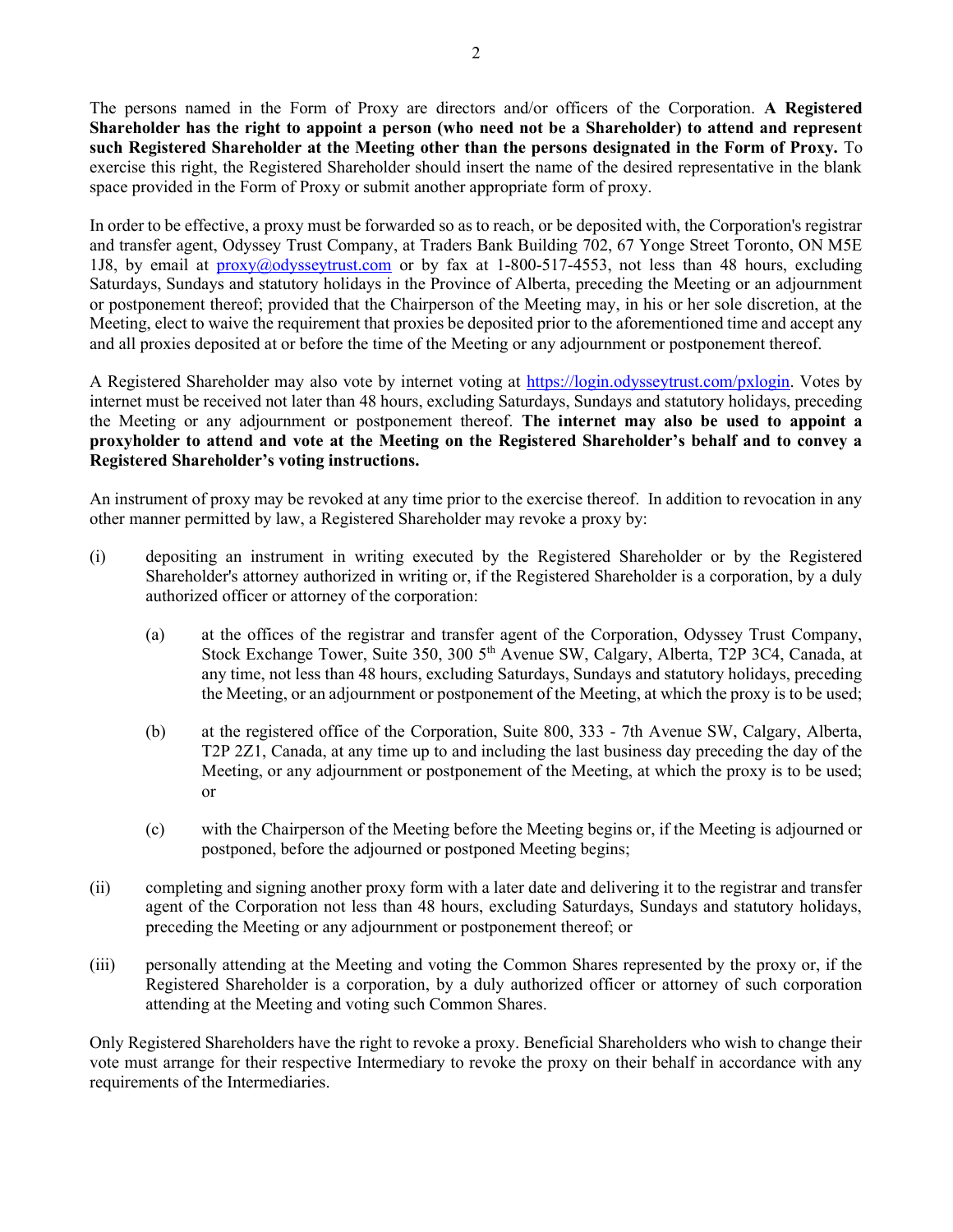### Voting of Proxies

All Common Shares represented at the Meeting by properly executed proxies will be voted and where a choice with respect to any matter to be acted upon has been specified in the Form of Proxy, the Common Shares represented by the proxy will be voted in accordance with such specifications. In the absence of any such specifications, the management designees, if named as proxy, will vote in favour of all the matters set out herein.

The Form of Proxy confers discretionary authority upon the management designees, or other persons named as proxy, with respect to amendments to or variations of matters identified in the Notice of Meeting and any other matters that may properly come before the Meeting. At the date of this Information Circular, the Corporation is not aware of any amendments to, or variations of, or other matters that may come before the Meeting. In the event that other matters come before the Meeting, then the management designees intend to vote in accordance with the judgment of the management of the Corporation.

Advice to Beneficial Shareholders on Voting Their Common Shares

The information set forth in this section is of significant importance to many Shareholders, as a substantial number of Shareholders do not hold their Common Shares in their own name. Shareholders who do not hold their Common Shares in their own name (referred to in this Information Circular as "Beneficial Shareholders") should note that only Shareholders whose names appear on the records of the Corporation as the registered holders of Common Shares or their proxyholders are permitted to vote at the Meeting. If Common Shares are listed in an account statement provided to a Shareholder by a broker, then, in almost all cases, those shares will not be registered in the Shareholder's name on the records of the Corporation. Such shares will more likely be registered under the name of the Shareholder's broker or an agent of that broker. In Canada, the vast majority of such shares are registered under the name of CDS & Co. (the nominee of The Canadian Depository for Securities Limited, which acts as depositary for many Canadian brokerage firms). Common Shares held by brokers or their agents or nominees can only be voted (for or against resolutions) upon the instructions of the Beneficial Shareholder. Without specific instructions, a broker and its agents and nominees are prohibited from voting shares for the broker's clients. Therefore, Beneficial Shareholders should ensure that instructions respecting the voting of their Common Shares are communicated to the appropriate person.

Applicable regulatory rules require Intermediaries to seek voting instructions from Beneficial Shareholders in advance of Shareholders' meetings. Every Intermediary has its own mailing procedures and provides its own return instructions to clients, which should be carefully followed by Beneficial Shareholders in order to ensure that their Common Shares are voted at the Meeting. The majority of brokers now delegate responsibility for obtaining instructions from clients to Broadridge Financial Solutions, Inc. ("Broadridge"). Broadridge typically provides a scannable voting instruction form or applies a special sticker to the proxy forms, mails those forms to the Beneficial Shareholders and asks Beneficial Shareholders to return the voting instruction forms to Broadridge. Often Beneficial Shareholders are alternatively provided with a toll-free telephone number to vote their shares or a website address where shares can be voted. Broadridge then tabulates the results of all instructions received and provides appropriate instructions respecting the voting of shares to be represented at the Meeting. A Beneficial Shareholder receiving a voting instruction form or a proxy with a Broadridge sticker on it cannot use that voting instruction form or proxy to vote Common Shares directly at the Meeting. The voting instruction form or proxy must be returned to Broadridge well in advance of the Meeting in order to have the Common Shares voted at the Meeting. If you have any questions respecting the voting of Common Shares held through an Intermediary, please contact that Intermediary for assistance.

Although a Beneficial Shareholder may not be recognized directly at the Meeting for the purposes of voting Common Shares registered in the name of their Intermediary (or an agent of the Intermediary), a Beneficial Shareholder may attend at the Meeting as proxyholder for the Registered Shareholder and vote the Common Shares in that capacity. Beneficial Shareholders who wish to attend the Meeting and indirectly vote their Common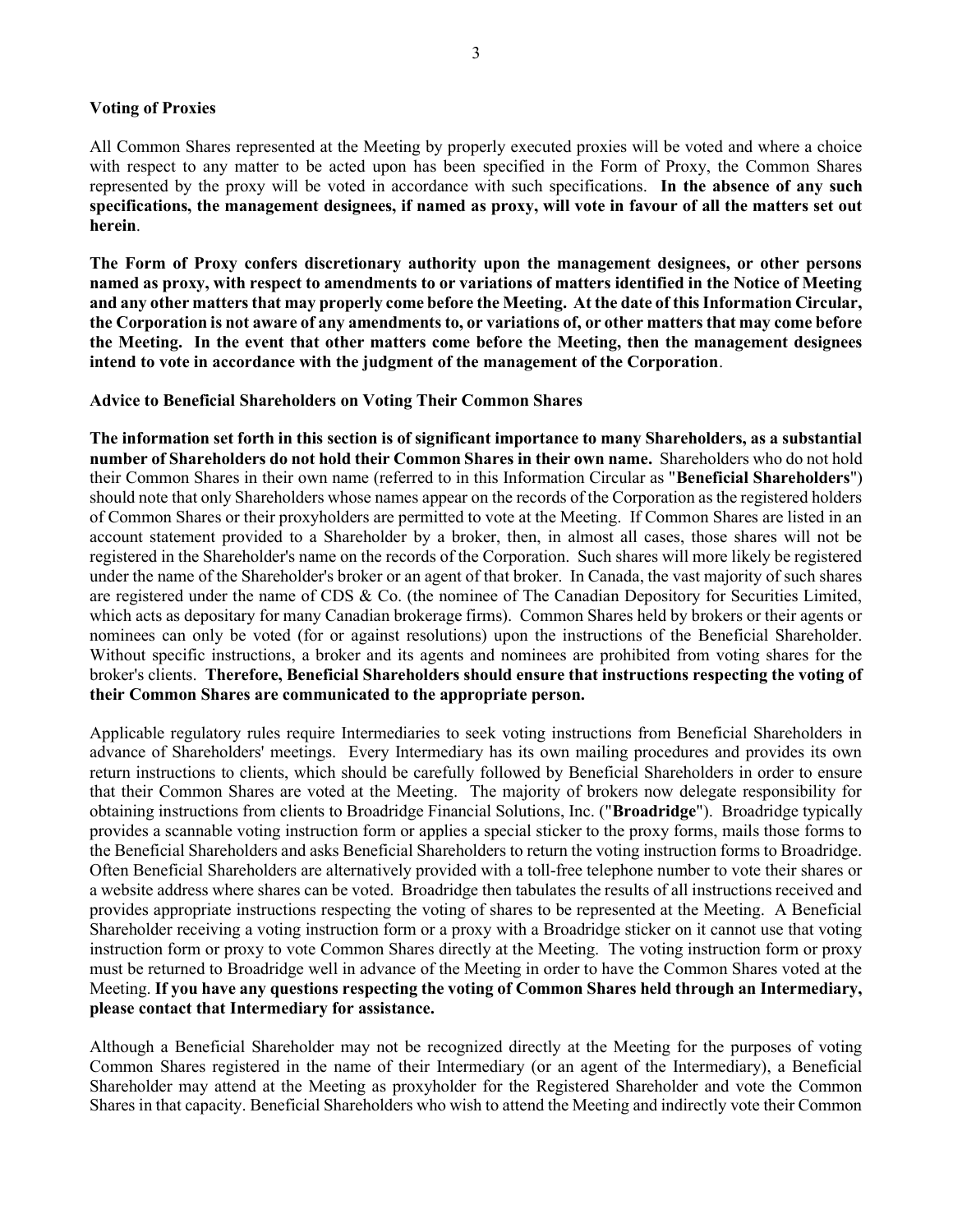Shares as proxyholder for the Registered Shareholder should enter their own names in the blank space on the proxy form or voting instruction form provided to them and return the same to their Intermediary (or the agent of the Intermediary) in accordance with the instructions provided by such Intermediary (or agent), well in advance of the Meeting. Beneficial Shareholders should follow the instructions on the forms that they receive and contact their Intermediaries promptly if they require assistance.

Beneficial Shareholders who have not objected to their Intermediary disclosing certain ownership information about themselves to the Corporation are referred to as non-objecting beneficial owners or "NOBOs". Those Beneficial Shareholders who have objected to their Intermediary disclosing ownership information about themselves to the Corporation are referred to as objecting beneficial owners or "OBOs".

Pursuant to NI 54-101, the Corporation has distributed copies of proxy-related materials in connection with this Meeting (including this Information Circular) indirectly to all Beneficial Shareholders. The Corporation will be paying for Intermediaries to deliver to OBOs (who have not otherwise waived their right to receive proxy-related materials) copies of the proxy-related materials and related documents. The Corporation is not relying on the notice and access delivery procedures outlined in NI 54-101 to distribute copies of the proxy related materials in connection with the Meeting.

# VOTING COMMON SHARES AND PRINCIPAL HOLDERS THEREOF

The Corporation is authorized to issue an unlimited number of Common Shares and an unlimited number of preferred shares, of which 30,302,756 Common Shares and nil preferred shares are issued and outstanding.

The holders of Common Shares of record at the close of business on the record date, set by the directors of the Corporation to be May 24, 2022 (the "Record Date"), are entitled to vote such Common Shares at the Meeting on the basis of one (1) vote for each Common Share held, except to the extent that:

- 1. such person transfers his, her or its Common Shares after the Record Date; and
- 2. the transferee of those Common Shares produces properly endorsed share certificates or otherwise establishes his, her or its ownership of the Common Shares,

and makes a demand to the registrar and transfer agent of the Corporation, not later than ten (10) days before the Meeting, that his, her or its name be included on the Shareholders list for the Meeting.

The by-laws of the Corporation provide that one (1) person present and representing in person or by proxy not less than ten percent (10%) of the outstanding Common Shares entitled to vote at the Meeting, constitutes a quorum for the Meeting.

To the knowledge of the directors and executive officers of the Corporation, as of the date hereof, no person or company (other than securities depositories) beneficially owns, or controls or directs, directly or indirectly, Common Shares carrying 10% or more of the voting rights attached to all outstanding Common Shares.

# PARTICULARS OF MATTERS TO BE ACTED UPON

Management of Western knows of no amendment, variation or other matter to come before the Meeting other than the matters referred to in the accompanying Notice of Meeting. However, if any other matter properly comes before the Meeting, the management designees, if named as proxy, will vote on such matter in accordance with the best judgment of the person or persons voting the proxy.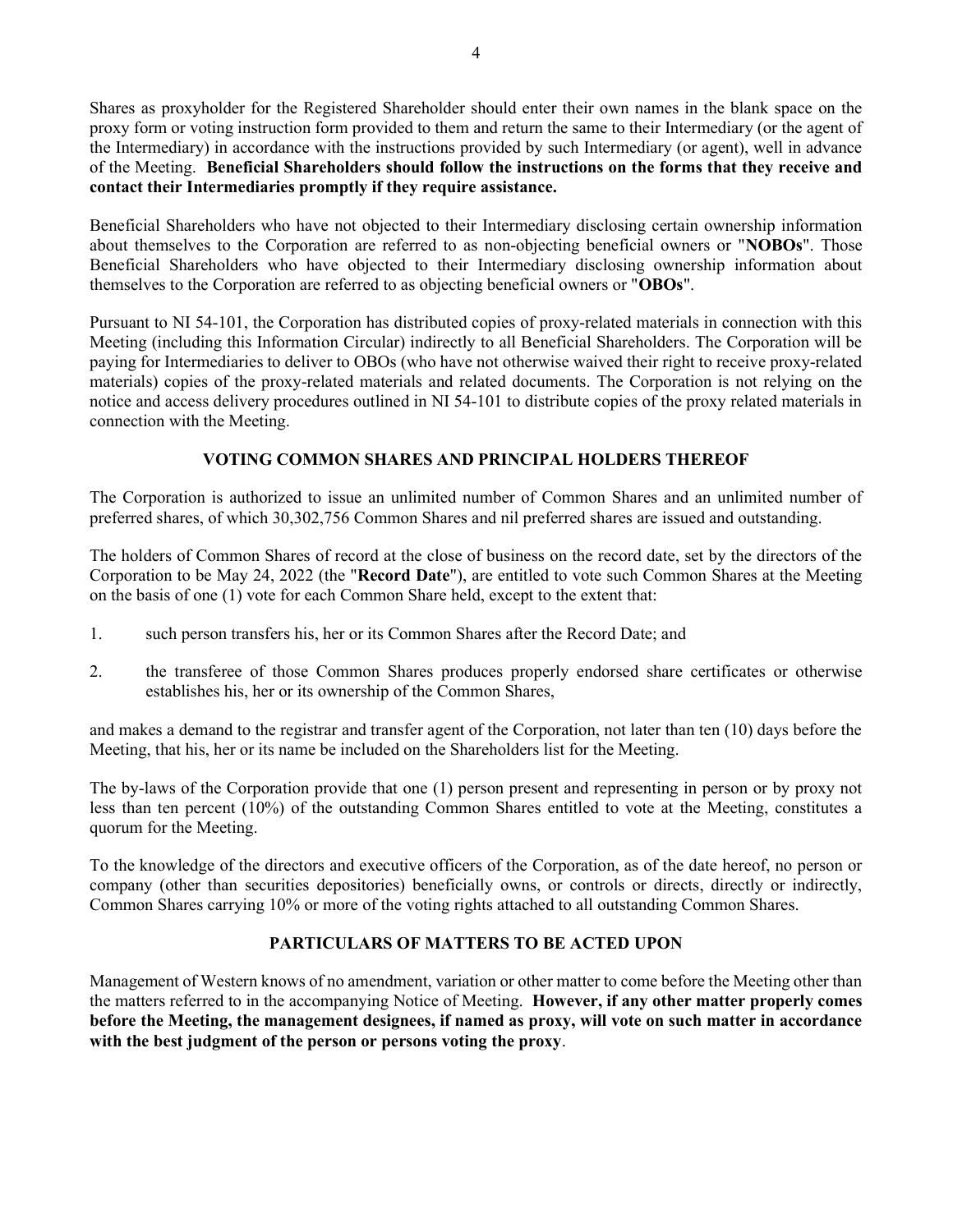# I. Receipt of Financial Statements

The directors will place before the Meeting the audited financial statements of the Corporation for the year ended December 31, 2021 together with the auditors' report thereon. Shareholder approval is not required in relation to these financial statements. The financial statements have been sent to applicable Shareholders in accordance with applicable securities laws and are also available on the Corporation's profile on the SEDAR website at www.sedar.com.

# II. Fix Number of Directors

The board of directors of the Corporation (the "Board") presently consists of five (5) directors. It is proposed that the number of directors for the ensuing year be set at five (5) and that the persons named below under "Election of Directors" will be nominated at the Meeting. Each director elected at the Meeting will hold office until the next annual meeting of the Shareholders or until his or her successor is elected or appointed in accordance with the constating documents of the Corporation and the *Business Corporations Act* (Alberta) (the "ABCA"), unless his or her office is earlier vacated. Unless otherwise directed, the management designees, if named as proxy, intend to vote the Common Shares represented by any such proxy FOR the resolution setting the number of directors to be elected at the meeting at five (5) members.

# III. Election of Directors

The Board has adopted an individual voting standard for the election of directors at the Meeting. Under the individual voting standard, in the event that a nominee for director receives a greater number of votes "withheld" than votes "for" his or her election as a director, the Board shall consider the circumstances of such vote, the particular attributes of the director nominee including his or her knowledge, experience and contribution at Board meetings and make whatever determination the Board deems appropriate, including without limitation, requesting such director to resign at an appropriate time and advise shareholders of the Board's decision in that regard. This policy applies only to uncontested elections, meaning elections where the number of nominees for directors is equal to the number of directors to be elected. The Board may fill any vacancy created by any such resignation or determine to leave the resulting vacancy unfilled.

Shareholders should note that, as a result of the majority voting policy, a "withhold" vote is effectively the same as a vote against a director nominee in an uncontested election.

The following table sets out the names and places of residence of the persons proposed to be nominated by management for election as directors of the Corporation; all positions and offices in the Corporation held by them; their current principal occupation; the periods during which they have served as a director of the Corporation; and the number of Common Shares beneficially owned, or controlled or directed, directly or indirectly, by them, as of the date hereof. Each director elected at the Meeting will hold office until the next annual meeting of the Shareholders or until his or her successor is elected or appointed in accordance with the constating documents of the Corporation and the ABCA, unless his or her office is earlier vacated.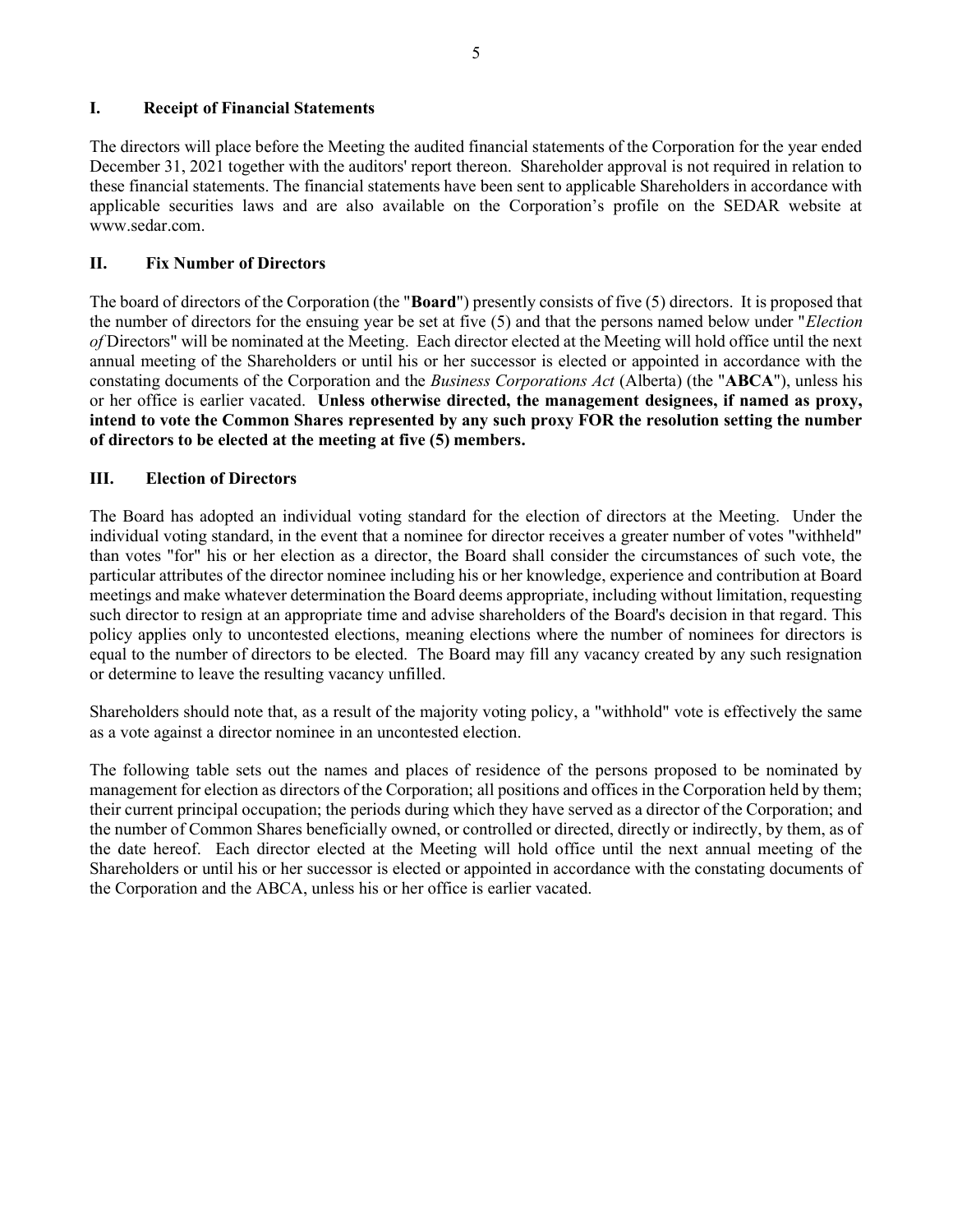| <b>Name, Place of Residence</b><br>and Position(s) with the<br>Corporation                                             | <b>Principal Occupation</b>                                                                                                                                                                                                                                                                                                                                                                                         | <b>Director Since</b> | <b>Number of Common</b><br><b>Shares Beneficially</b><br>Owned, or<br><b>Controlled or</b><br>Directed, Directly or<br>Indirectly $(1)$ |
|------------------------------------------------------------------------------------------------------------------------|---------------------------------------------------------------------------------------------------------------------------------------------------------------------------------------------------------------------------------------------------------------------------------------------------------------------------------------------------------------------------------------------------------------------|-----------------------|-----------------------------------------------------------------------------------------------------------------------------------------|
| <b>Scott Tannas</b><br>President, Chief Executive<br>Officer, Secretary and<br>Director<br>High River, Alberta, Canada | - Senator of Canada since 2014<br>- President and Chief Executive Officer of Western since<br>October 2015<br>- Founder and Chief Executive Officer of Western Financial<br>Group from 1996 to 2014                                                                                                                                                                                                                 | October 28,<br>2015   | $1,440,000^{(4)}$<br>4.75%                                                                                                              |
| James F. Dinning <sup>(2)(3)</sup><br>Chairman and Director<br>Calgary, Alberta, Canada                                | - President of Elbow Holdings Inc. since January 2005<br>- Director and Chair of Russel Metals since 2003 and 2014,<br>respectively<br>- Advisory Board Chair of OTPP - owned Heritage Royalty<br>since $2016$<br>- Chair of the board of Western Financial Group Inc. from 2002<br>to 2017                                                                                                                         | October 28,<br>2015   | 607,000<br>2.00%                                                                                                                        |
| Willard Yuill $(2)(3)$<br>Director<br>Medicine Hat, Alberta,<br>Canada                                                 | - Chief Executive Officer of The Monarch Corporation since<br>1993<br>- Chairman and Chief Executive Officer of CSH International<br>since 1987<br>- Sits on the Board of Governors of St. Andrew's College since<br>2019                                                                                                                                                                                           | October 28,<br>2015   | 608,000<br>2.01%                                                                                                                        |
| Dr. Kabir Jivraj $(2)(3)$<br>Director<br>Calgary, Alberta, Canada                                                      | - Managing Director at AgeCare Ltd. since 2008<br>- Clinical Professor at the University of Calgary, Faculty of<br>Medicine from 2001 to 2021<br>- Adjunct clinical Professor at the University of Calgary,<br>Faculty of Medicine from 2021<br>- Director at Avenue Living Real Estate Opportunity Trust<br>- Director at Mini-Mall Storage Properties GP Ltd since 2019<br>- Director at EQ Hotels, UK since 2019 | April 6, 2016         | $692,000^{(5)}$<br>2.28%                                                                                                                |
| Jennie Moushos <sup>(2)(3)</sup><br>Director<br>Burnaby, British Columbia,<br>Canada                                   | - Executive Vice President of Finance and Business<br>Development of Ocean Wise since 2020<br>- Senior Vice President of Intact Insurance Corporation from<br>1995 to 2018<br>- Director at Optimum General Insurance since 2018<br>- Director at Insurance Corporation of British Columbia since<br>October 2018                                                                                                   | June 28, 2018         | 64,000<br>0.21%                                                                                                                         |

Notes:

(1) The information as to the number of Common Shares beneficially owned, or controlled or directed, directly or indirectly, by the nominees, not being within the knowledge of the Corporation, has been provided to the Corporation by the nominees.

(2) Member of the audit committee, of which Jennie Moushos is the Chair.

(3) Member of the compensation and corporate governance committee, of which Dr. Jivraj Kabir is the Chair.

(4) Includes 219,208 Common Shares held by Mr. Tannas's spouse.<br>
(5) 345,500 of these Common Shares are owned by Dr. Jivraj's spou

(5) 345,500 of these Common Shares are owned by Dr. Jivraj's spouse, however, Dr. Jivraj has control or direction over them.

Unless otherwise directed, the management designees, if named as proxy, intend to vote the Common Shares represented by any such proxy FOR the election of each of the nominees specified above as directors of the Corporation.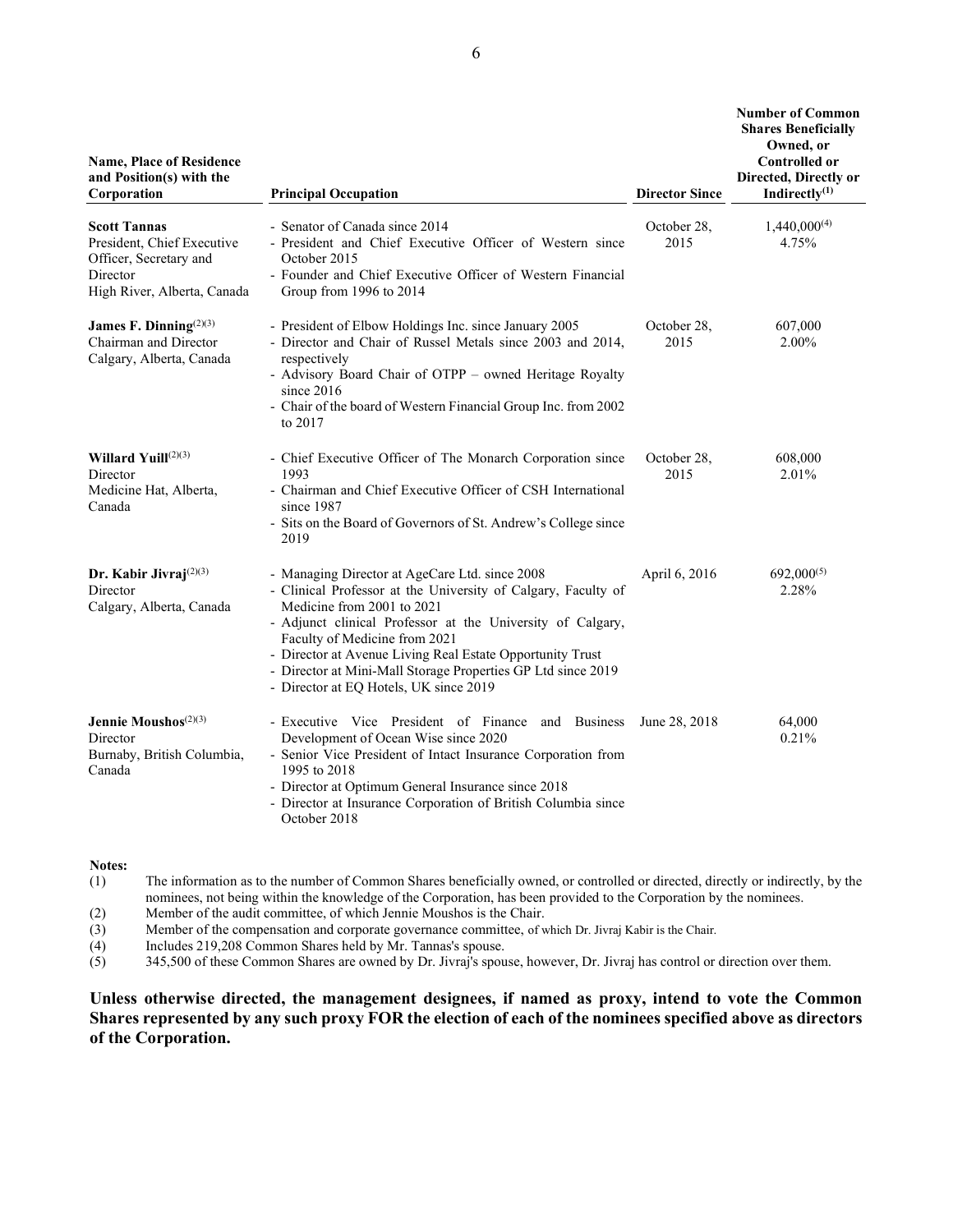### Cease Trade Orders

To the knowledge of the Corporation, no proposed director of the Corporation is, as at the date hereof, or has been, within 10 years before the date hereof, a director, chief executive officer or chief financial officer of any company (including the Corporation) that:

- (a) was subject to a cease trade order, an order similar to a cease trade order or an order that denied the relevant company access to any exemption under securities legislation, that was in effect for a period of more than 30 consecutive days, that was issued while the proposed director was acting in the capacity as director, chief executive officer or chief financial officer; or
- (b) was subject to a cease trade order, an order similar to a cease trade order or an order that denied the relevant company access to any exemption under securities legislation, that was in effect for a period of more than 30 consecutive days, that was issued after the proposed director ceased to be a director, chief executive officer or chief financial officer and which resulted from an event that occurred while that person was acting in the capacity as director, chief executive officer or chief financial officer.

# **Bankruptcy**

To the knowledge of the Corporation, no proposed director of the Corporation is, as at the date hereof, or has been within 10 years before the date hereof, a director or executive officer of a company (including the Corporation) that, while that person was acting in that capacity, or within a year of that person ceasing to act in that capacity, became bankrupt, made a proposal under any legislation relating to bankruptcy or insolvency or was subject to or instituted any proceedings, arrangement or compromise with creditors or had a receiver, receiver manager or trustee appointed to hold its assets.

# Personal Bankruptcy

To the knowledge of the Corporation, no proposed director of the Corporation has, within the 10 years before the date hereof, become bankrupt, made a proposal under any legislation relating to bankruptcy or insolvency, or become subject to or instituted any proceedings, arrangement or compromise with creditors, or had a receiver, receiver manager or trustee appointed to hold the assets of that person.

# Penalties and Sanctions

To the knowledge of the Corporation, no proposed director of the Corporation has been subject to any penalties or sanctions imposed by a court relating to securities legislation or by a securities regulatory authority or has entered into a settlement agreement with a securities regulatory authority, or has been subject to any other penalties or sanctions imposed by a court or regulatory body that would likely be considered important to a reasonable securityholder in deciding whether to vote for a proposed director.

# IV. Appointment of Auditors

PricewaterhouseCoopers LLP ("PwC") have been the auditors of the Corporation since their appointment on October 28, 2015. At the Meeting, the Shareholders will be asked to reappoint PwC as auditors of the Corporation to serve until the close of the next annual meeting of Shareholders and to authorize the directors to fix their remuneration.

Unless otherwise directed, the management designees, if named as proxy, intend to vote the Common Shares represented by any such proxy FOR the appointment of PwC as auditors of the Corporation at remuneration to be fixed by the Board.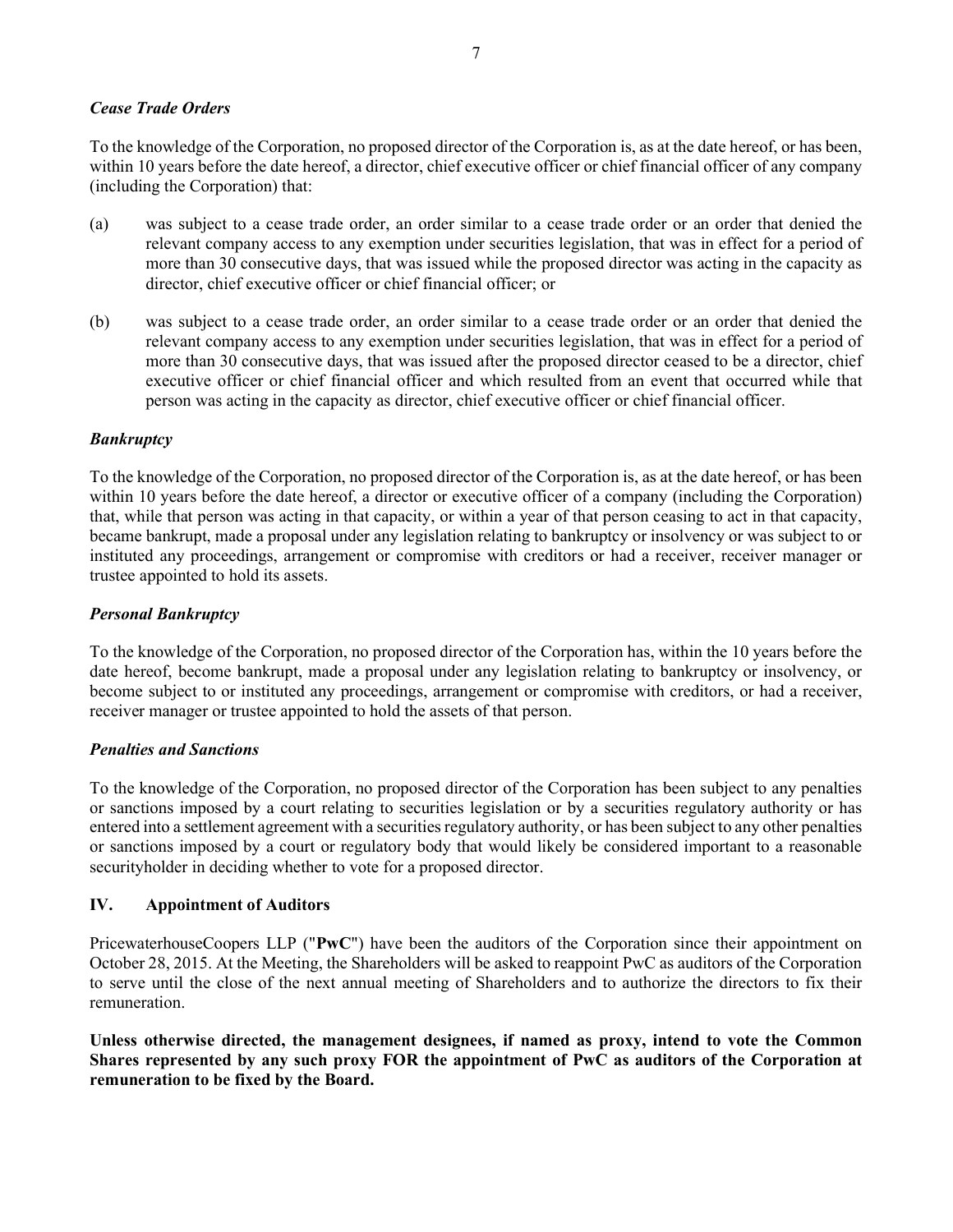# V. Approval of Stock Option Plan

As with many small and developing companies, Western's stock option plan has functioned as a means of compensation for directors in lieu of cash retainers, to supplement performance awards to officers from time to time, and to provide an incentive to directors, officers, employees and consultants to achieve the longer-term objectives of Western. The stock option plan has not changed in any material way since inception in 2016. The Board has consistently viewed the current stock option plan as an effective cash-saving compensation program for the company during these relatively early years of operation. On May 26, 2022 the Board adopted a new stock option plan (the "Plan"), amending the previous stock option plan of the Corporation to comply with certain amendments made by the TSX Venture Exchange Inc. (the "Exchange") to its policies regarding security-based compensation. The material elements of the new stock option plan remain unchanged from the previous stock option plan. The changes address amendments to the Exchange's policies such as the possibility of cashless and net exercises, to account for alternative types of security-based compensation, and to explicitly include a blackout extension period. The Exchange requires all listed companies with a 10% rolling stock option plan to obtain annual shareholder approval of such plan on an annual basis. Accordingly, at the Meeting, shareholders will be asked to vote on a resolution to approve, for the ensuing year, the Plan as described below.

The Plan provides that the Board may from time to time, in its discretion, grant to directors, officers, employees and consultants of the Corporation and to individuals employed by a company providing management services to the Corporation (collectively, "Eligible Participants"), non-transferable options ("Options") to purchase Common Shares. The purpose of the Plan is to provide an incentive to the directors, officers, employees, consultants and other personnel of the Corporation or any of its subsidiaries to achieve the longer-term objectives of the Corporation; to give suitable recognition to the ability and industry of such persons who contribute materially to the success of the Corporation; and to attract to and retain in the employ of the Corporation or any of its subsidiaries, persons of experience and ability, by providing them with the opportunity to acquire an increased proprietary interest in the Corporation.

The aggregate number of Common Shares issuable pursuant to the Plan and any other Security Based Compensation Plans (as defined in the policies of the Exchange) of the Corporation may not exceed 10% of the issued and outstanding Common Shares as at the date of the grant of any Option. The period during which Options granted under the Plan are exercisable may not exceed ten years from the date such Options are granted. The number of Common Shares issuable pursuant to Options granted (or any other Security Based Compensation granted or issued) in any 12-month period to any one person may not exceed five percent (5%) of the issued and outstanding Common Shares. In addition, the number of Common Shares issuable pursuant to Options granted (or any other Security Based Compensation granted or issued) in any 12-month period to any one consultant must not exceed 2% of the issued and outstanding Common Shares, calculated as at the date any Option is granted to the Consultant, and the number of Common Shares issuable pursuant to Options granted (or any other Security Based Compensation granted or issued) in any 12-month period to all Investor Relations Services Providers (as defined in the policies of the Exchange) in the aggregate must not exceed 2% of the issued and outstanding Common Shares, calculated as at the date the Option is granted to any such Investor Relations Service Provider.

The maximum aggregate number of Common Shares issuable pursuant to Options granted (or any other Security Based Compensation granted or issued) to insiders of the Corporation (as a group) must not exceed 10% of the issued and outstanding Common Shares at any point in time, unless disinterested shareholder approval is obtained. Furthermore, the maximum aggregate number of Common Shares issuable pursuant to Options granted (or any other Security Based Compensation granted or issued) in any 12-month period to insiders of the Corporation (as a group) must not exceed 10% of the issued and outstanding Common Shares, calculated as at the date the Option is granted to any insider, unless disinterested shareholder approval is obtained.

Pursuant to the Plan, the Board determines the price per Common Share and the number of Common Shares which may be allotted to each Eligible Participant and all other terms and conditions of the Options, subject to the rules of the Exchange. The price per Common Share set by the Board may not be less than the last closing price of the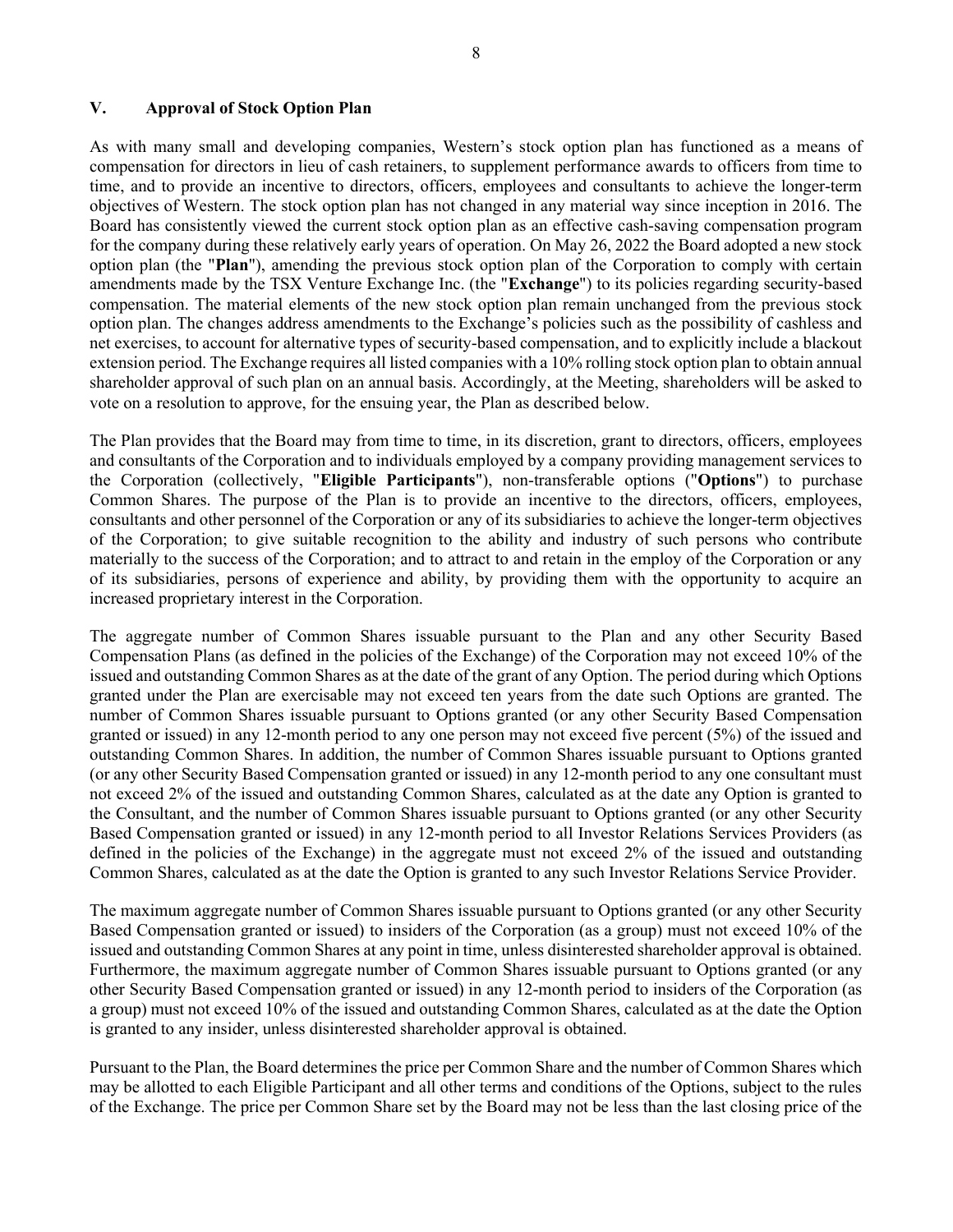Common Shares on the Exchange prior to the date on which such Options are granted, less the applicable discount permitted (if any) by the Exchange.

If a holder of Options ceases to be an Eligible Participant for any reason other than death, such holder may, but only within a reasonable period, not exceeding 12 months, to be set out in the applicable stock option agreement, after the holder's ceasing to be an Eligible Participant (or 30 days in the case of a holder engaged in Investor Relations Activities), or prior to the expiry date of the Options, whichever is earlier, exercise any Options held by the holder, but only to the extent that the holder was entitled to exercise the Options at the date of such cessation. In the event of the death of a holder of Options, the options previously granted to such holder will be exercisable within one (1) year following the date of the death of the holder or prior to the expiry date of the Options, whichever is earlier, but only to the extent that the holder was entitled to exercise the Options at the date of such holder's death.

At the Meeting, the Shareholders will be asked to consider and, if thought fit, approve the following resolution to approve the Plan.

# "BE IT RESOLVED AS AN ORDINARY RESOLUTION THAT:

- 1. The stock option plan (the "Plan") of The Western Investment Company of Canada Limited (the "Corporation") in the form of the Plan attached as Schedule "B" to the management information circular of the Corporation dated May 26, 2022, be and is hereby approved with such modifications as may be required by the TSX Venture Exchange;
- 2. The maximum number of common shares of the Corporation which may be issued under the Plan shall be equal to ten percent (10%) of the then issued and outstanding common shares of the Corporation from time to time; and
- 3. Any director or officer of the Corporation be and is hereby authorized and directed to do and perform all such acts and things and to execute and deliver or cause to be delivered, for, in the name of and on behalf of the Corporation (whether under the seal of the Corporation or otherwise) all such agreements, instruments and other documents as in such individual's opinion may be necessary or desirable to perform the terms of this resolution."

The resolution must be approved by a simple majority approval of the votes cast at the Meeting by the holders of Common Shares. If the Plan is not approved by the Shareholders, the Corporation will have to consider other methods of compensating and providing incentives to directors, officers, employees and consultants.

# Unless otherwise directed, the management designees, if named as proxy, intend to vote the Common Shares represented by any such proxy FOR the resolution to approve the Plan.

# STATEMENT OF EXECUTIVE COMPENSATION

# Compensation Discussion and Analysis

For the purpose of this section, a "CEO" or "CFO" means each individual who acted as Chief Executive Officer or Chief Financial Officer, respectively, of the Corporation or acted in a similar capacity, for any part of the most recently completed financial year. A "Named Executive Officer" or "NEO" means (a) each CEO; (b) each CFO; (C) each of the three (3) most highly compensated executive officers of the Corporation, including any subsidiary, or the three (3) most highly compensated individuals acting in a similar capacity, other than the CEO and CFO, at the end of the most recently completed financial year and whose total compensation was, individually, more than \$150,000; and (d) each individual who would be an NEO under paragraph (c) but for the fact that the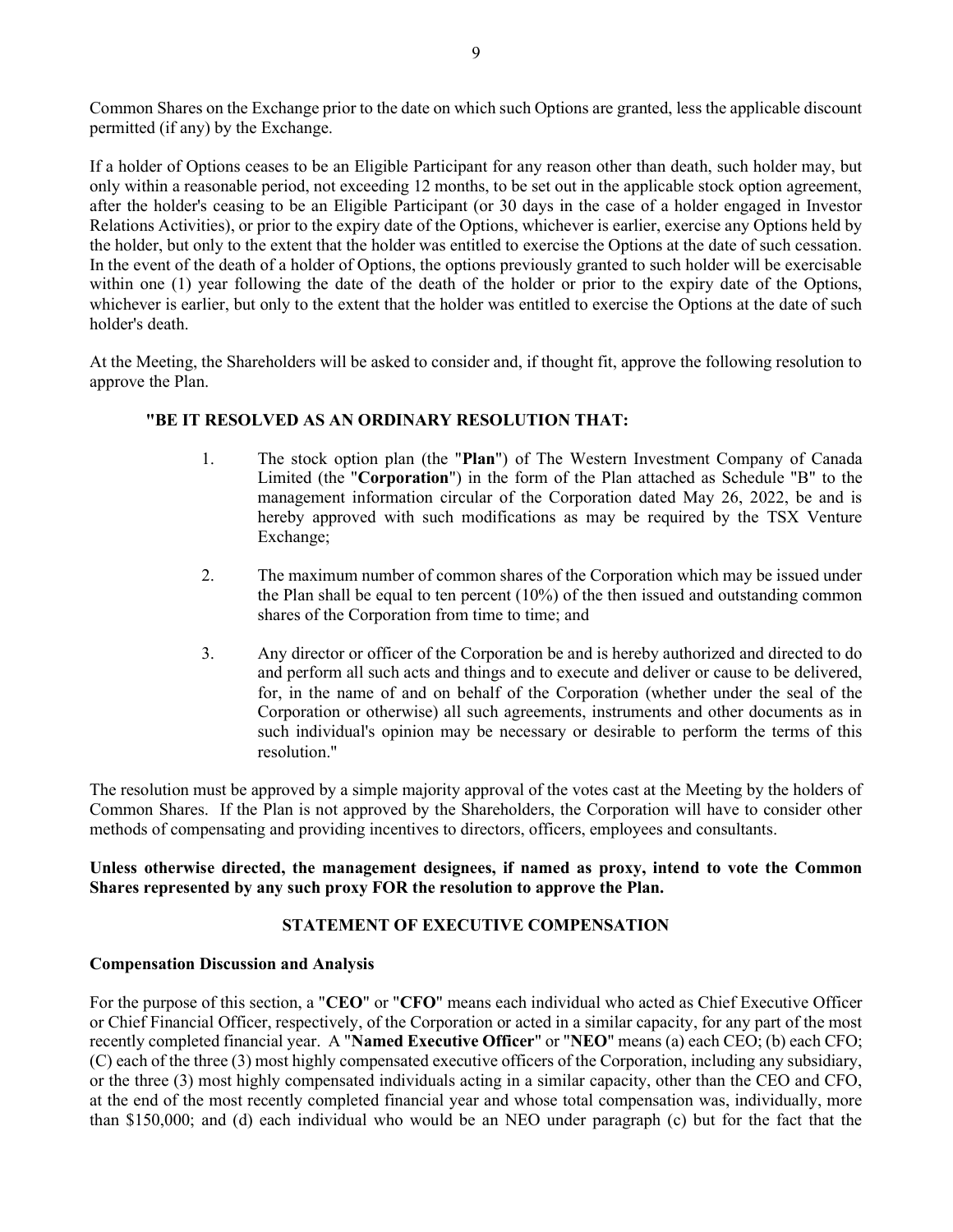individual was neither an executive officer of the Corporation or its subsidiaries, nor acting in a similar capacity, at the end of the most recently completed financial year end.

# Compensation Objectives and Philosophy

The Corporation's executive compensation program is comprised of the following three (3) components: (i) base salary; (ii) short-term incentives; and (iii) long-term incentives. Together, these components support the Corporation's long-term growth strategy and objectives, including:

- (a) to align executive compensation with Shareholders' interests;
- (b) to attract and retain qualified executives; and
- (c) to motivate the short-term and long-term performance of these executives.

The Corporation's executive compensation is intended to be consistent with the Corporation's business plans, strategies and goals while taking into account various factors and criteria, including competitive factors, the Corporation's performance and comparative compensation of executive officers of companies of similar size, activities and performance. The Corporation's executive compensation is intended to provide an appropriate overall compensation package that permits the Corporation to attract and retain highly qualified and experienced senior executives and to encourage superior performance by the Corporation. The Corporation's compensation policies are intended to motivate individuals to achieve and to award compensation based on corporate and individual results. Named Executive Officers are compensated for their progress in executing the Corporation's long-term growth strategy and for delivering strong total Shareholder return performance. Compensation for the Named Executive Officers is intended to reflect a fair evaluation of overall performance.

# Components of Compensation

# Base Salaries

The base salary component is intended to provide a fixed level of competitive pay that reflects each NEO's primary duties and responsibilities in fulfilling his or her role. It also provides a foundation upon which performance-based incentive compensation elements are addressed and established. The foregoing compensation philosophy, as well as the financial performance of the Corporation as a whole, is considered in any review of base salaries. The salary review for a NEO is based on an assessment of factors such as current market conditions and particular skills, including leadership ability and management effectiveness, experience, responsibility and proven or expected performance, and comparative compensation of executive officers of companies of similar size, activities and performance.

# Short-Term Incentive Compensation - Bonuses

In addition to base salary, the Corporation may award executives with short term incentive awards in the form of an annual bonus. Annual bonuses are intended to provide short-term incentives to executives and to reward them for their yearly individual contribution and performance of personal objectives in the context of overall annual corporate performance and profitability. A bonus amount is not pre-established and is at the discretion of the Board. While there is no target amount for annual bonus, the Board may review similar factors as those discussed above in relation to base salary.

In 2021, the Board awarded \$25,000 in bonuses to Scott Tannas, the CEO of Western, \$15,000 to Shafeen Mawani, the COO of Western, and \$10,000 to Stacey Cross, the CFO of Western. No other short-term incentives have been paid by the Corporation in 2021.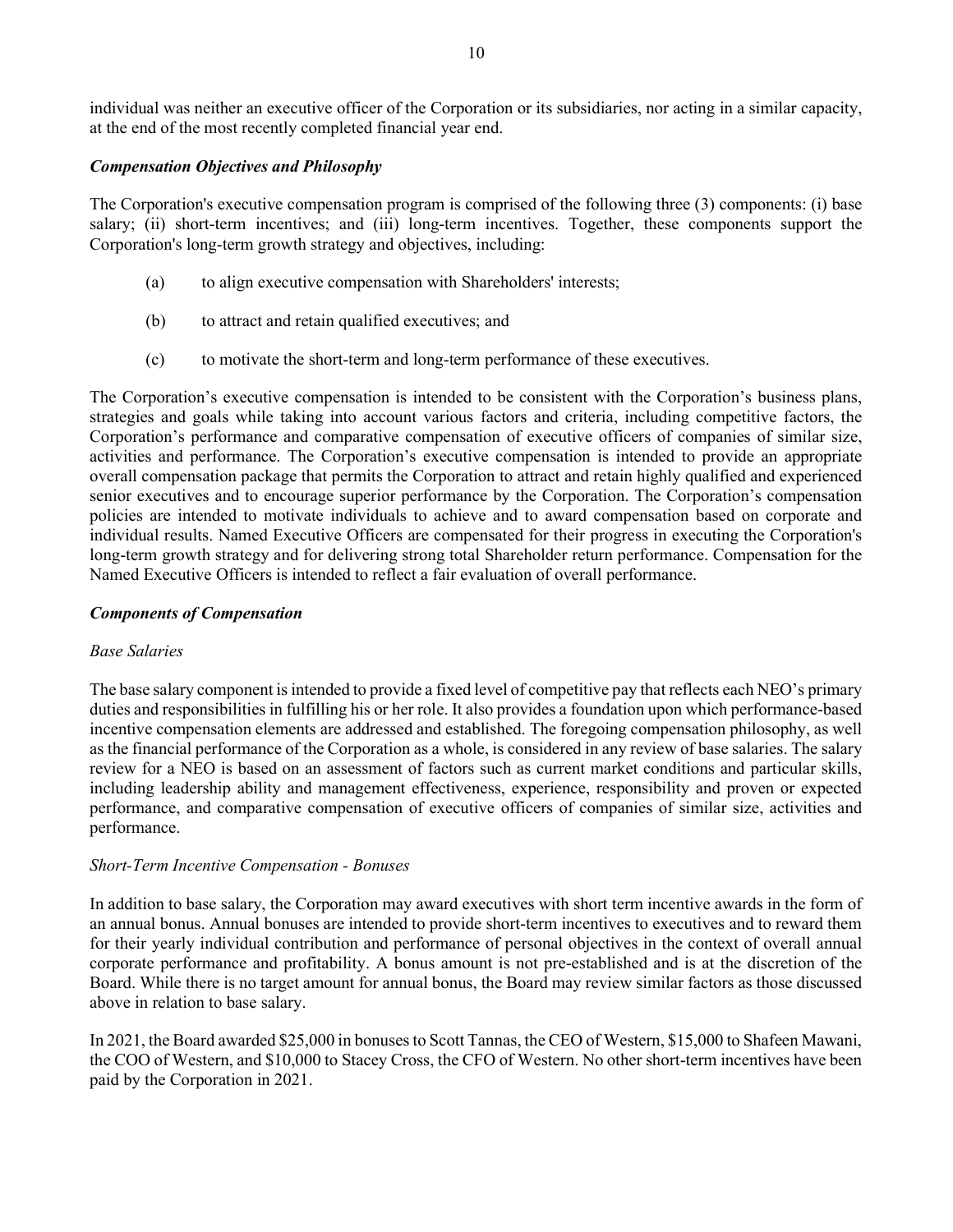### Long-Term Incentive Compensation - Options

The Corporation believes that encouraging its executives and employees to become shareholders is the best way of aligning their interests with those of its Shareholders. Stock options are granted to provide an incentive to the directors, executives, employees and consultants of the Corporation to achieve the longer-term objectives of the Corporation. The purpose of the Plan is to give suitable recognition to the ability and industry of such persons who contribute materially to the success of the Corporation and to attract and retain persons of experience and ability by providing them with the opportunity to acquire an increased proprietary interest in the Corporation. Stock options are also used as a means to promote the long-term retention of individuals. The Corporation awards stock options to its executive officers based upon the recommendation of the Board, which recommendation is based upon the Board's review of proposals from the Chief Executive Officer. Previous grants of incentive stock options are taken into account when considering new grants. Implementation of a new incentive stock option plan and amendments to the existing Plan are the responsibility of the Board.

Please refer to "Particulars of Matters to be Acted Upon – Approval of Stock Option Plan" above for a description of the material features of the Plan.

# Compensation Policies and Risk Management

As part of its review of the Corporation's compensation policies and practices, the Compensation and Corporate Governance Committee considers the implications of risks associated with the Corporation's compensation policies and practices. The Compensation and Corporate Governance Committee keeps itself apprised of the current compensation policies of other investment companies and also draws upon the Compensation and Corporate Governance Committee members' backgrounds as executives of other issuers to help identify and mitigate compensation policies and practices that could encourage a Named Executive Officer or individual at a principal business unit or division to take inappropriate or excessive risks. As of the date hereof, the Compensation and Corporate Governance Committee is not aware of any material risks arising from the Corporation's current compensation policies or practices that would be reasonably likely to have a material adverse effect on the Corporation.

The Corporation does not currently have any policies in place that would prevent Named Executive Officers or directors from purchasing financial instruments, including prepaid variable forward contracts, equity swaps, collars, or units of exchange funds, that might be designed to hedge or offset a decrease in market value of equity securities granted as compensation or held, directly or indirectly, by Named Executive Officers or directors.

### Compensation Governance

### Compensation and Corporate Governance Committee

The Corporation's executive compensation program is administered by the Board and the Corporation's Compensation and Corporate Governance Committee. Currently, and during the year ended December 31, 2021, the Compensation and Corporate Governance Committee was comprised of Dr. Jivraj Kabir (Chairman), James F. Dinning, Willard Yuill, and Jennie Moushos, all of whom are independent within the meaning of National Instrument 58-101 Disclosure of Corporate Governance Practices ("NI 58-101").

All of the members of the Compensation and Corporate Governance Committee have direct experience that is relevant to their responsibilities regarding the executive compensation of the Corporation. The members have extensive managerial and executive experience dealing with employee performance and compensation. Each member has worked in excess of 25 years across various industries, and in a number of different roles. Each member has knowledge of relevant compensation practices and trends. Given their wealth of experience and the resources available to them, they are well positioned to make decisions with respect to the Corporation's compensation policies and practices.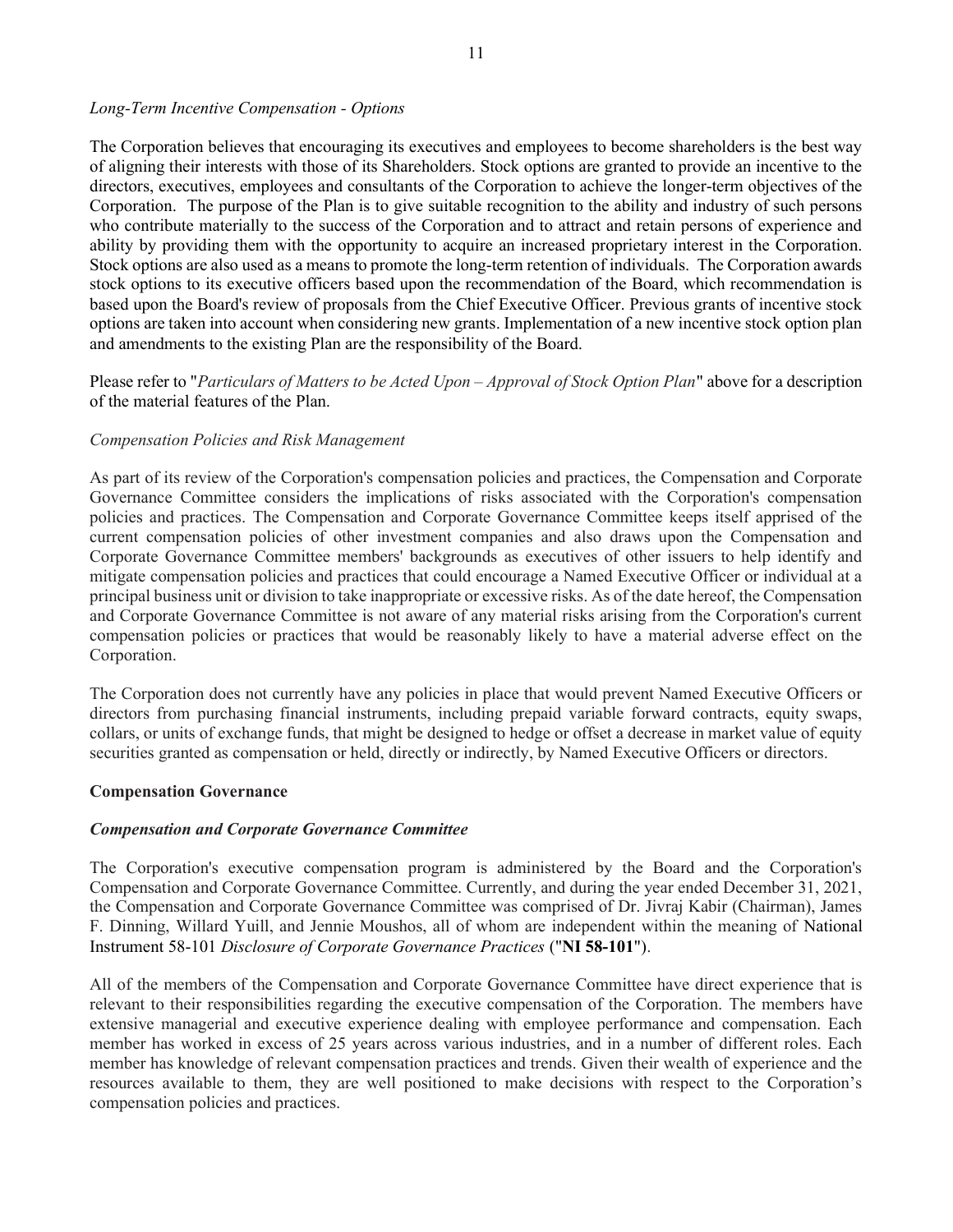### Compensation and Corporate Governance Committee Charter

The Compensation and Corporate Governance Committee's mandate, as set out in its charter, includes, among other things: (a) establishing an overall compensation policy for the Corporation and monitoring its implementation, with special attention devoted to the senior officers of the Corporation, including the "Named Executive Officers" who are identified in the Summary Compensation Table below; (b) reviewing and making recommendations to the Board periodically regarding the Corporation's remuneration and compensation policies, including short and long-term incentive compensation plans and equity-based plans, bonus plans, pension plans, executive stock option plans and grants and benefit plans (including the group life and health program); and (c) reviewing and approving periodically all compensation arrangements with the CEO and the CFO. The Compensation and Corporate Governance Committee meets at least once annually to fulfill its mandate.

In making compensation recommendations, the Compensation and Corporate Governance Committee considers each executive's performance and other relevant factors, including the scope of each executive's position and responsibilities, the achievement of corporate goals, the current business environment and anticipated changes, and executive retention and recruitment considerations. The Compensation and Corporate Governance Committee also relies upon comparisons to other TSXV-listed companies with similar market capitalization in making compensation decisions. Please refer to "Compensation Discussion and Analysis" above for a discussion of the Corporation's compensation program.

In fulfilling this mandate, the Compensation and Corporate Governance Committee:

- periodically reviews the assessment of the performance of senior officers as provided to the committee by the Chief Executive Officer;
- establishes an overall compensation policy for the Corporation and monitor its implementation, with special attention devoted to the executive group;
- reviews and makes recommendations to the Board regarding the Corporation's remuneration and compensation policies, including short and long-term incentive compensation plans and equity- based plans, bonus plans, pension plans, executive stock option plans and grants and benefit plans (including the group life and health program); and
- reviews and approves all compensation arrangements with the senior executives of the Corporation.

### Summary Compensation Table

The following table sets forth a summary of compensation paid to or earned by the NEOs during the financial years ended December 31, 2021, 2020 and 2019.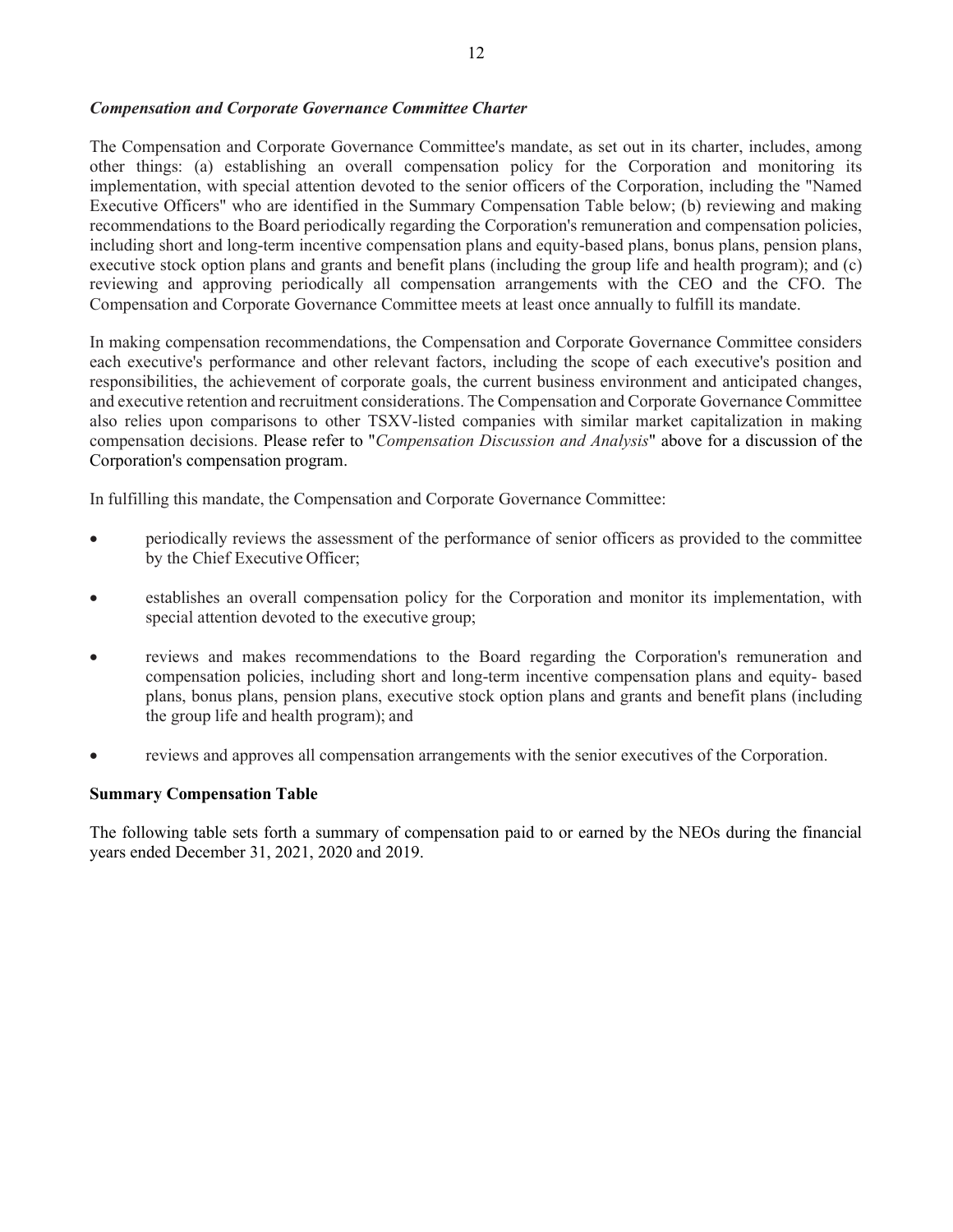| Name and<br><b>Principal Position</b>    | Year<br>Ended<br>Dec. 31 | <b>Salary</b><br><b>(\$)</b> | Share-<br><b>Based</b><br>Awards<br><b>(\$)</b> | Option-<br><b>Based</b><br>Awards $(1)$<br>$\left( \mathbb{S}\right)$ |                                     | <b>Non-Equity Incentive</b><br><b>Plan Compensation</b> | Pension<br>Value<br>$(\$)$ | <b>All Other</b><br>Compensation<br>(S) | <b>Total</b><br>Compensation<br><b>(S)</b> |
|------------------------------------------|--------------------------|------------------------------|-------------------------------------------------|-----------------------------------------------------------------------|-------------------------------------|---------------------------------------------------------|----------------------------|-----------------------------------------|--------------------------------------------|
|                                          |                          |                              |                                                 |                                                                       | Annual<br>Incentive<br><b>Plans</b> | Long-<br>Term<br>Incentive<br><b>Plans</b>              |                            |                                         |                                            |
| Scott Tannas <sup><math>(2)</math></sup> | 2021                     | 162,500                      | Nil                                             | 10,740                                                                | Nil                                 | Nil                                                     | Nil                        | $25,000^{(3)}$                          | 198,240                                    |
| President and Chief                      | 2020                     | 125,000                      | Nil                                             | 10,458                                                                | Nil                                 | Nil                                                     | Nil                        | $25,000^{(3)}$                          | 160,458                                    |
| Executive Officer                        | 2019                     | 112,500                      | Nil                                             | 10,664                                                                | Nil                                 | Nil                                                     | Nil                        | $50,000^{(3)}$                          | 173,164                                    |
| <b>Stacey Cross</b>                      | 2021                     | 93,850                       | Nil                                             | Nil                                                                   | Nil                                 | Nil                                                     | Nil                        | $10,000^{(3)}$                          | 103,850                                    |
| Chief Financial                          | 2020                     | 97,300                       | Nil                                             | Nil                                                                   | Nil                                 | Nil                                                     | Nil                        | $10,000^{(3)}$                          | 107,300                                    |
| Officer                                  | 2019                     | 88,350                       | Nil                                             | 5,332                                                                 | Nil                                 | Nil                                                     | Nil                        | Nil                                     | 93,682                                     |
| Shafeen Mawani                           | 2021                     | 56,500                       | Nil                                             | Nil                                                                   | Nil                                 | Nil                                                     | Nil                        | $15,000^{(3)}$                          | 71,500                                     |
| Chief Operating                          | 2020                     | 75,000                       | Nil                                             | Nil                                                                   | Nil                                 | Nil                                                     | Nil                        | $15,000^{(3)}$                          | 90,000                                     |
| Officer                                  | 2019                     | 135,125                      | Nil                                             | 5,332                                                                 | Nil                                 | Nil                                                     | Nil                        | Nil                                     | 140,457                                    |

Notes:

- (1) Value is based on the grant date fair value of the stock options calculated using the Black-Scholes methodology based on the following key assumptions and estimates for 2021: a risk-free interest rate of 1.52% (2020 – 0.53%; 2019 – 1.09%); an expected annual dividend of \$nil (20209 - \$nil; 2019 - \$nil); an expected life of 10 years; and expected share price volatility of 57.4% (2020 – 57.4%; 2019 – 57.4%). This methodology was selected due to its acceptance as an appropriate evaluation model used for similar TSXV-listed companies and is consistent with the Corporation's financial reporting under Generally Accepted Accounting Principles ("GAAP").
- (2) Mr. Tannas was not compensation for his role as a director of the Corporation.<br>
(3) Represents bonuses paid during the financial year.
- Represents bonuses paid during the financial year.

#### Incentive Plan Awards

### Outstanding Share-based Awards and Option-Based Awards

The following table sets forth the share-based and option-based awards granted to the Named Executive Officers that are outstanding at the end of the financial year ended December 31, 2021.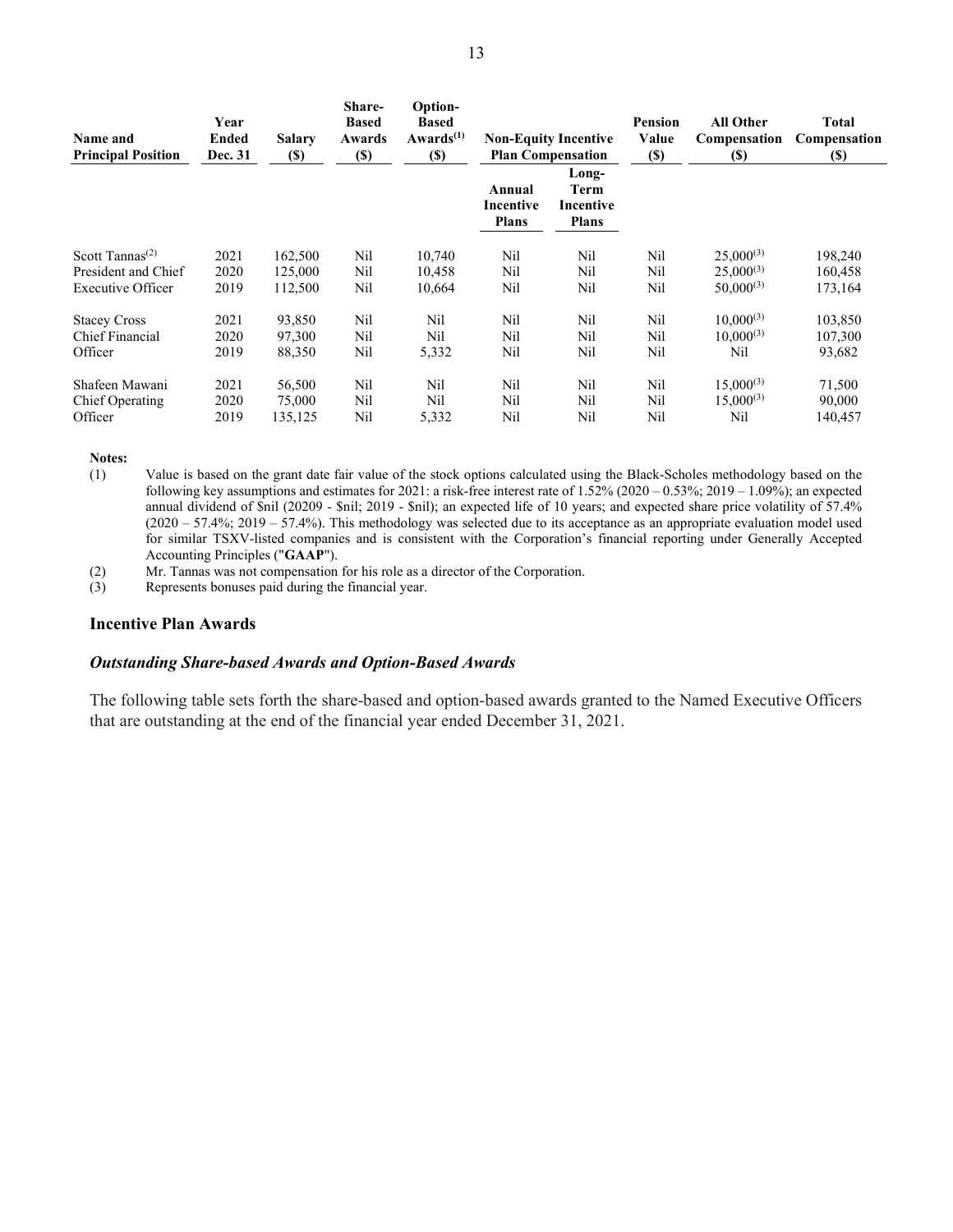|                     |                                                                             | <b>Option-based Awards</b>                 | <b>Share-based Awards</b>        |                                                                                      |                                                                                     |                                                                                                     |                                                                                                           |
|---------------------|-----------------------------------------------------------------------------|--------------------------------------------|----------------------------------|--------------------------------------------------------------------------------------|-------------------------------------------------------------------------------------|-----------------------------------------------------------------------------------------------------|-----------------------------------------------------------------------------------------------------------|
| Name                | Number of<br>securities<br>underlying<br>unexercised<br>options<br>$^{(#)}$ | Option<br>exercise<br>price<br><b>(\$)</b> | <b>Option expiration</b><br>date | Value of<br>unexercised<br>in-the-<br>money<br>options <sup>(1)</sup><br><b>(\$)</b> | Number of<br>shares or<br>units of<br>shares that<br>have not<br>vested<br>$^{(#)}$ | Market or<br>Payout value<br>of share-<br>based<br>awards that<br>have not<br>vested<br><b>(\$)</b> | Market or<br>payout value of<br>vested share-<br>based awards<br>not paid out or<br>distributed<br>$(\$)$ |
| <b>Scott Tannas</b> | 270,000                                                                     | 0.50                                       | February 24,2026                 | Nil                                                                                  | N/A                                                                                 | N/A                                                                                                 | N/A                                                                                                       |
|                     | 30,000                                                                      | 0.65                                       | June 19, 2027                    | Nil                                                                                  |                                                                                     |                                                                                                     |                                                                                                           |
|                     | 45,000                                                                      | 0.50                                       | July 4, 2028                     | Nil                                                                                  |                                                                                     |                                                                                                     |                                                                                                           |
|                     | 42,000                                                                      | 0.40                                       | August 23,2029                   | Nil                                                                                  |                                                                                     |                                                                                                     |                                                                                                           |
|                     | 60,000                                                                      | 0.27                                       | June 1, 2030                     | \$5,400                                                                              |                                                                                     |                                                                                                     |                                                                                                           |
|                     | 60,000                                                                      | 0.27                                       | May 3, 2031                      | \$5,400                                                                              |                                                                                     |                                                                                                     |                                                                                                           |
| <b>Stacey Cross</b> | 25,000                                                                      | 0.50                                       | July 4, 2028                     | Nil                                                                                  | N/A                                                                                 | N/A                                                                                                 | N/A                                                                                                       |
|                     | 21,000                                                                      | 0.40                                       | August 23, 2029                  | Nil                                                                                  |                                                                                     |                                                                                                     |                                                                                                           |
| Shafeen Mawani      | 25,000                                                                      | 0.50                                       | July 4, 2028                     | Nil                                                                                  | N/A                                                                                 | N/A                                                                                                 | N/A                                                                                                       |
|                     | 21,000                                                                      | 0.40                                       | August 23, 2029                  | Nil                                                                                  |                                                                                     |                                                                                                     |                                                                                                           |

Note:

(1) Calculated based on the difference between the respective exercise prices of the stock options and \$0.36, being the closing price of the Common Shares on December 31, 2021, the last day on which the Common Shares traded during the 2021 financial year.

### Value Vested or Earned during the Year

The following table sets forth the value vested or earned, during the financial year ended December 31, 2021, of option-based awards, share-based awards and non-equity incentive plan compensation granted to Named Executive Officers.

| Name                | <b>Option-based awards</b><br>Value vested during the<br>$\mathbf{vear}^{(1)}$<br>(S) | <b>Share-based awards</b><br>Value vested during the<br>year<br>(S) | Non-equity incentive plan<br>compensation<br>Value earned during the year<br>(S) |
|---------------------|---------------------------------------------------------------------------------------|---------------------------------------------------------------------|----------------------------------------------------------------------------------|
| <b>Scott Tannas</b> | Nil                                                                                   | Nil                                                                 | Nil                                                                              |
| <b>Stacey Cross</b> | Nil                                                                                   | Nil                                                                 | Nil                                                                              |
| Shafeen Mawani      | Nil                                                                                   | Nil                                                                 | Nil                                                                              |

#### Note:

(1) Calculated based upon the difference between the exercise price of the stock options and the market price of the Common Shares on the date such stock options vested.

### Pension Plan Benefits

The Corporation does not have a pension plan that provides for payments or benefits at, following, or in connection with retirement. The Corporation does not have a defined contribution plan or deferred compensation plans.

### Termination and Change of Control Benefits

The Corporation is not a party to any contract, agreement, plan or arrangement that provides for payments to a current Named Executive Officer at, following or in connection with any termination (whether voluntary, involuntary or constructive), resignation, retirement, a change in control of the Corporation, its subsidiaries or affiliates or a change in a Named Executive Officer's responsibilities.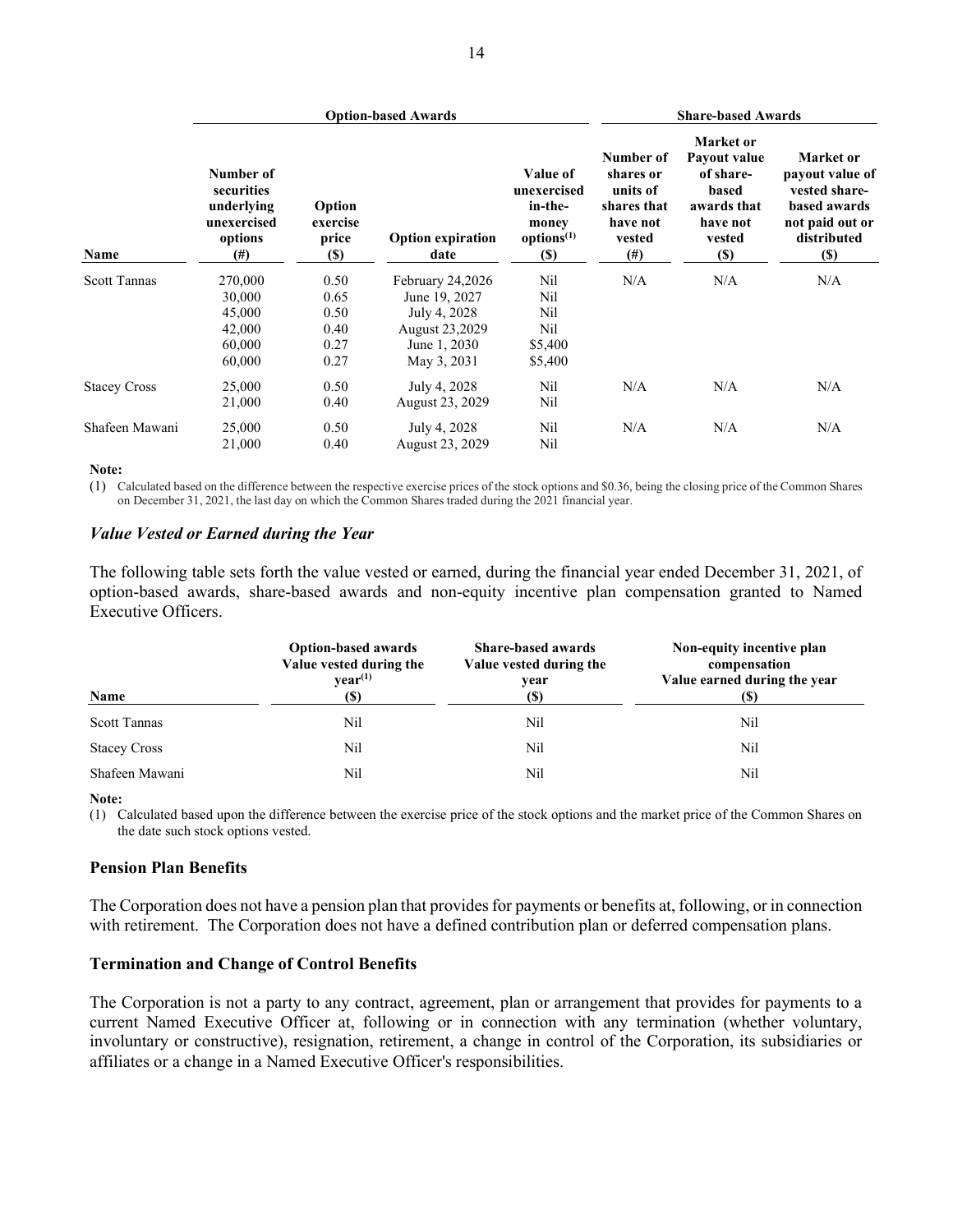#### Directors Compensation

No cash compensation is paid to directors of the Corporation in their roles as directors. Stock options are granted to provide an incentive to the directors of the Corporation to achieve the longer-term objectives of the Corporation. The purpose of the Plan is to recognize the time and effort of such persons who contribute materially to the success of the Corporation. At this time, other than the issuance of stock options, no other compensation is paid to directors of the Corporation in their roles as directors.

#### Directors Compensation Table

The following table sets forth the value of all compensation provided to directors of the Corporation, not including the director who was also a Named Executive Officer, during the financial year ended December 31, 2021.

| Name <sup>(1)</sup> | Fees<br>earned<br>(\$) | Share-<br>based<br>awards<br>(\$) | <b>Option-</b><br>based<br>awards $(2)$<br>(S) | Non-equity<br>incentive plan<br>compensation<br>(\$) | Pension<br>value<br>$\left( \mathbb{S}\right)$ | All other<br>Compensation<br>(\$) | <b>Total</b><br><b>(\$)</b> |
|---------------------|------------------------|-----------------------------------|------------------------------------------------|------------------------------------------------------|------------------------------------------------|-----------------------------------|-----------------------------|
| James F. Dinning    | Nil                    | Nil                               | 10.740                                         | Nil                                                  | Nil                                            | Nil                               | 10,740                      |
| Willard Yuill       | Nil                    | Nil                               | 10.740                                         | Nil                                                  | Nil                                            | Nil                               | 10,740                      |
| Dr. Kabir Jivraj    | Nil                    | Nil                               | 10.740                                         | Nil                                                  | Nil                                            | Nil                               | 10,740                      |
| Jennie Moushos      | Nil                    | Nil                               | 10.740                                         | Nil                                                  | Nil                                            | Nil                               | 10,740                      |

Notes:

(1) Information regarding the compensation received by Scott Tannas, who was a director and Named Executive Officer of the Corporation during the financial year ended December 31, 2021, may be found under the heading "Summary Compensation Table".

(2) Value is based on the grant date fair value of the stock options calculated using the Black-Scholes methodology based on the following key assumptions and estimates for 2021: a risk-free interest rate of 1.52%; an expected annual dividend of \$nil; an expected life of 10 years; and expected share price volatility of 57.4% This methodology was selected due to its acceptance as an appropriate evaluation model used for similar TSXV-listed companies and is consistent with the Corporation's financial reporting under GAAP.

### Directors' and Officers' Liability Insurance

The Corporation provides, at its expense, insurance for the directors and officers as well as the directors and officers of the Corporation's affiliates and subsidiaries. The insurance is for liability incurred by any of them in their capacity as a director or officer of the Corporation. This insurance policy provides coverage of up to \$5,000,000 for the directors and officers of the Corporation in aggregate. Each loss or claim is subject to a \$15,000 retention pursuant to the specific type of claim. The by-laws of the Corporation and indemnification agreements also provide indemnification of the directors and officers, subject to certain limitations. The most recent annual premium for the directors' and officers' liability policy was \$24,950.

### Outstanding Share-Based Awards and Option-Based Awards

The following table sets forth the share-base and option-based awards granted to directors of the Corporation, not including the director who was also a Named Executive Officer, that were outstanding as at the end of the financial year ended December 31, 2021.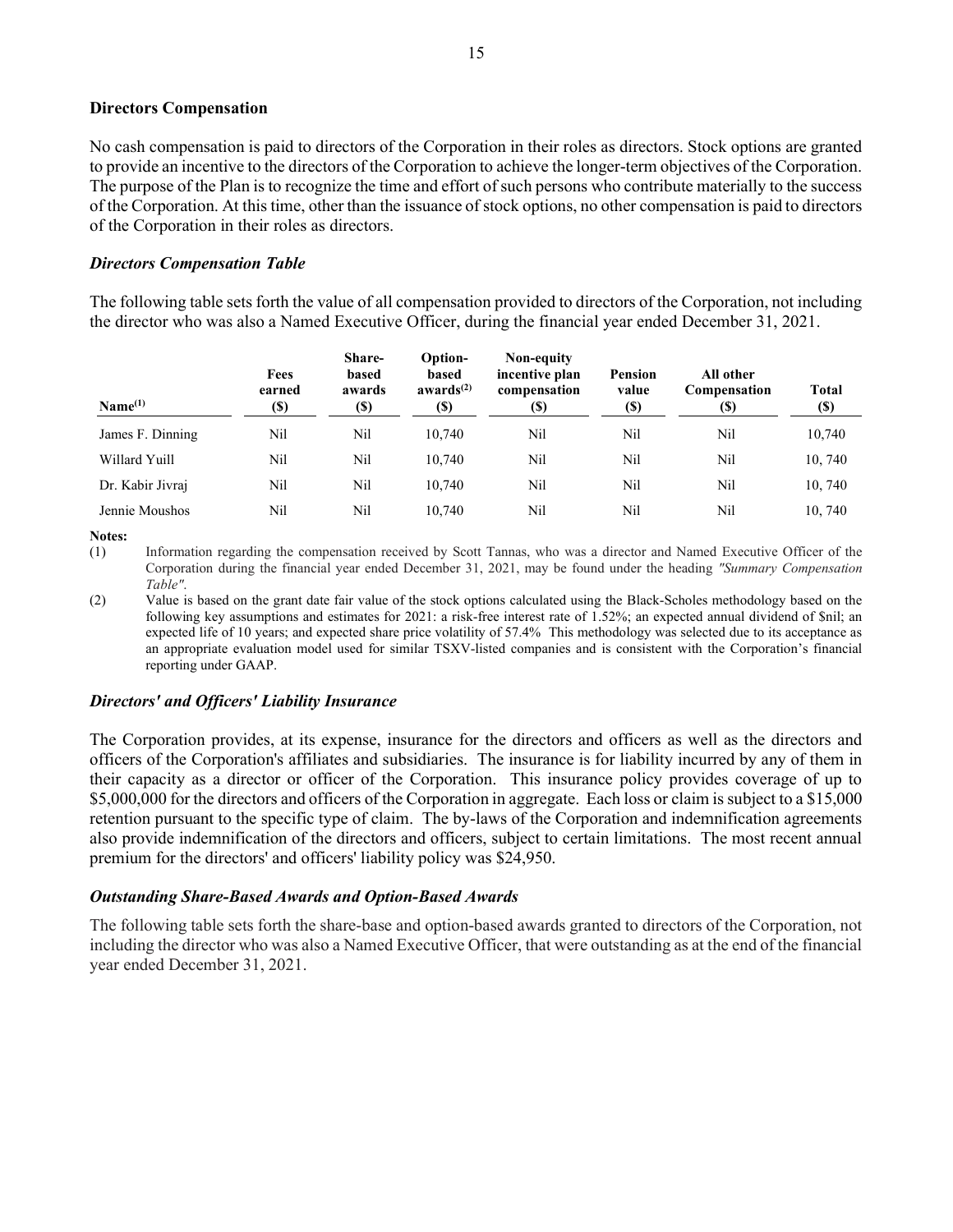|                  |                                                                                      | <b>Option-based Awards</b>         |                                  |                                                                              |                                                                                      | <b>Share-based Awards</b>                                                                          |                                                                                                               |  |
|------------------|--------------------------------------------------------------------------------------|------------------------------------|----------------------------------|------------------------------------------------------------------------------|--------------------------------------------------------------------------------------|----------------------------------------------------------------------------------------------------|---------------------------------------------------------------------------------------------------------------|--|
| <b>Name</b>      | Number of<br>securities<br>underlying<br>unexercised<br>options<br>(# <sup>2</sup> ) | Option<br>exercise<br>price<br>(S) | <b>Option expiration</b><br>date | Value of<br>unexercised<br>in-the-<br>money<br>options <sup>(1)</sup><br>(S) | Number of<br>shares or<br>units of<br>shares that<br>have not<br>vested<br>$($ # $)$ | <b>Market</b> or<br>Payout value<br>of share-<br>based<br>awards that<br>have not<br>vested<br>(S) | <b>Market</b> or<br>payout value of<br>vested share-<br>based awards<br>not paid out or<br>distributed<br>(S) |  |
| James F. Dinning | 180,000                                                                              | 0.50                               | February 24, 2026                | Nil                                                                          | N/A                                                                                  | N/A                                                                                                | N/A                                                                                                           |  |
|                  | 30,000                                                                               | 0.65                               | June 19, 2027                    | Nil                                                                          |                                                                                      |                                                                                                    |                                                                                                               |  |
|                  | 45,000                                                                               | 0.50                               | July 4, 2028                     | Nil                                                                          |                                                                                      |                                                                                                    |                                                                                                               |  |
|                  | 42,000                                                                               | 0.40                               | August 23, 2029                  | Nil                                                                          |                                                                                      |                                                                                                    |                                                                                                               |  |
|                  | 60,000                                                                               | 0.27                               | June 1, 3030                     | \$5,400                                                                      |                                                                                      |                                                                                                    |                                                                                                               |  |
|                  | 60,000                                                                               | 0.27                               | May 3, 2031                      | \$5,400                                                                      |                                                                                      |                                                                                                    |                                                                                                               |  |
| Willard Yuill    | 170,000                                                                              | 0.50                               | February 24, 2026                | Nil                                                                          | N/A                                                                                  | N/A                                                                                                | N/A                                                                                                           |  |
|                  | 30,000                                                                               | 0.65                               | June 19, 2027                    | Nil                                                                          |                                                                                      |                                                                                                    |                                                                                                               |  |
|                  | 45,000                                                                               | 0.50                               | July 4, 2028                     | Nil                                                                          |                                                                                      |                                                                                                    |                                                                                                               |  |
|                  | 42,000                                                                               | 0.40                               | August 23,2029                   | Nil                                                                          |                                                                                      |                                                                                                    |                                                                                                               |  |
|                  | 60,000                                                                               | 0.24                               | June 1, 3030                     | \$5,400                                                                      |                                                                                      |                                                                                                    |                                                                                                               |  |
|                  | 60,000                                                                               | 0.27                               | May 3, 2031                      | \$5,400                                                                      |                                                                                      |                                                                                                    |                                                                                                               |  |
| Dr. Kabir Jivraj | 140,000                                                                              | 0.56                               | April 6, 2026                    | Nil                                                                          | N/A                                                                                  | N/A                                                                                                | N/A                                                                                                           |  |
|                  | 30,000                                                                               | 0.65                               | April 21, 2027                   | Nil                                                                          |                                                                                      |                                                                                                    |                                                                                                               |  |
|                  | 30,000                                                                               | 0.65                               | June 19, 2027                    | Nil                                                                          |                                                                                      |                                                                                                    |                                                                                                               |  |
|                  | 45,000                                                                               | 0.50                               | July 4, 2028                     | Nil                                                                          |                                                                                      |                                                                                                    |                                                                                                               |  |
|                  | 42,000                                                                               | 0.40                               | August 23, 2029                  | Nil                                                                          |                                                                                      |                                                                                                    |                                                                                                               |  |
|                  | 60,000                                                                               | 0.27                               | June 1, 2030                     | \$5,400                                                                      |                                                                                      |                                                                                                    |                                                                                                               |  |
|                  | 60,000                                                                               | 0.27                               | May 3, 2031                      | \$5,400                                                                      |                                                                                      |                                                                                                    |                                                                                                               |  |
| Jennie Moushos   | 45,000                                                                               | 0.50                               | July 4, 2028                     | Nil                                                                          | N/A                                                                                  | N/A                                                                                                | N/A                                                                                                           |  |
|                  | 42,000                                                                               | 0.40                               | August 23, 2029                  | Nil                                                                          |                                                                                      |                                                                                                    |                                                                                                               |  |
|                  | 60,000                                                                               | 0.27                               | June 1, 2030                     | \$5,400                                                                      |                                                                                      |                                                                                                    |                                                                                                               |  |
|                  | 60,000                                                                               | 0.27                               | May 3, 2031                      | \$5,400                                                                      |                                                                                      |                                                                                                    |                                                                                                               |  |
| Note:            |                                                                                      |                                    |                                  |                                                                              |                                                                                      |                                                                                                    |                                                                                                               |  |

Note:

(1) Calculated based on the difference between the respective exercise prices of the stock options and \$0.36, being the closing price of the Common Shares on December 31, 2021, the last day on which the Common Shares traded during the 2021 financial year.

### Value Vested or Earned during the Year

The following table sets forth the value vested or earned, during the financial year ended December 31, 2021, of option-based awards, share-based awards and non-equity incentive plan compensation granted to directors of the Corporation, not including the director who was also a Named Executive Officer.

| Name             | <b>Option-based awards - Value</b><br>vested during the year <sup><math>(1)</math></sup><br>(S) | <b>Share-based awards - Value</b><br>vested during the year<br>(S) | Non-equity incentive plan<br>compensation - Value earned<br>during the year<br>(S) |
|------------------|-------------------------------------------------------------------------------------------------|--------------------------------------------------------------------|------------------------------------------------------------------------------------|
| James F. Dinning | Nil                                                                                             | Nil                                                                | Nil                                                                                |
| Willard Yuill    | Nil                                                                                             | Nil                                                                | Nil                                                                                |
| Dr. Kabir Jivraj | Nil                                                                                             | Nil                                                                | Nil                                                                                |
| Jennie Moushos   | Nil                                                                                             | Nil                                                                | Nil                                                                                |

Note:

(1) Calculated based upon the difference between the exercise price of the stock options and the market price of the Common Shares on the date such stock options vested.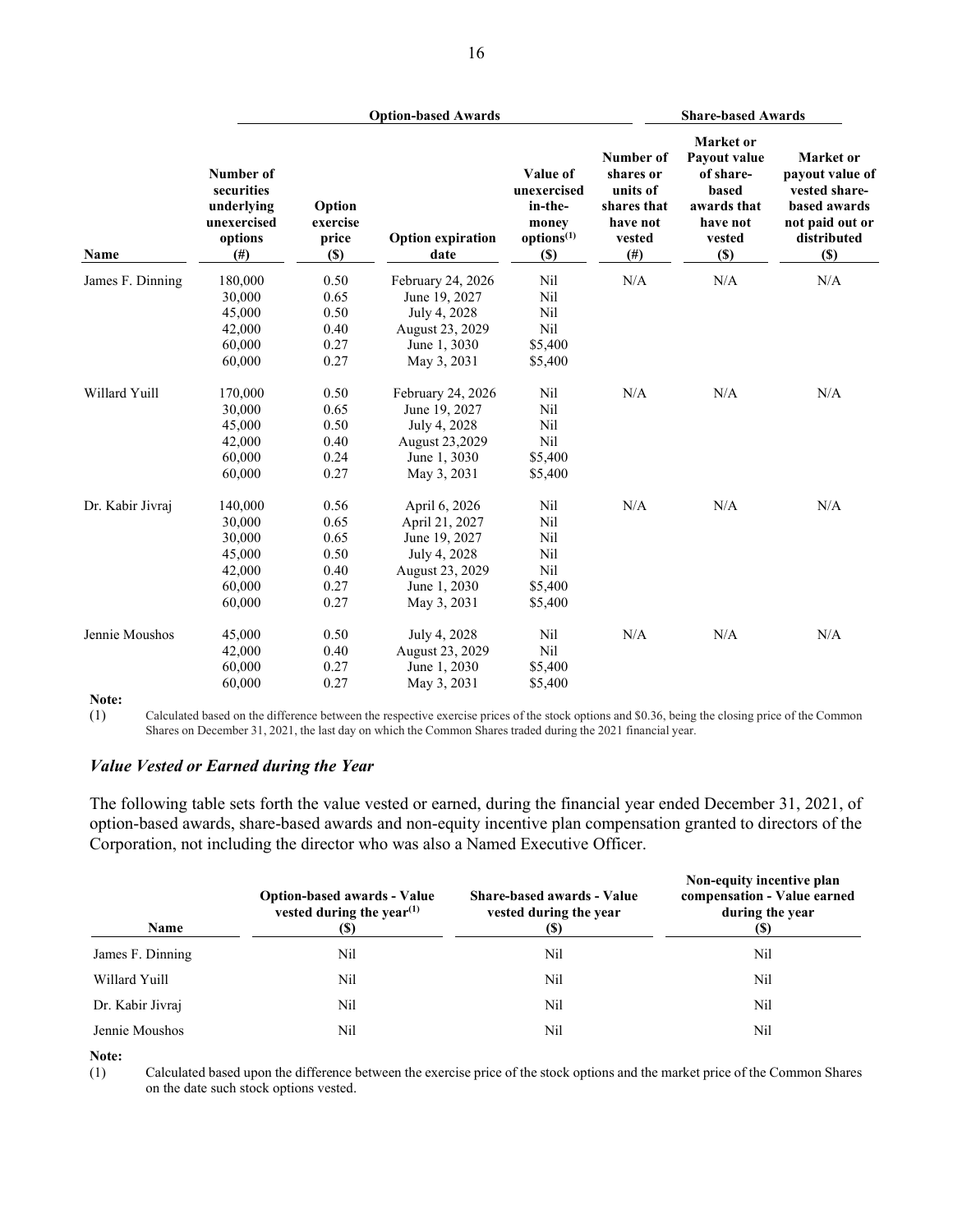### EQUITY COMPENSATION PLAN INFORMATION

The following table sets forth certain information pertaining to the Corporation's equity compensation plan as at December 31, 2021:

| <b>Plan Category</b>                                         | <b>Number of Securities to</b><br>be Issued Upon Exercise<br>of Outstanding Options,<br><b>Warrants and Rights</b><br>(a) | Weighted-Average<br><b>Exercise Price of</b><br>Outstanding<br><b>Options, Warrants</b><br>and Rights<br>(b) | <b>Number of Securities Remaining</b><br><b>Available for Future Issuance Under</b><br><b>Equity Compensation Plans</b><br><b>(Excluding Securities Reflected)</b><br>in Column $(a)$ )<br>(c) |
|--------------------------------------------------------------|---------------------------------------------------------------------------------------------------------------------------|--------------------------------------------------------------------------------------------------------------|------------------------------------------------------------------------------------------------------------------------------------------------------------------------------------------------|
| Equity compensation plans approved<br>by security holders    | 2,444,000                                                                                                                 | 0.43                                                                                                         | 589,876 <sup>(1)</sup>                                                                                                                                                                         |
| Equity compensation plans not<br>approved by securityholders | N/A                                                                                                                       | N/A                                                                                                          | N/A                                                                                                                                                                                            |
| Total                                                        | 2.444,000                                                                                                                 |                                                                                                              | 589,876                                                                                                                                                                                        |

Note:

(1) The number of authorized but unissued Common Shares that may be issued upon exercise of Options granted under the Plan at any time may not exceed 10% of the issued and outstanding Common Shares from time to time. Based on 30,338,756 Common Shares issued and outstanding as at December 31, 2021, the Corporation would have been able issue a maximum of 3,033,876 Options pursuant to the Stock Option Plan.

Please refer to "Particulars of Matters to be Acted Upon – Approval of Stock Option Plan" above for a description of the material features of the Plan.

# MANAGEMENT CONTRACTS

Management functions of the Corporation are performed by the directors and executive officers of the Corporation.

# INDEBTEDNESS OF DIRECTORS AND OFFICERS

There is no indebtedness outstanding of any current or former director, executive officer or employee of the Corporation or any of its subsidiaries which is owing to the Corporation or any of its subsidiaries or to another entity which is the subject of a guarantee, support agreement, letter of credit or other similar arrangement or understanding provided by the Corporation or any of its subsidiaries, entered into in connection with a purchase of securities or otherwise.

No individual is, or at any time during the most recently completed financial year of the Corporation was, a director or executive officer of the Corporation, and no proposed nominee for election as a director of the Corporation, or any associate of any such director, executive officer or proposed nominee: (a) is or at any time since the beginning of the most recently completed financial year of the Corporation has been, indebted to the Corporation or any of its subsidiaries; or (b) whose indebtedness to another entity is, or at any time since the beginning of the most recently completed financial year of the Corporation has been, the subject of a guarantee, support agreement, letter of credit or other similar arrangement or understanding provided by the Corporation or any of its subsidiaries.

# INTEREST OF CERTAIN PERSONS IN MATTERS TO BE ACTED UPON

Other than as set forth in this Information Circular, the management of the Corporation is not aware of any material interest, direct or indirect, by way of beneficial ownership of securities or otherwise, of any person who has been a director or executive officer at any time since the beginning of the Corporation's last financial year or any proposed nominee for election as a director, or any associate or affiliate of any of the foregoing persons, in any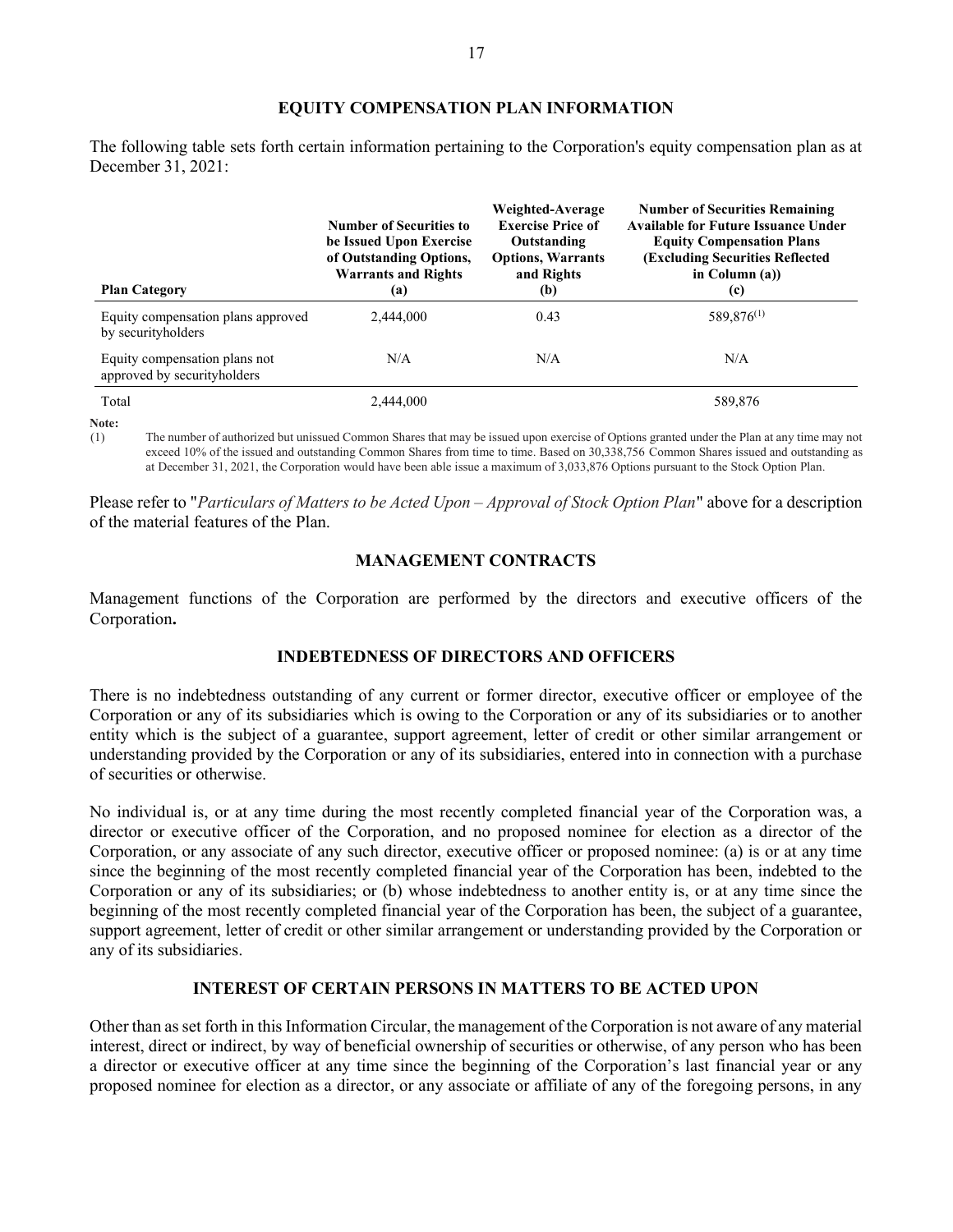matter to be acted upon at the Meeting other than the election of directors or the appointment of auditors. All of the directors and officers have received options and may receive additional options pursuant to the Plan.

### AUDIT COMMITTEE DISCLOSURE

The audit committee (the "Audit Committee") is a committee of the Board established for the purpose of overseeing the accounting and financial reporting process of the Corporation and annual external audits of the financial statements. The Audit Committee has set out its responsibilities and composition requirements in fulfilling its oversight in relation to the Corporation's internal accounting standards and practices, financial information, accounting systems and procedures, which procedures are set out in the Corporation's audit committee mandate.

### Audit Committee Charter

The Board has developed a written audit committee charter (the "Charter"). A copy of the Charter is attached hereto as Schedule "A" to this Information Circular.

### Composition of the Audit Committee

The Audit Committee consists of Jennie Moushos (Chairman), James F. Dinning, Willard Yuill, and Dr. Kabir Jivraj, all of whom are financially literate within the meaning of National Instrument 52-110 *Audit Committees* ("NI 52-110") and are considered to be independent within the meaning of NI 52-110.

### Relevant Education and Experience of Audit Committee Members

**Jennie Moushos** - Ms. Moushos has spent the last 25 years of her career in the financial and insurance sectors, currently serving as Executive Vice President of Finance and Business Development for the conservation associations Ocean Wise. Jennie held the Senior Vice President, Western Division for Intact Insurance Company from 2011 to 2018. Prior to 2011 she held roles at AXA Pacific Insurance Company including Executive Vice President, and at the Office of the Superintendent of Financials Institutions, Canada as Senior Examiner. Ms. Moushos is a Director at Optimum General Insurance, Insurance Corporation of British Columbia, Bridges to Community Canada and past director of SOS Children's Villages Canada. Ms. Moushos is a Fellow of the Chartered Professional Accountants.

James F. Dinning - In addition to chairing the Board of Western, Mr. Dinning is chair (and member of the audit committees) of Russel Metals Inc. and Heritage Royalty. He was Chair of the board of Western Financial Group Inc., a company engaged in insurance and investment from 2005 to 2017 when the company was sold to Wawanesa. He is past chair of Liquor Stores NA Ltd., and previously served as a director of Parkland Fuel Corp, Finning International Inc., and Shaw Communications. Prior to 1997, Mr. Dinning held several key positions during his 11 years as a member of the Legislative Assembly in Alberta, including Provincial Treasurer from 1992 to 1997. In 2015, Mr. Dinning became a Member of the Order of Canada and was installed as a Fellow of the Institute of Corporate Directors. He is Chancellor Emeritus of the University of Calgary following his four-year tenure as Chancellor.

Willard Yuill - Willard Yuill is the Chairman and Chief Executive Officer of The Monarch Corporation, a Canadian private equity corporation. He is a former Director of Shaw Communications Inc. and former Chairman of their Human Resources and Compensation Committee. Mr. Yuill is also Chairman and Chief Executive Officer of CSH International Inc., a United States private equity company. Mr. Yuill is on the Board of Governor of St. Andrew's College. He is a former Director of Western Financial Group, the Alberta Economic Development Authority, the Medicine Hat Exhibition and Stampede Ltd. and a past Chair of the Alberta chapter of the World Presidents Organization. Mr. Yuill received an Honorary Doctor of Laws from the University of Lethbridge in 2006. He received the Alberta Order of Excellence in 2016 from the Province of Alberta and in 2017 he was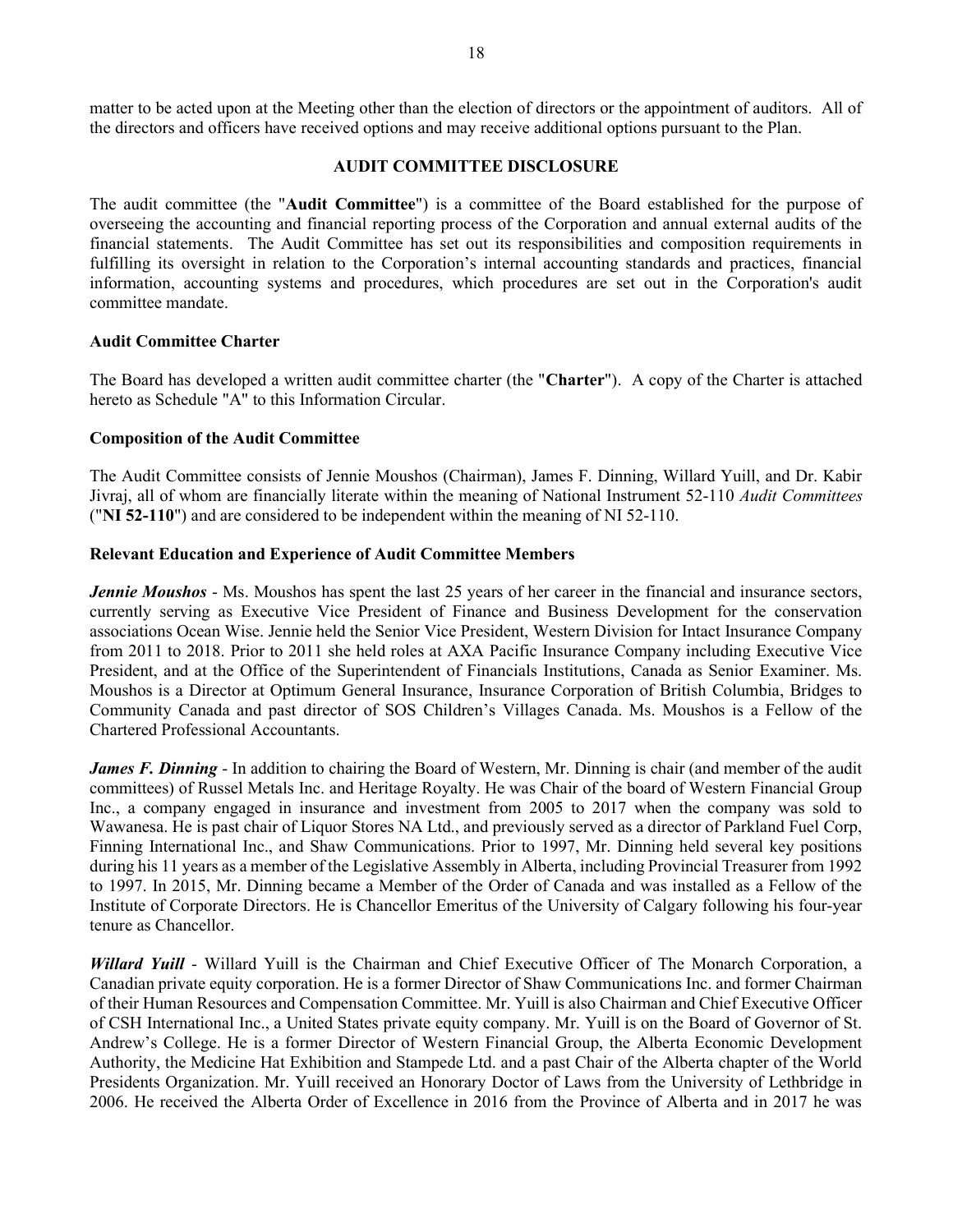inducted into the Calgary Business Hall of Fame and received an Honorary Applied Degree from the Medicine Hat College.

Kabir Jivraj - Dr. Jivraj is the managing Director for the AgeCare group of Companies and is a Director for four other private companies. He has held a variety of senior management roles across a diverse group of industry sectors including healthcare, real-estate, hospitality, technology, education and senior housing and care management. Dr. Jivraj has served as Senior Vice-President and Chief Medical officer at Alberta Health Services from 1999 to 2002, and has served as the Vice Dean of the University of Calgary, Faculty of Medicine from 2000 to 2002. Dr. Jivraj is a graduate of the Directors Education Program at ICD Corporate Governance College, and holds a bachelor of medical and surgery degree from the University of London, UK.

# Audit Committee Oversight

At no time since the commencement of the Corporation's fiscal year ended December 31, 2021 was a recommendation of the Audit Committee to nominate or compensate an external auditor not adopted by the Board.

### Reliance on Certain Exemptions

At no time since the commencement of the Corporation's most recently completed financial year has the Corporation relied on the exemption in Section 2.4 of NI 52-110 (De Minimis Non-audit Services), in subsection 6.1.1(4) of NI 52-110 (Circumstance Affecting the Business or Operations of the Venture Issuer), in subsection 6.1.1(5) of NI 52-110 (Events Outside Control of Member), in subsection 6.1.1(6) of NI 52-110 (Death, Incapacity or Resignation), or an exemption from NI 52-110, in whole or in part, granted under Part 8 of NI 52-110 (Exemption).

Western is classified as a "venture issuer" within the meaning of applicable securities laws and, accordingly, is relying upon the exemption contained in section 6.1 of NI 52-110 from the requirements of Parts 3 (Composition of the Audit Committee) and 5 (Reporting Obligations) of NI 52-110.

# Pre-Approval Policies and Procedures

The Audit Committee has adopted specific policies and procedures for the engagement of non-audit services as described in the Charter under the heading "Approval of Audit and Remitted Non-Audit Services Provided by External Auditors".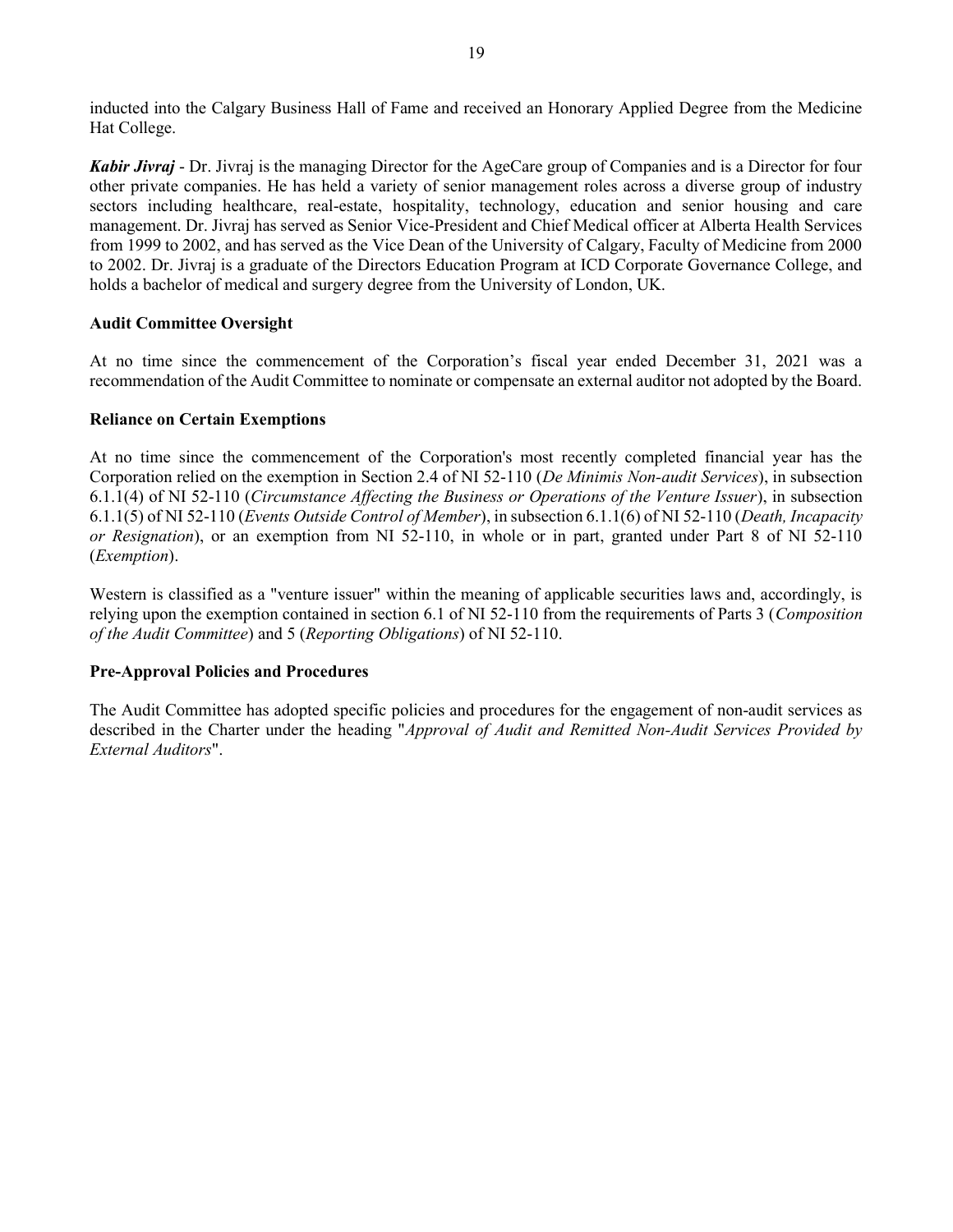### External Auditor Service Fees (By Category)

The following table provides information about the fees billed to the Corporation for professional services rendered by PwC for the fiscal years ended December 31, 2021 and 2020:

|                                   | 2021   | 2020   |
|-----------------------------------|--------|--------|
|                                   | \$     | \$     |
| Audit Fees <sup>(1)</sup>         | 51,500 | 48,500 |
| Audit-Related Fees <sup>(2)</sup> | 15,000 | 13,500 |
| Tax $Fees^{(3)}$                  | --     | --     |
| All other $Fees^{(4)}$            | 33,000 | 30,000 |
| Total <sup>(5)</sup>              | 99,500 | 92,000 |

#### Notes:

(1) Audit fees were for professional services rendered by the auditors for the audit of the Corporation's annual consolidated financial statements as well as services provided in connection with statutory and regulatory filings.

(2) Audit-related fees were for services related to performance of limited procedures performed by the Corporation's auditors related to the review of interim financial statements.

(3) Tax fees are for tax compliance, tax advice and tax planning.

(4) All other fees for services performed by the Corporation's auditors.

(5) These fees only represent professional services rendered and do not include any out-of-pocket disbursements or fees associated with filings made on the Corporation's behalf.

# CORPORATE GOVERNANCE DISCLOSURE

#### Board Mandate

The Board believes that good corporate governance improves corporate performance and benefits all Shareholders. Corporate governance relates to the activities of the Board, the members of which are elected by and are accountable to the Shareholders, and takes into account the role of the individual members of management who are appointed by the Board and who are charged with the day to day management of the Corporation. The Board is committed to sound corporate governance practices which are both in the interest of its Shareholders and contribute to effective and efficient decision making. To achieve this goal, the Corporation has adopted a Board of Directors Charter, a Compensation and Corporate Governance Committee Charter, a Code of Conduct, a Policy Regarding Disclosure, an Insider Trading Policy, a Whistleblower Policy, Financial Commitment & Expense Approval Policy, Expense Reimbursement Policy and Cash Management Policy.

The Canadian Securities Administrators (the "CSA") have adopted National Policy 58-201 Corporate Governance Guidelines, which provides non-prescriptive guidelines on corporate governance practices for reporting issuers such as the Corporation. In addition, the CSA have implemented NI 58-101, which prescribes certain disclosure by the Corporation of its corporate governance practices. This disclosure is presented below.

### Board

The Board is currently comprised of five (5) members. The current non-independent member of the Board is Scott Tannas. Mr. Tannas has been determined not to be independent under NI 58-101 as a result of being President and Chief Executive Officer of the Corporation. The current independent members of the Board are Messrs. Dinning, Yuill, and Jivraj and Ms. Moushos.

An "independent" director is a director who has no direct or indirect material relationship with the Corporation. A material relationship is a relationship which could, in the view of the Board, reasonably interfere with the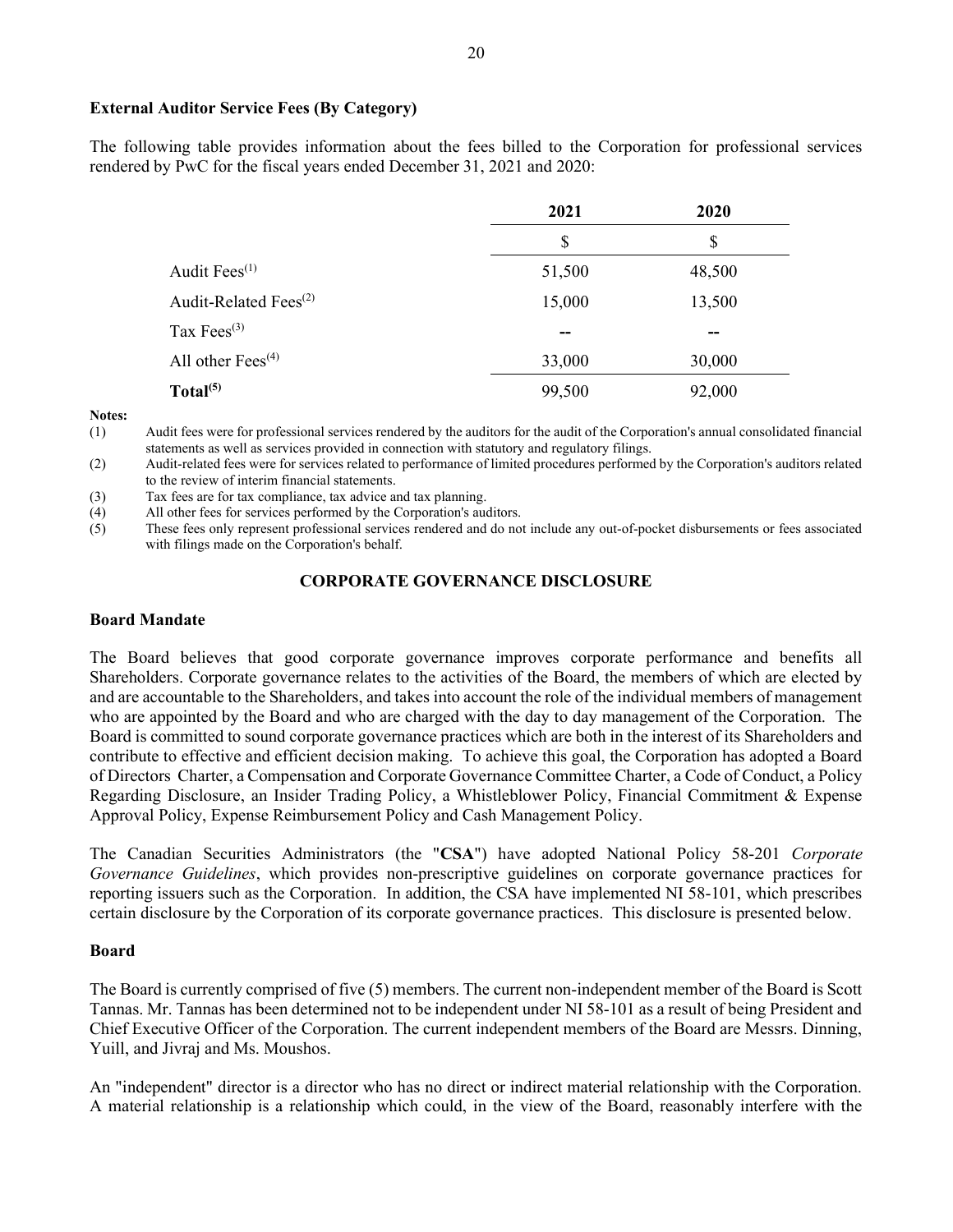exercise of a director's independent judgement. As disclosed above, the Board is comprised of a majority of independent directors. The independent judgement of the Board in carrying out its responsibilities is the responsibility of all directors. The Board facilitates independent supervision of management through meetings of the Board and through informal discussions among members of the Board and management. In addition, the Board have free access to the Corporation's external auditors, legal counsel and to any of the Corporation's officers.

# **Directorships**

Other than as set forth below, none of the directors hold directorships in other reporting issuers (or the equivalent) in jurisdictions in Canada or a foreign jurisdiction.

| <b>Director</b>     | <b>Other Reporting Issuers</b>  |
|---------------------|---------------------------------|
| <b>Scott Tannas</b> | Rocky Mountain Dealerships Inc. |
| James F. Dinning    | Russel Metals Inc.              |

### Orientation and Continuing Education of Board Members

While the Corporation currently has no formal orientation and education program for new Board members, sufficient information (such as policies, recent financial statements, prospectuses, proxy solicitation materials, marketing and business plans and various other operating, financial and budget reports) will be provided to any new Board member to ensure that new directors are familiarized with the Corporation's business and the procedures of the Board. In addition, new directors will be encouraged to visit and meet with management on a regular basis and are given the opportunity to meet with counsel to the Corporation to discuss their legal obligations. The Corporation will also encourage continuing education of its directors and officers where appropriate in order to ensure that they have the necessary skills and knowledge to meet their respective obligations to the Corporation.

Board meetings are combined where necessary with presentations by the Corporation's management to give the Board additional insight into the Corporation's business. In addition, management of the Corporation makes itself available throughout the year for discussion with all Board members.

# Measures to Encourage Ethical Business Conduct

The directors encourage and promote a culture of ethical business conduct through communication and supervision as part of their overall stewardship responsibility. In addition, the Corporation has adopted a code of conduct (the "Code of Conduct") which addresses the Corporation's continuing commitment to integrity and ethical behaviour. The Code of Conduct establishes procedures that allow directors, officers and employees of the Corporation to confidentially submit their concerns to the Chairman of the Audit Committee regarding questionable ethical, moral, accounting or auditing matters, without fear of retaliation. A copy of the Code of Conduct is available to review at the head office of the Corporation during regular business hours. Compliance with the Code of Conduct is monitored primarily through the reporting process within the Corporation's organizational structure. A whistleblower program is in place for employees to report violations of ethical conduct. To date, no issues have been reported through the Corporation's whistleblower program.

### Nomination of Board Members

The Board determines new nominees to the Board, although a formal process has not been adopted. The identification of nominees is generally the result of recruitment efforts by existing members of the Board, including both formal and informal discussions among directors and the CEO. The Board does not have a nominating committee composed entirely of independent directors, but instead the entire Board, of which the majority are independent directors, takes responsibility for nominating new directors and assessing current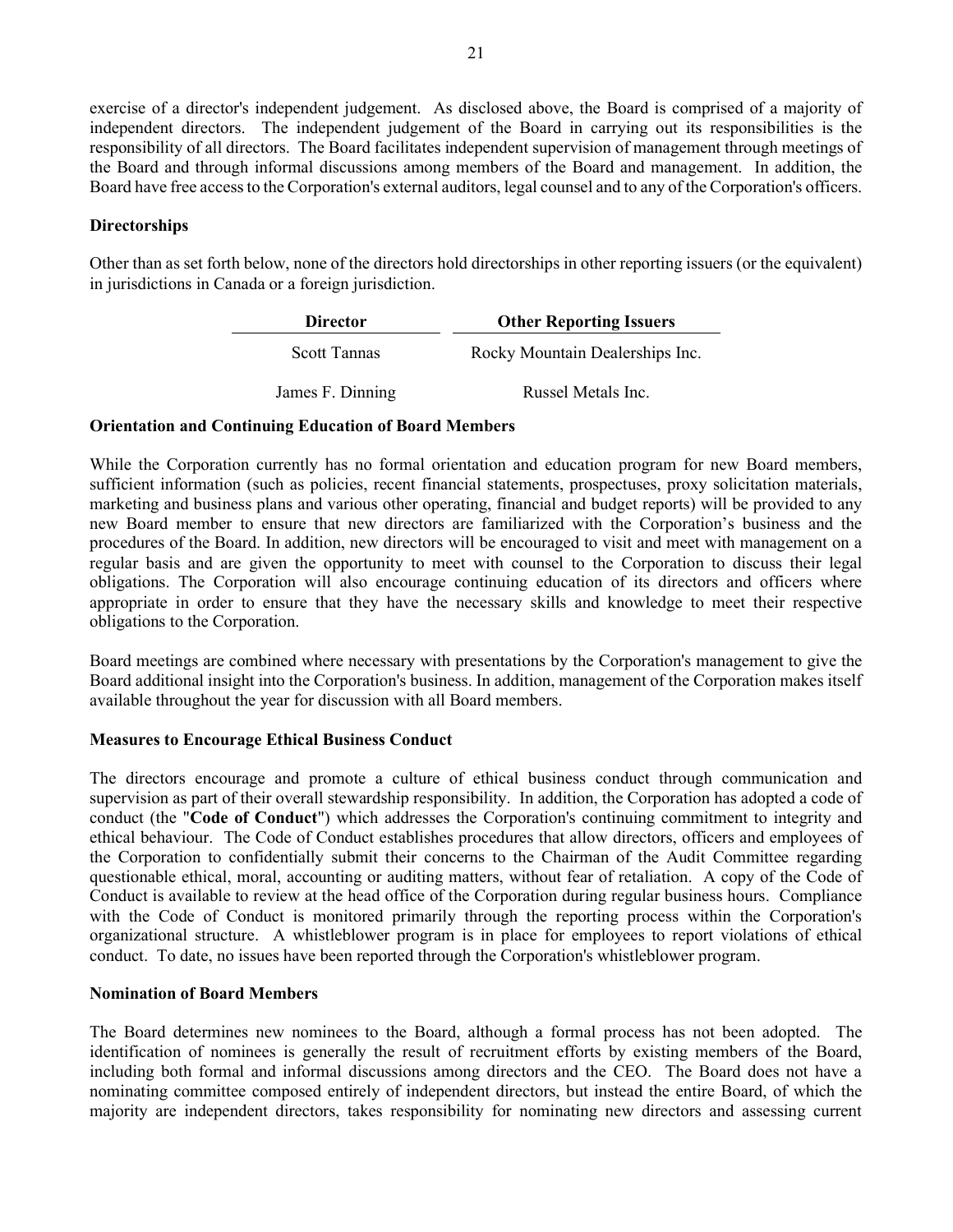directors to ensure an objective nomination process. Proposed directors' credentials are reviewed with one or more members of the Board prior to the proposed director's nomination.

### Determination of Compensation of Directors and Officers

The current members of the Compensation and Corporate Governance Committee are Dr. Kabir Jivraj (Chairman), James F. Dinning, Willard Yuill, and Jennie Moushos.

The responsibilities of the Compensation and Corporate Governance Committee in respect of compensation matters include reviewing and recommending to the Board the compensation policies and guidelines for supervisory management and personnel, corporate benefits, bonuses and other incentives, reviewing and approving corporate goals and objectives relevant to Chief Executive Officer compensation; non-CEO officer and director compensation; the review of executive compensation disclosure; succession plans for officers and for key employees; and material changes and trends in human resources policy, procedure, compensation and benefits. The responsibilities of the Compensation and Corporate Governance Committee in respect of corporate governance matters include addressing all governance issues identified by securities regulators and any additional issues as they arise by virtue of the operations and growth of the Corporation as being emerging progressive issues of corporate governance.

The Compensation and Corporate Governance Committee has unrestricted access to the Corporation's personnel and documents and is provided with the resources necessary, including, as required, the engagement and compensation of outside advisors, to carry out its responsibilities.

Please refer to the "Compensation Governance" section for a discussion of the Corporation's compensation governance.

### Other Board Committees

The Corporation has no standing committees at this time, other than the Audit Committee and Compensation and Corporate Governance Committee discussed above.

### Assessment of Directors, the Board and Board Committees

The Board have not implemented a formal process for assessing its effectiveness or the effectiveness of its individual members or its committees. As a result of the Corporation's size, its stage of development and the limited number of individuals on the Board, the Board consider a formal assessment process to be unnecessary at this time. The Board plans to continue evaluating its own effectiveness on an ad hoc basis.

# INTEREST OF INFORMED PERSONS IN MATERIAL TRANSACTIONS

To the knowledge of the Corporation, no director or officer of the Corporation, nor any proposed nominee for election as a director of the Corporation, nor any other insider of the Corporation, nor any associate or affiliate of any one of them has or has had, at any time since the beginning of the year ended December 31, 2021, any material interest, direct or indirect, in any transaction or proposed transaction that has materially affected or would materially affect the Corporation or any of its subsidiaries.

# LEGAL PROCEEDINGS

The directors and senior officers of the Corporation are not aware of any material litigation outstanding, threatened or pending, as of the date hereof by or against the Corporation.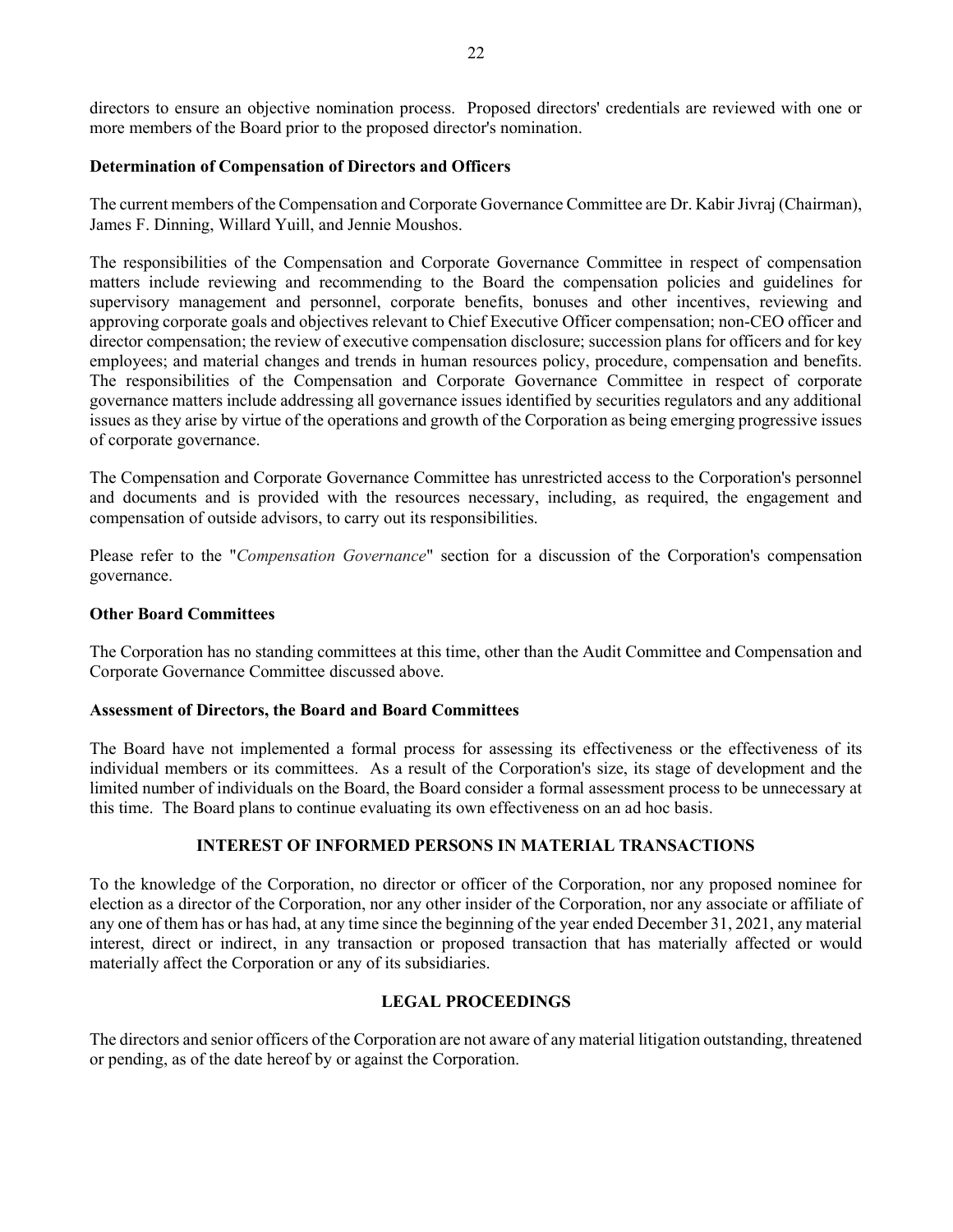### NORMAL COURSE ISSUER BID

On May 23, 2017, Western announced that it obtained regulatory approval to proceed with a normal course issuer bid whereby Western may purchase up to a total of 1,500,000 Common Shares representing approximately 4.9% of the then outstanding Common Shares, through the facilities of the Exchange at the market price of the Common Shares at the time of the acquisition. During the year ended December 31, 2017, a total of 240,500 Common Shares were purchased by Western through the normal course issuer bid for an aggregate price of \$140,879, at prices ranging from \$0.46 to \$0.64 per share. 14,000 Common Shares were purchased pursuant to the normal course issuer bid in 2018, 123,000 Common Shares in 2019, 129,000 Common Shares in 2020, and 129,000 Common Shares in 2021.

From May 23, 2017, the date of inception of the first normal course issuer bid, to December 31, 2021, a total of 635,500 Common Shares were purchased by Western through the normal course issuer bid for an aggregate price of \$224,599, at prices ranging from \$0.20 to \$0.64 per share.

On February 4, 2022, Western announced that it obtained regulatory approval to proceed with another normal course issuer bid whereby Western may purchase up to a total of 1,500,000 Common Shares representing approximately 4.9% of the then outstanding Common Shares, through the facilities of the Exchange, at the market price of the Common Shares at the time of the acquisition. From February 10, 2020, the date of inception of this normal course issuer bid, to the date hereof, a total of 20,000 Common Shares were purchased by Western through the normal course issuer bid for an aggregate price of \$3,925, at prices ranging from \$0.37 to \$0.41 per share.

### ADDITIONAL INFORMATION

Additional information relating to the Corporation may be found on SEDAR at www.sedar.com. Financial information regarding the Corporation is provided in the Corporation's comparative financial statements and management's discussion and analysis for its most recently completed financial year. Securityholders of the Corporation may contact the Corporation at  $s$ cross $@$ winv.ca to request copies of the Corporation's financial statements and management's discussion and analysis.

### GENERAL

Each matter referred to herein for approval by the Shareholders requires a majority of the votes cast by Shareholders, in person or by proxy, in respect of such matter at the Meeting.

The Board has approved the contents of this Information Circular and the sending of the Information Circular to the Shareholders.

Unless otherwise stated, the information contained herein is given as of May 26, 2022.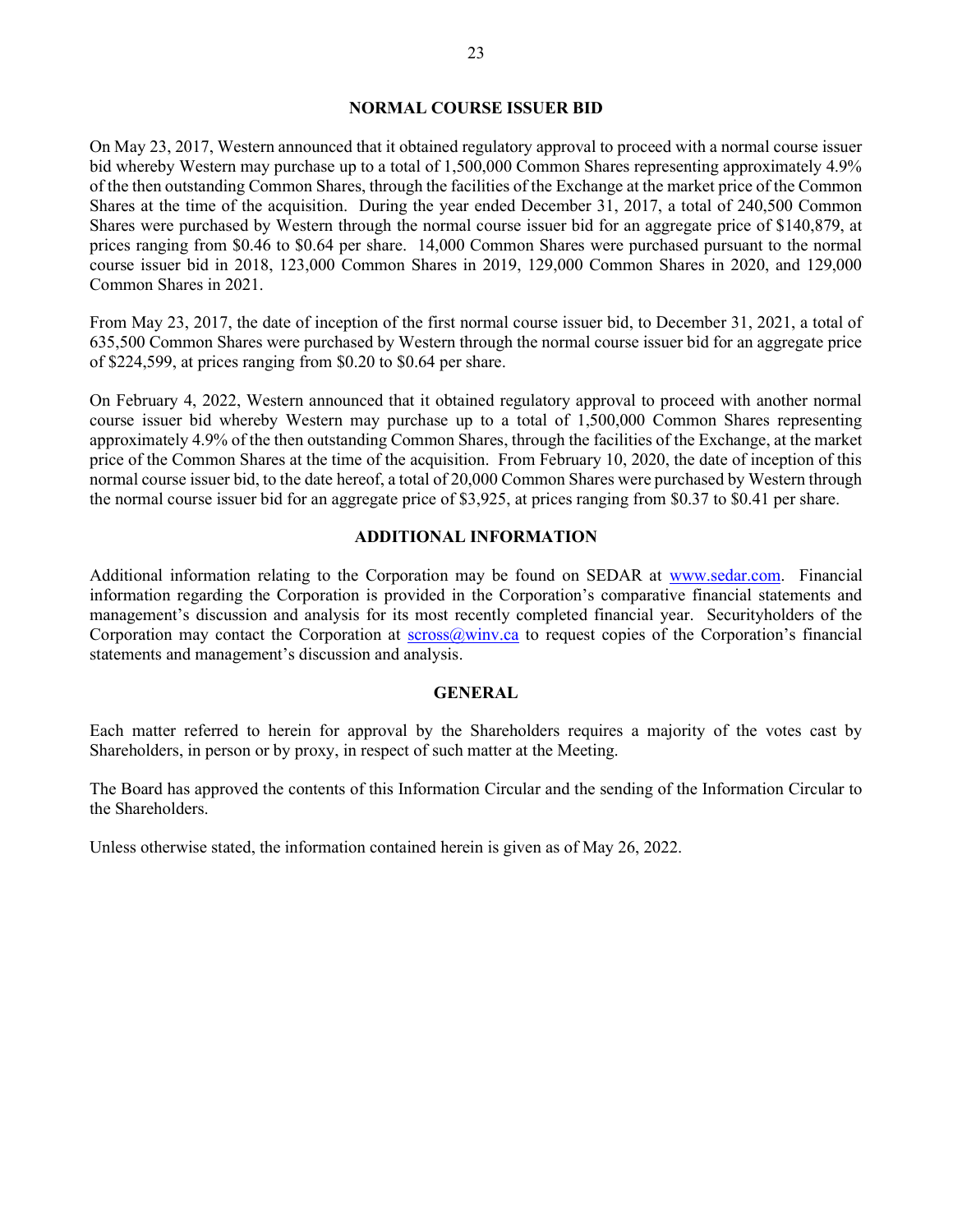### SCHEDULE "A"

### AUDIT COMMITTEE CHARTER

Effective February 22, 2016

### OVERALL ROLE AND RESPONSIBILITY

The Audit Committee shall:

- 1.1 Assist the Board of Directors in its oversight role with respect to:
	- (a) the quality and integrity of financial information;
	- (b) the independent auditor's performance, qualifications and independence;
	- (c) the performance of the Corporation's internal audit function, if applicable;
	- (d) the Corporation's compliance with legal and regulatory requirements; and

1.2 Prepare such reports of the Audit Committee required to be included in the information/proxy circular of the Corporation in accordance with applicable laws or the rules of applicable securities regulatory authorities.

### MEMBERSHIP AND MEETINGS

Otherwise as permitted or required by applicable law, the Audit Committee shall consist of three (3) or more Directors appointed by the Board of Directors, the majority of whom shall not be officers, employees or control persons of the Corporation or any of the Corporation's affiliates or associates. Each of the members of the Audit Committee shall satisfy the applicable independence and experience requirements of the laws governing the Corporation, and applicable securities regulatory authorities.

The Board of Directors shall designate one (1) member of the Audit Committee as the Committee Chair. Each member of the Audit Committee shall be financially literate as such qualification is interpreted by the Board of Directors in its business judgment. The Board of Directors shall determine whether and how many members of the Audit Committee qualify as a financial expert as defined by applicable law.

# STRUCTURE AND OPERATIONS

The affirmative vote of a majority of the members of the Audit Committee participating in any meeting of the Audit Committee is necessary for the adoption of any resolution.

The Audit Committee shall meet as often as it determines, but not less frequently than quarterly. The Committee shall report to the Board of Directors on its activities after each of its meetings at which time minutes of the prior Committee meeting shall be tabled for the Board.

The Audit Committee shall review and assess the adequacy of this Charter periodically and, where necessary, will recommend changes to the Board of Directors for its approval.

The Audit Committee is expected to establish and maintain free and open communication with management and the independent auditor and shall periodically meet separately with each of them.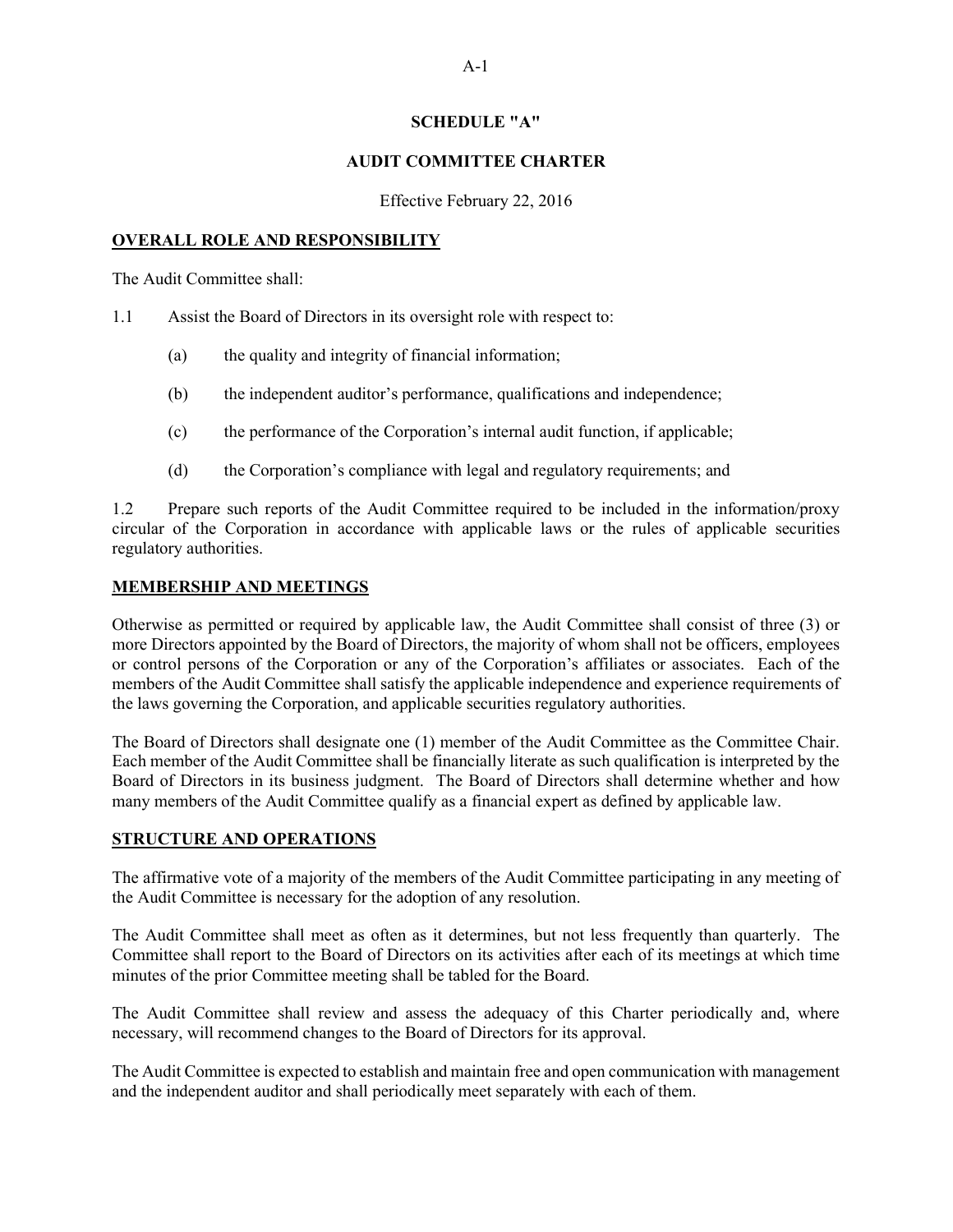### SPECIFIC DUTIES

### Oversight of the Independent Auditor

- Make recommendations to the board for the appointment and replacement of the independent auditor.
- Responsibility for the compensation and oversight of the work of the independent auditor (including resolution of disagreements between management and the independent auditor regarding financial reporting) for the purpose of preparing or issuing an audit report or related work. The independent auditor shall report directly to the Audit Committee.
- Authority to pre-approve all audit services and permitted non-audit services (including the fees, terms and conditions for the performance of such services) to be performed by the independent auditor.
- Evaluate the qualifications, performance and independence of the independent auditor, including: (i) reviewing and evaluating the lead partner on the independent auditor's engagement with the Corporation; and (ii) considering whether the auditor's quality controls are adequate and the provision of permitted non-audit services is compatible with maintaining the auditor's independence.
- Obtain from the independent auditor and review the independent auditor's report regarding the management internal control report of the Corporation to be included in the Corporation's annual information/proxy circular, as required by applicable law.
- Ensure the rotation of the lead (or coordinating) audit partner having primary responsibility for the audit and the audit partner responsible for reviewing the audit as required by law (currently at least every five years).

# Financial Reporting

- Review and discuss with management and the independent auditor:
	- prior to the annual audit the scope, planning and staffing of the annual audit;
	- the annual audited financial statements;
	- the Corporation's annual and quarterly disclosures made in management's discussion and analysis;
	- approve any reports for inclusion in the Corporation's Annual Report, if any, as required by applicable legislation;
	- the Corporation's quarterly financial statements, including the results of the independent auditor's review of the quarterly financial statements and any matters required to be communicated by the independent auditor under applicable review standards;
	- significant financial reporting issues and judgments made in connection with the preparation of the Corporation's financial statements;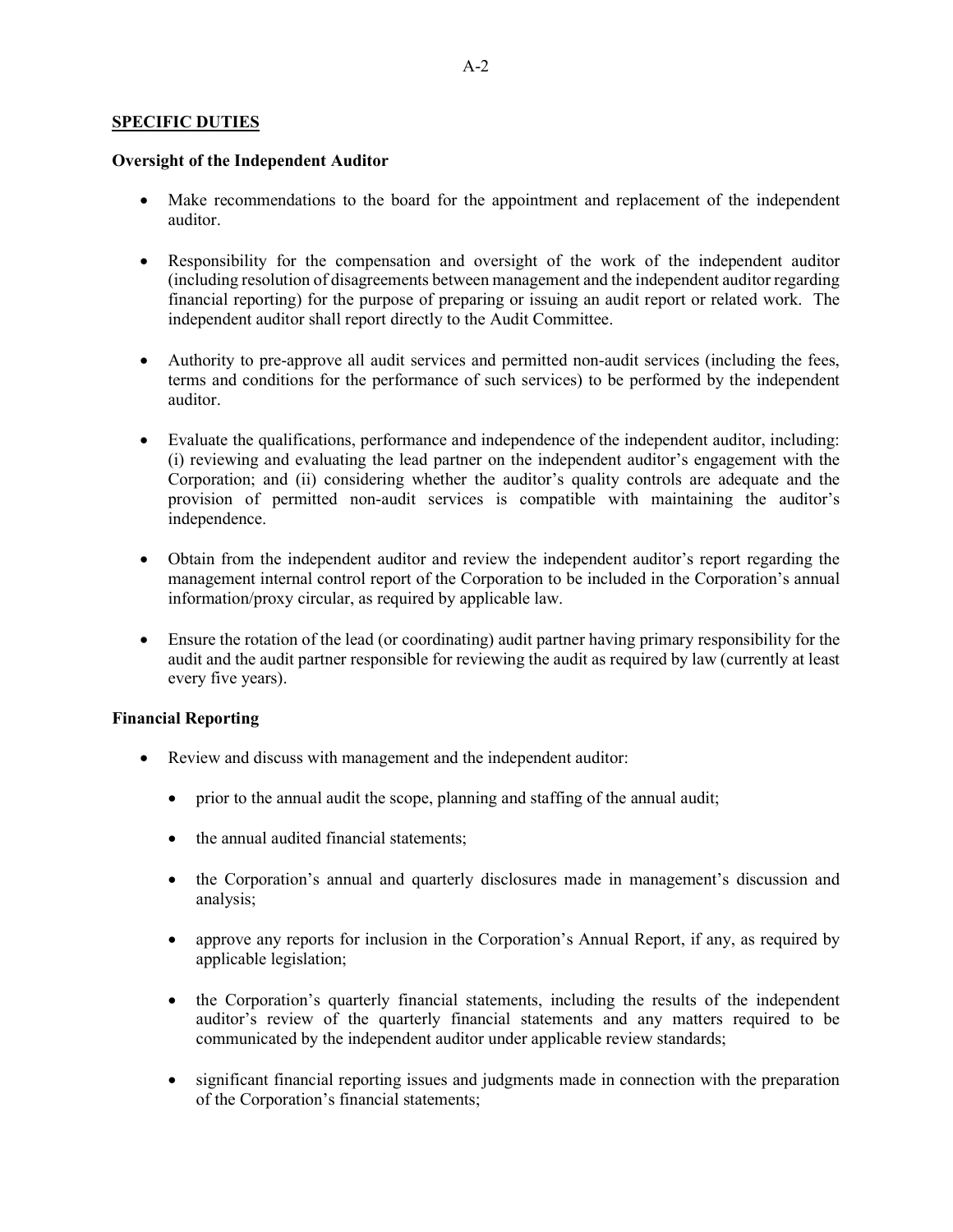- any significant changes in the Corporation's selection or application of accounting principles;
- any major issues as to the adequacy of the Corporation's internal controls and any special steps adopted in light of material control deficiencies; and
- other material written communications between the independent auditor and management, such as any management letter or schedule of unadjusted differences.
- Discuss with the independent auditor matters relating to the conduct of the audit, including any difficulties encountered in the course of the audit work, any restrictions on the scope of activities or access to requested information and any significant disagreements with management.

# AUDIT COMMITTEE'S ROLE

The Audit Committee has the oversight role set out in this Charter. Management, the Board of Directors, the independent auditor and the internal auditor all play important roles in respect of compliance and the preparation and presentation of financial information. Management is responsible for compliance and the preparation of financial statements and periodic reports. Management is responsible for ensuring the Corporation's financial statements and disclosures are complete, accurate, in accordance with generally accepted accounting principles and applicable laws. The Board of Directors in its oversight role is responsible for ensuring that management fulfills its responsibilities. The independent auditor, following the completion of its annual audit, opines on the presentation, in all material respects, of the financial position and results of operations of the Corporation in accordance with Canadian generally accepted accounting principles.

# FUNDING FOR THE INDEPENDENT AUDITOR AND RETENTION OF OTHER INDEPENDENT ADVISORS

The Corporation shall provide for appropriate funding, as determined by the Audit Committee, for payment of compensation to the independent auditor for the purpose of issuing an audit report and to any advisors retained by the Audit Committee. The Audit Committee shall also have the authority to retain such other independent advisors as it may from time to time deem necessary or advisable for its purposes and the payment of compensation therefor shall also be funded by the Corporation.

# APPROVAL OF AUDIT AND REMITTED NON-AUDIT SERVICES PROVIDED BY EXTERNAL AUDITORS

Over the course of any year there will be two levels of approvals that will be provided. The first is the existing annual Audit Committee approval of the audit engagement and identifiable permitted non-audit services for the coming year. The second is in-year Audit Committee pre-approvals of proposed audit and permitted non-audit services as they arise.

Any proposed audit and permitted non-audit services to be provided by the External Auditor to the Corporation or its subsidiaries must receive prior approval from the Audit Committee, in accordance with this protocol. The Chief Financial Officer shall act as the primary contact to receive and assess any proposed engagements from the External Auditor.

Following receipt and initial review for eligibility by the primary contacts, a proposal would then be forwarded to the Audit Committee for review and confirmation that a proposed engagement is permitted.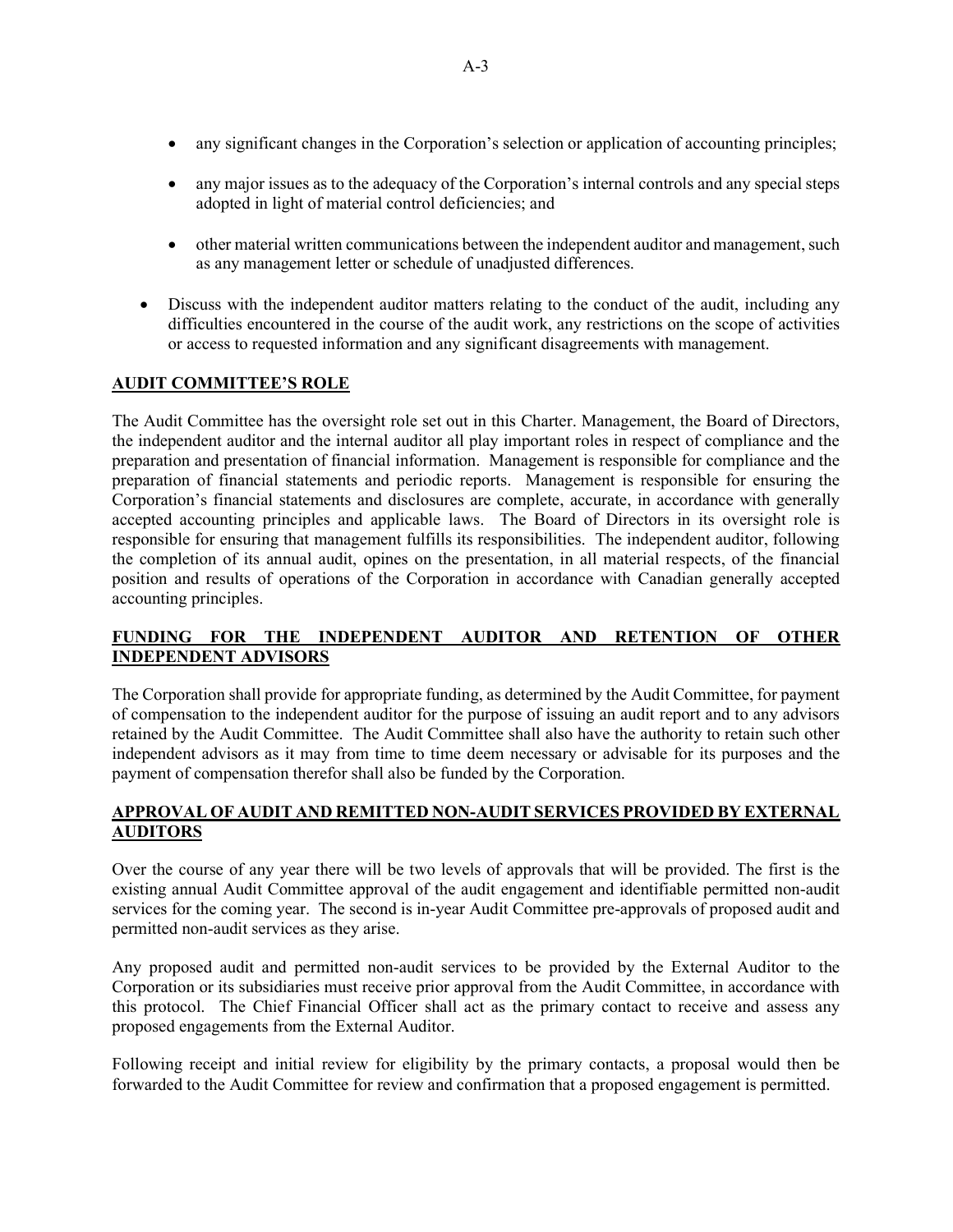In the majority of such instances, proposals may be received and considered by the Chair of the Audit Committee (or such other member of the Audit Committee who may be delegated authority to approve audit and permitted non-audit services), for approval of the proposal on behalf of the Audit Committee. The Audit Committee Chair will then inform the Audit Committee of any approvals granted at the next scheduled meeting.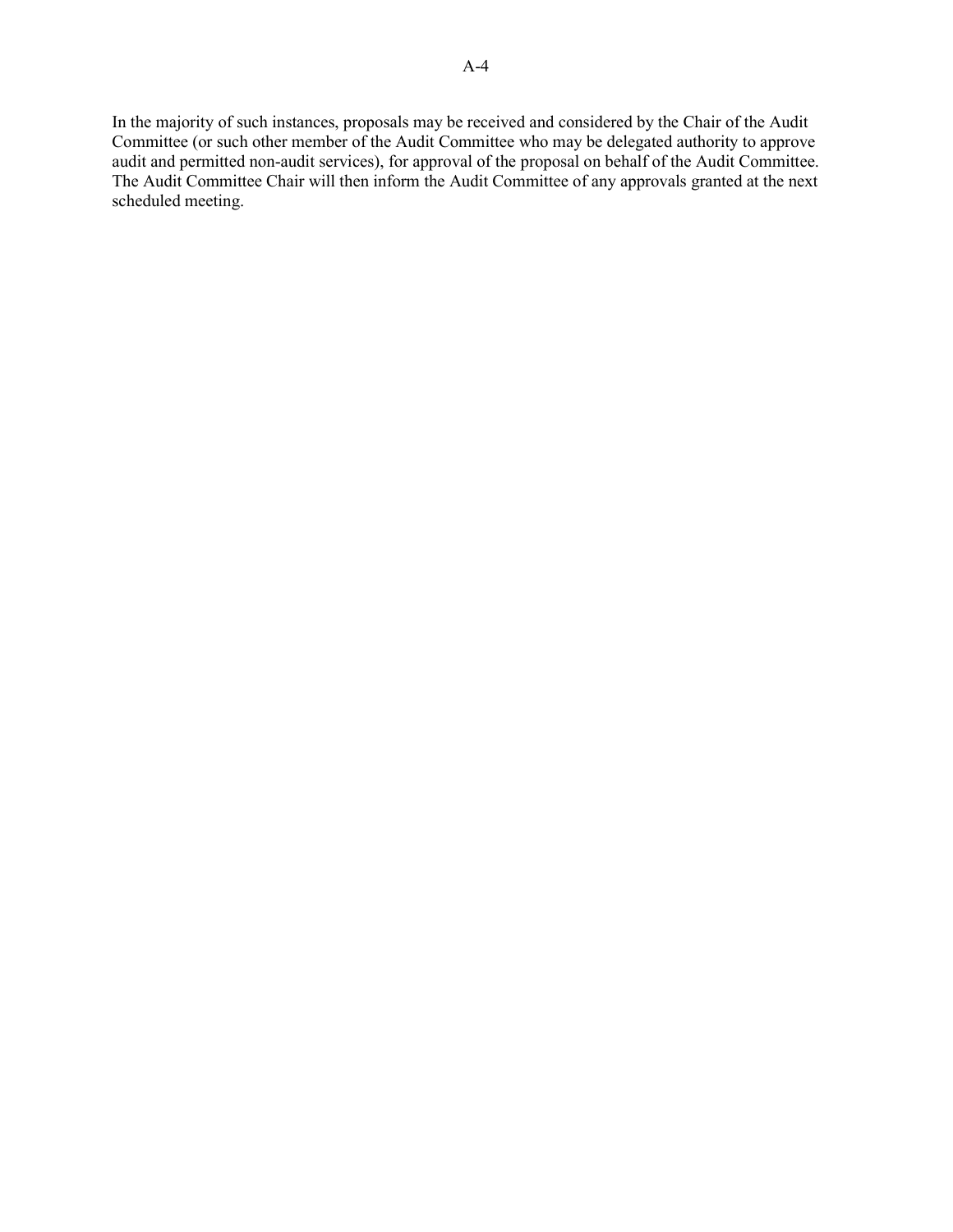### SCHEDULE "B"

### THE WESTERN INVESTMENT COMPANY OF CANADA LIMITED STOCK OPTION PLAN

#### 1. Purpose

The purpose of this Plan is to provide an incentive to the directors, officers, Employees, Consultants and other personnel of the Corporation or any of its subsidiaries to achieve the longer-term objectives of the Corporation; to give suitable recognition to the ability and industry of such persons who contribute materially to the success of the Corporation; and to attract to and retain in the employ of the Corporation or any of its subsidiaries, persons of experience and ability, by providing them with the opportunity to acquire an increased proprietary interest in the Corporation.

### 2. Definitions and Interpretation

When used in this Plan, unless there is something in the subject matter or context inconsistent therewith, the following words and terms shall have the respective meanings ascribed to them as follows:

- (a) "Board of Directors" means the board of directors of the Corporation;
- (b) "Cashless Exercise" has the meaning ascribed thereto in Exchange Policies;
- (c) "Common Shares" means common shares in the capital of the Corporation and any shares or securities of the Corporation into which such common shares are changed, converted, subdivided, consolidated or reclassified;
- (d) "Corporation" means The Western Investment Company of Canada Limited and any successor corporation and any reference herein to action by the Corporation means action by or under the authority of its Board of Directors or a duly empowered committee appointed by the Board of Directors;
- (e) "Discounted Market Price" means the last per share closing price for the Common Shares on the Exchange before the date of grant of an Option, less any applicable discount under Exchange Policies;
- (f) "Exchange" means the TSX Venture Exchange Inc. or any other stock exchange on which the Common Shares are listed;
- (g) "Exchange Policies" means the policies of the Exchange, including those set forth in the Corporate Finance Manual of the Exchange;
- (h) "Insider" has the meaning ascribed thereto in Exchange Policies;
- (i) "Net Exercise" has the meaning ascribed thereto in Exchange Policies;
- (j) "Option" means an option granted by the Corporation to an Optionee entitling such Optionee to acquire a designated number of Common Shares from treasury at a price determined by the Board of Directors;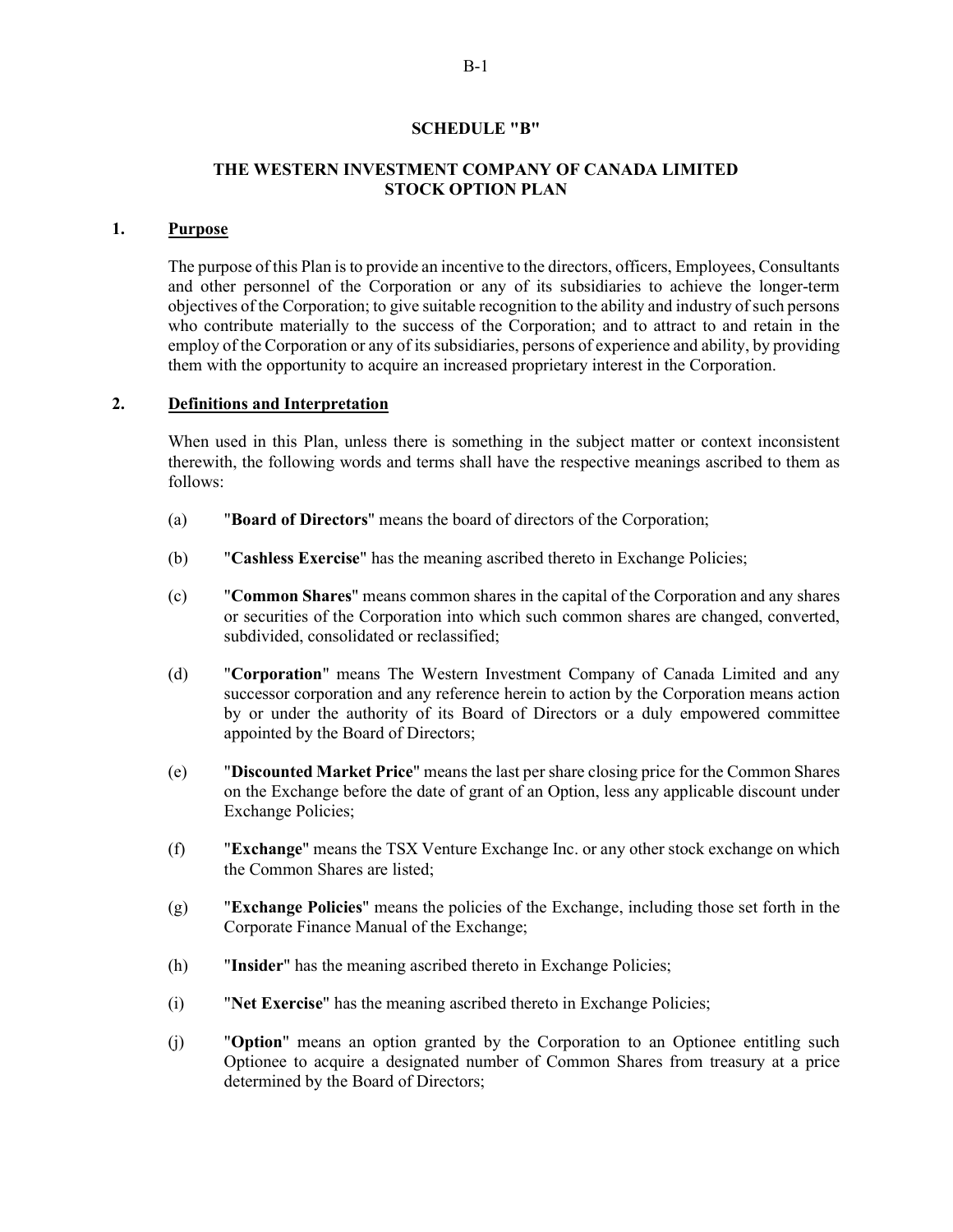- (k) "Option Period" means the period determined by the Board of Directors during which an Optionee may exercise an Option, not to exceed the maximum period permitted by the Exchange, which maximum period is ten (10) years from the date the Option is granted;
- (l) "Optionee" means a person who is a director, officer, Employee, Consultant or other personnel of the Corporation or a subsidiary of the Corporation; a corporation whollyowned by such persons; or any other individual or body corporate who may be granted an option pursuant to the requirements of the Exchange, who is granted an Option pursuant to this Plan; and
- (m) "Plan" shall mean the Corporation's incentive stock option plan as embodied herein and as from time to time amended.

Capitalized terms in this Plan that are not otherwise defined herein shall have the meaning set out in the Exchange Policies, including without limitation "Consultant", "Employee", "Insider", "Investor Relations Activities", "Investor Relations Service Provider", "Management Company Employee", "Participant", "Person", "Security Based Compensation" and "Security Based Compensation Plan".

Wherever the singular or masculine is used in this Plan, the same shall be construed as meaning the plural or feminine or body corporate and vice versa, where the context or the parties so require.

# 3. Administration

This Plan shall be administered by the Board of Directors. The Board of Directors shall have full and final discretion to interpret the provisions of this Plan and to prescribe, amend, rescind and waive rules and regulations to govern the administration and operation of this Plan. All decisions and interpretations made by the Board of Directors shall be binding and conclusive upon the Corporation and on all persons eligible to participate in this Plan, subject to shareholder approval if required by the Exchange. Notwithstanding the foregoing or any other provision contained herein, the Board of Directors shall have the right to delegate the administration and operation of this Plan to a special committee of directors appointed from time to time by the Board of Directors, in which case all references herein to the Board of Directors shall be deemed to refer to such committee.

# 4. Eligibility

The Board of Directors may at any time and from time to time designate those Optionees who are to be granted an Option pursuant to this Plan and grant an Option to such Optionee. Subject to the Exchange Policies and the limitations contained herein, the Board of Directors is authorized to provide for the grant and exercise of Options on such terms (which may vary as between Options) as it shall determine. No Option shall be granted to any person except upon recommendation of the Board of Directors. A person who has been granted an Option may, if he is otherwise eligible and if permitted by the Exchange Policies, be granted an additional Option or Options if the Board of Directors shall so determine. Subject to Exchange Policies, the Corporation and any Optionee shall represent that the Optionee is a bona fide Employee, Consultant or Management Company Employee (as such terms are defined in Exchange Policies) in respect of Options granted to such Optionee.

### 5. Participation

Participation in this Plan shall be entirely voluntary and any decision not to participate shall not affect an Optionee's relationship or employment with the Corporation.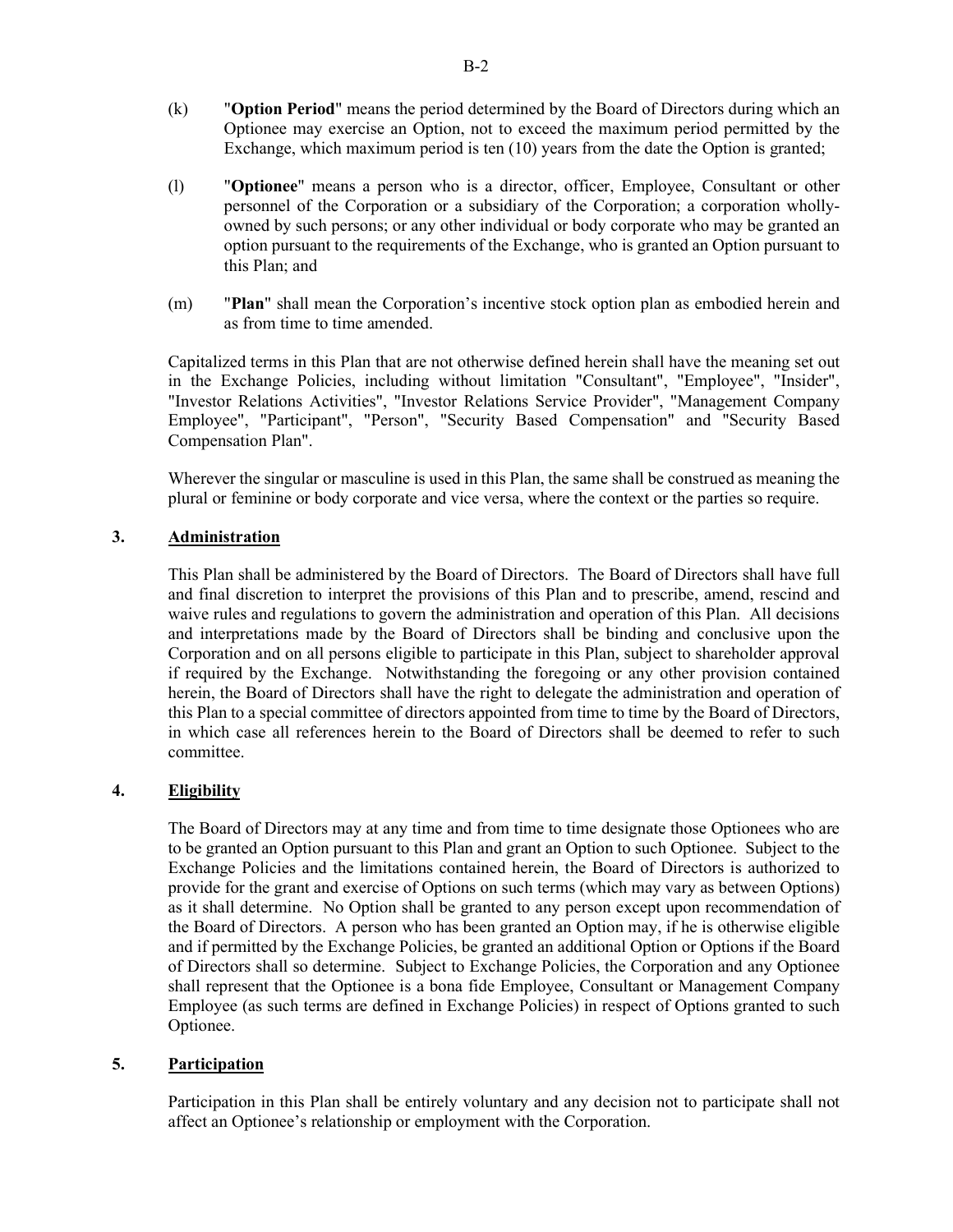Notwithstanding any express or implied term of this Plan or any Option to the contrary, the granting of an Option pursuant to this Plan shall in no way be construed as conferring on any Optionee any right with respect to continuance as a director, officer, Employee or Consultant of the Corporation or any subsidiary of the Corporation.

Options shall not be affected by any change of employment of the Optionee or by the Optionee ceasing to be a director or officer of or a Consultant to the Corporation or any of its subsidiaries, where the Optionee at the same time becomes or continues to be a director, officer or full-time Employee of or a Consultant to the Corporation or any of its subsidiaries.

No Optionee shall have any of the rights of a shareholder of the Corporation in respect to Common Shares issuable on exercise of an Option until such Common Shares shall have been paid for in full and issued by the Corporation on exercise of the Option, pursuant to this Plan.

### 6. Common Shares Subject to Options

The number of Common Shares reserved for issuance to any one person pursuant to Options granted under this Plan and any other Security Based Compensation Plan of the Corporation shall be subject to the following restrictions:

- (a) the aggregate number of Common Shares issuable pursuant to all Security Based Compensation Plans of the Corporation must not exceed 10% of the issued and outstanding Common Shares as at the date of the grant or issuance of any Security Based Compensation under any of such Security Based Compensation Plans, including the grant of Options under this Plan;
- (b) the maximum aggregate number of Common Shares issuable pursuant to all Security Based Compensation granted or issued in any 12-month period to any person (and where permitted under the Exchange Policies, any Companies that are wholly owned by that Person) must not exceed 5% of the issued and outstanding Common Shares, calculated as at the date any Security Based Compensation is granted or issued to the Person, unless disinterested shareholder approval is obtained;
- (c) the maximum aggregate number of Common Shares issuable pursuant to all Security Based Compensation granted or issued to Insiders (as a group) must not exceed 10% of the issued and outstanding Common Shares at any point in time, unless disinterested shareholder approval is obtained;
- (d) the maximum aggregate number of Common Shares issuable pursuant to all Security Based Compensation granted or issued in any 12-month period to Insiders (as a group) must not exceed 10% of the issued and outstanding Common Shares, calculated as at the date any Security Based Compensation is granted or issued to any Insider, unless disinterested shareholder approval is obtained;
- (e) the maximum aggregate number of Common Shares that are issuable pursuant to all Security Based Compensation granted or issued in any 12-month period to any one Consultant must not exceed 2% of the issued and outstanding Common Shares, calculated as at the date any Security Based Compensation is granted or issued to the Consultant; and
- (f) the maximum aggregate number of Common Shares that are issuable pursuant to all Options granted in any 12-month period to all Investor Relations Service Providers in the aggregate must not exceed 2% of the issued and outstanding Common Shares, calculated as at the date the Option is granted to any such Investor Relations Service Provider.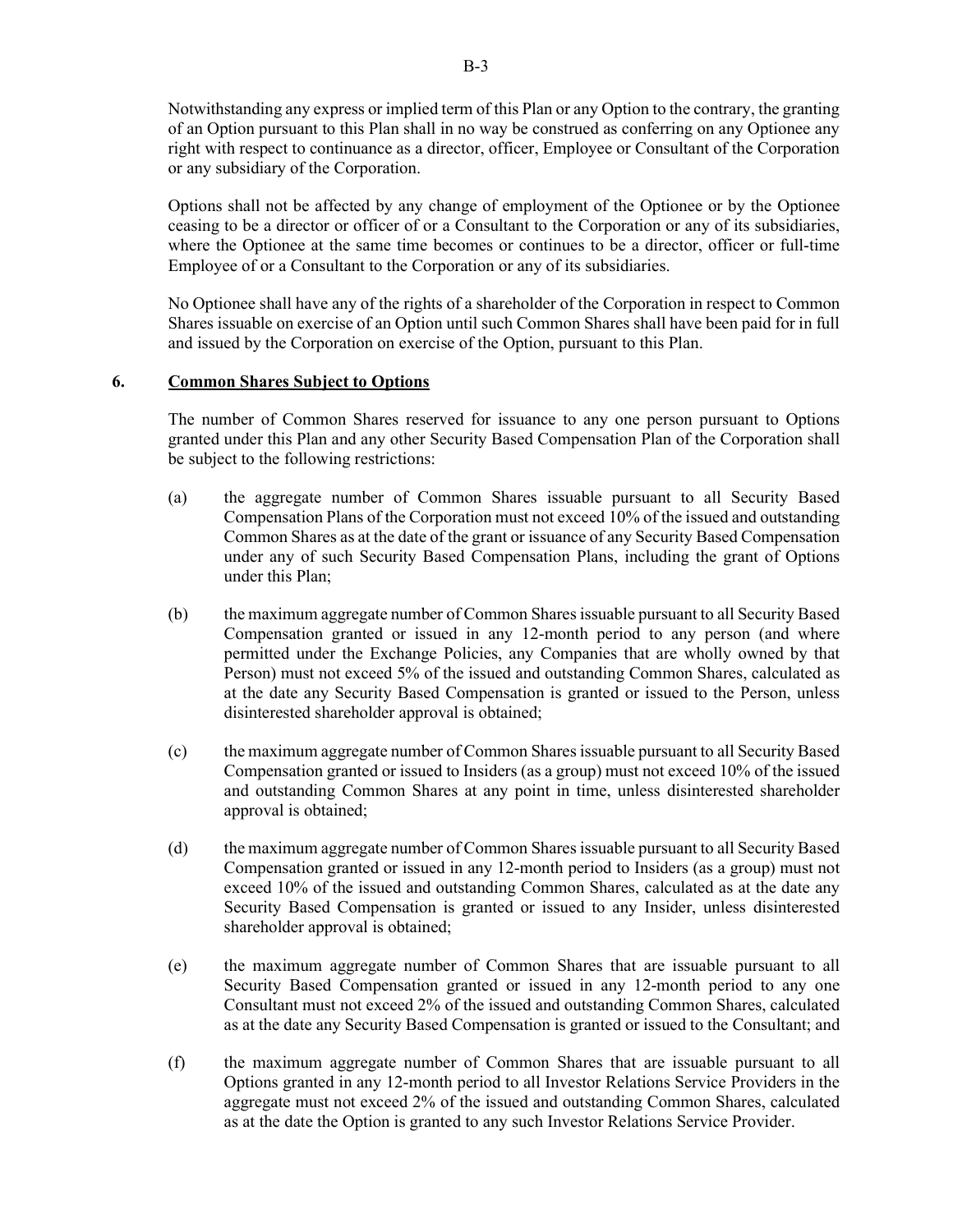Appropriate adjustments shall be made as set forth in Section 15 hereof, in both the number of Common Shares covered by individual grants and the total number of Common Shares authorized to be issued hereunder, to give effect to any relevant changes in the capitalization of the Corporation.

If any Option granted hereunder shall expire or terminate for any reason without having been exercised in full, the unpurchased Common Shares subject thereto shall again be available for the purpose of this Plan.

# 7. Option Agreement

A written agreement will be entered into between the Corporation and each Optionee to whom an Option is granted hereunder, which agreement will set out the number of Common Shares subject to option, the exercise price and any other terms and conditions approved by the Board of Directors, all in accordance with the provisions of this Plan (herein referred to as the "Stock Option Agreement"). The Stock Option Agreement will be in such form as the Board of Directors may from time to time approve, and may contain such terms as may be considered necessary in order that the Option will comply with any provisions respecting options in the income tax or other laws in force in any country or jurisdiction of which the Optionee may from time to time be a resident or citizen or the rules of any regulatory body having jurisdiction over the Corporation.

# 8. Option Period and Exercise Price

Each Option and all rights thereunder shall be expressed to expire on the date set out in the respective Stock Option Agreement, which shall be the date of the expiry of the Option Period (the "Expiry Date"), subject to earlier termination as provided in Sections 11 and 12 hereof.

Subject to Exchange Policies and any limitations imposed by any relevant regulatory authority, the exercise price of an Option granted under this Plan shall be as determined by the Board of Directors when such Option is granted and shall be an amount at least equal to the Discounted Market Price of the Common Shares.

# 9. Exercise of Options

An Optionee shall be entitled to exercise an Option granted to him at any time prior to the expiry of the Option Period, subject to Sections 11 and 12 hereof and to vesting limitations which may be imposed by the Board of Directors at the time such Option is granted. Subject to Exchange Policies, including with respect to the vesting of Options granted to any Investor Relations Service Provider, the Board of Directors may, in its sole discretion, determine the time during which an Option shall vest and the method of vesting, or that no vesting restriction shall exist.

The exercise of any Option will be conditional upon receipt by the Corporation at its head office of a written notice of exercise, specifying the number of Common Shares in respect of which the Option is being exercised, accompanied by cash payment, certified cheque or bank draft for the full purchase price of such Common Shares with respect to which the Option is being exercised. Additionally, subject to Exchange Policies, the Optionee may be eligible to exercise such Options through the Cashless Exercise or Net Exercise provisions; in such event, the Optionee shall complete the notice of cashless settlement form (as provided by the Corporation) and return the executed form to the Corporation.

Common Shares shall not be issued pursuant to the exercise of an Option unless the exercise of such Option and the issuance and delivery of such Common Shares pursuant thereto shall comply with all relevant provisions of applicable securities law, including, without limitation, the 1933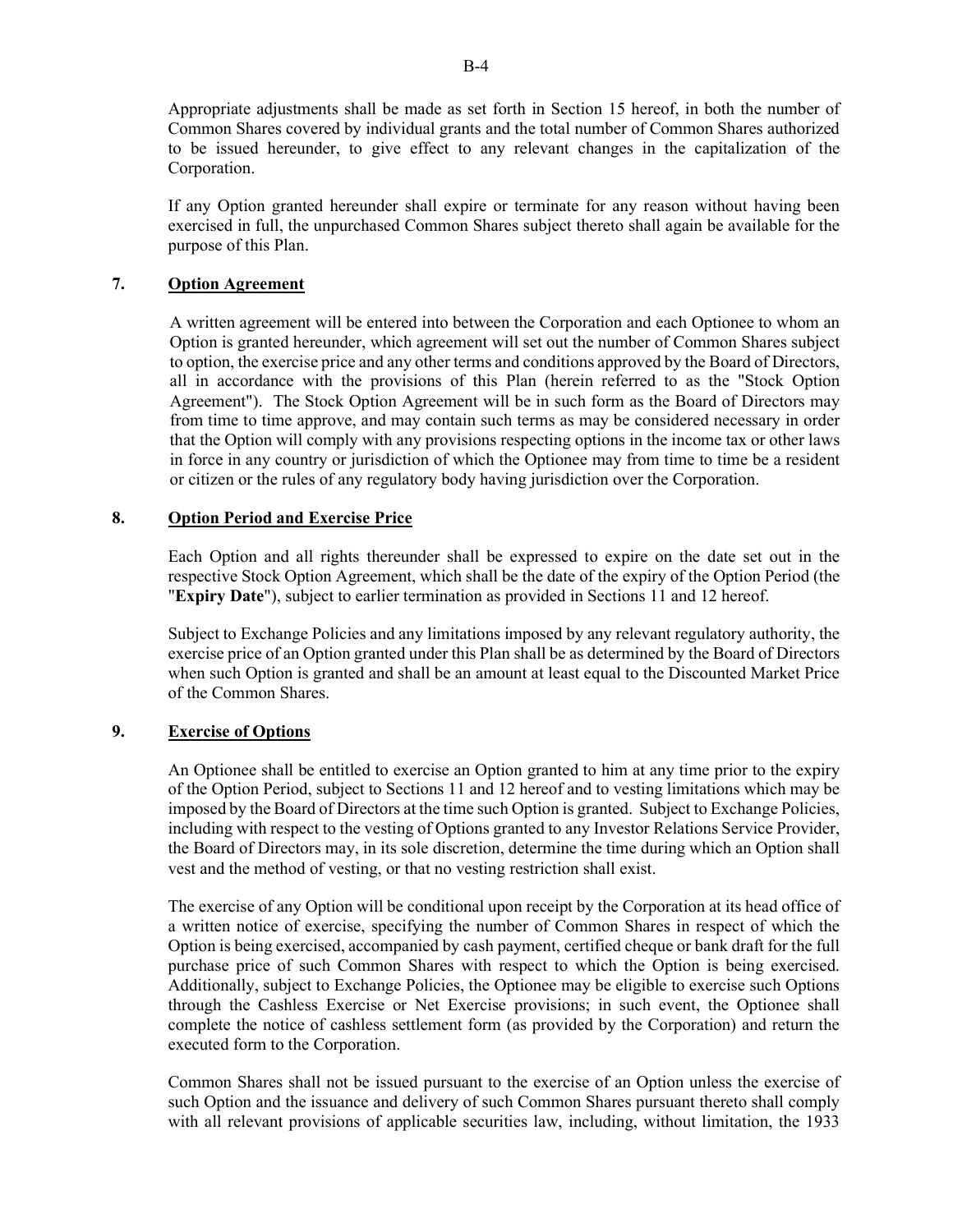Act, the United States Securities and Exchange Act of 1934, as amended, applicable U.S. state laws, the rules and regulations promulgated thereunder, and the requirements of any stock exchange or consolidated stock price reporting system on which prices for the Common Shares are quoted at any given time.

As a condition to the exercise of an Option, the Corporation may require, among other things, that the person exercising such Option to represent and warrant at the time of any such exercise that the Common Shares are being purchased only for investment and without any present intention to sell or distribute such Common Shares if, in the opinion of counsel for the Corporation, such a representation is required by law.

# 10. Blackout Extension Period

If an Option is to expire during a period when the Optionee is prohibited by the Corporation from exercising such Option or from trading in Common Shares of the Corporation pursuant to its applicable policies in respect of insider trading (a "Blackout Period"), the expiration date of such Option shall be extended for a period of ten (10) business days immediately following the end of the Blackout Period. This Section applies to all Options outstanding under this Plan.

# 11. Ceasing to be a Director, Officer, Employee or Consultant

If an Optionee ceases to be an eligible Participant under this Plan for any reason other than death, the Optionee may, but only within a reasonable period, not exceeding 12 months, to be set out in the applicable Stock Option Agreement at the time of the grant, following the Optionee's ceasing to be an eligible Participant (or 30 days in the case of an Optionee engaged in Investor Relations Activities) or prior to the expiry of the Option Period, whichever is earlier, exercise any Option held by the Optionee, but only to the extent that the Optionee was entitled to exercise the Option at the date of such cessation. For greater certainty, any Optionee who is deemed to be an Employee of the Corporation pursuant to any medical or disability plan of the Corporation shall be deemed to be an Employee for the purposes of this Plan.

# 12. Death of Optionee

In the event of the death of an Optionee, the Option previously granted to him shall be exercisable within one (1) year following the date of the death of the Optionee or prior to the expiry of the Option Period, whichever is earlier, and then only:

- (a) by the person or persons to whom the Optionee's rights under the Option shall pass by the Optionee's will or the laws of descent and distribution, or by the Optionee's legal personal representative; and
- (b) to the extent that the Optionee was entitled to exercise the Option at the date of the Optionee's death.

# 13. Optionee's Rights Not Transferable

No right or interest of any Optionee in or under this Plan is assignable or transferable, in whole or in part, either directly or by operation of law or otherwise in any manner except by bequeath or the laws of descent and distribution, subject to the requirements of the Exchange, or as otherwise allowed by the Exchange.

Subject to the foregoing, the terms of this Plan shall bind the Corporation and its successors and assigns, and each Optionee and his heirs, executors, administrators and personal representatives.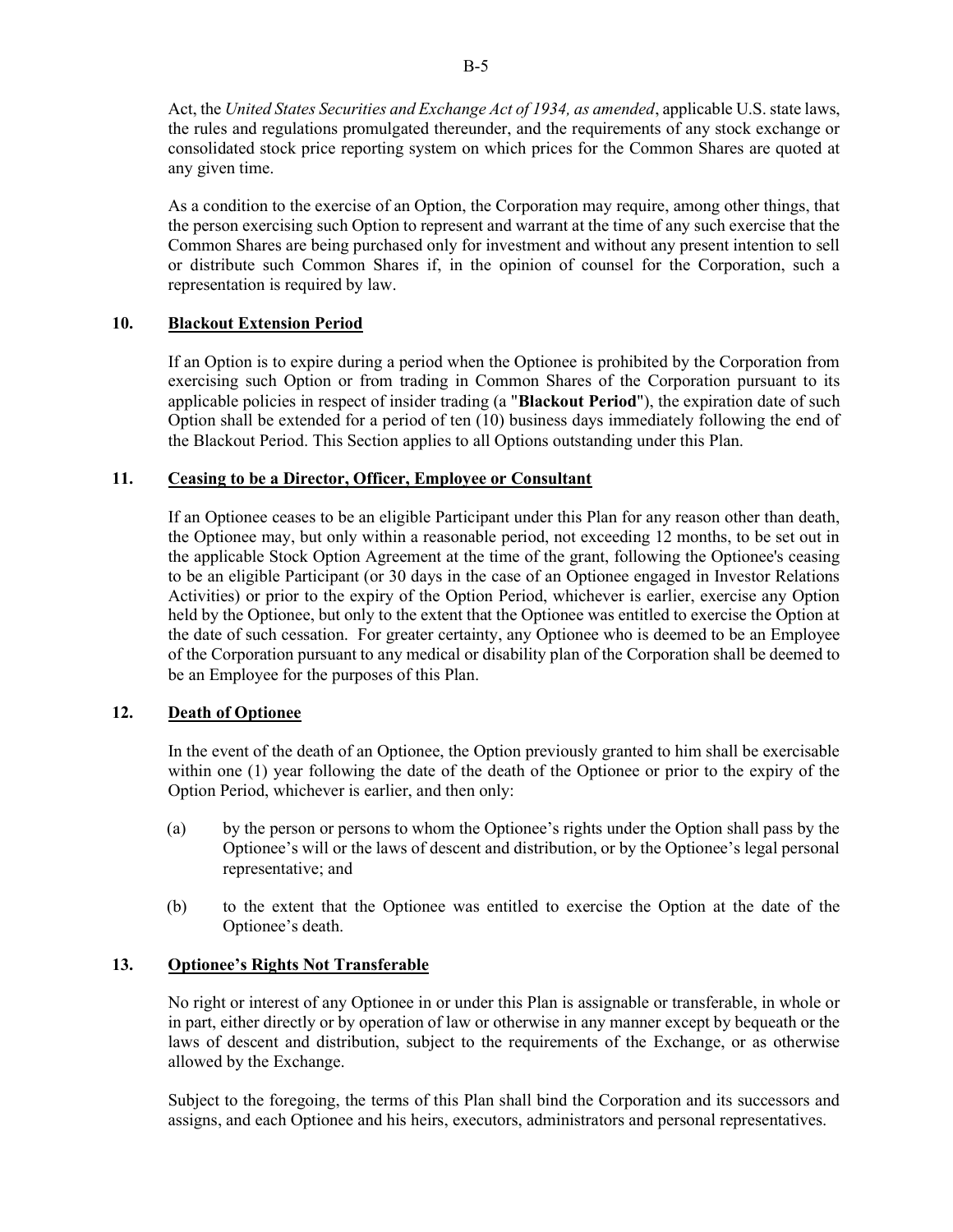# 14. Takeover or Change of Control

The Corporation shall have the power, in the event of:

- (a) any disposition of all or substantially all of the assets of the Corporation, or the dissolution, merger, amalgamation or consolidation of the Corporation with or into any other corporation or of such corporation into the Corporation; or
- (b) any change in control of the Corporation,

to make such arrangements as it shall deem appropriate for the exercise of outstanding Options or continuance of outstanding Options, including without limitation, to amend any Stock Option Agreement to permit the exercise of any or all of the remaining Options prior to the completion of any such transaction. If the Corporation shall exercise such power, the Option shall be deemed to have been amended to permit the exercise thereof in whole or in part by the Optionee at any time or from time to time as determined by the Corporation prior to the completion of such transaction.

# 15. Anti-Dilution of the Option

In the event of:

- (a) any subdivision, redivision or change of the Common Shares at any time during the term of the Option into a greater number of Common Shares, the Corporation shall deliver, at the time of any exercise thereafter of the Option, such number of Common Shares as would have resulted from such subdivision, redivision or change if the exercise of the Option had been made prior to the date of such subdivision, redivision or change;
- (b) any consolidation or change of the Common Shares at any time during the term of the Option into a lesser number of Common Shares, the number of Common Shares deliverable by the Corporation on any exercise thereafter of the Option shall be reduced to such number of Common Shares as would have resulted from such consolidation or change if the exercise of the Option had been made prior to the date of such consolidation or change; or
- (c) any reclassification of the Common Shares at any time outstanding or change of the Common Shares into other shares, or in case of the consolidation, amalgamation or merger of the Corporation with or into any other corporation (other than a consolidation, amalgamation or merger which does not result in a reclassification of the outstanding Common Shares or a change of the Common Shares into other shares), or in case of any transfer of the undertaking or assets of the Corporation as an entirety or substantially as an entirety to another corporation, subject to the prior acceptance of the Exchange, at any time during the term of the Option, the Optionee shall be entitled to receive, and shall accept, in lieu of the number of Common Shares to which he was theretofore entitled upon exercise of the Option, the kind and amount of shares and other securities or property which such holder would have been entitled to receive as a result of such reclassification, change, consolidation, amalgamation, merger or transfer if, on the effective date thereof, he had been the holder of the number of Common Shares to which he was entitled upon exercise of the Option.

Adjustments shall be made successively whenever any event referred to in this Section shall occur. For greater certainty, the Optionee shall pay for the number of shares, other securities or property as aforesaid, the amount the Optionee would have paid if the Optionee had exercised the Option prior to the effective date of such subdivision, redivision, consolidation or change of the Common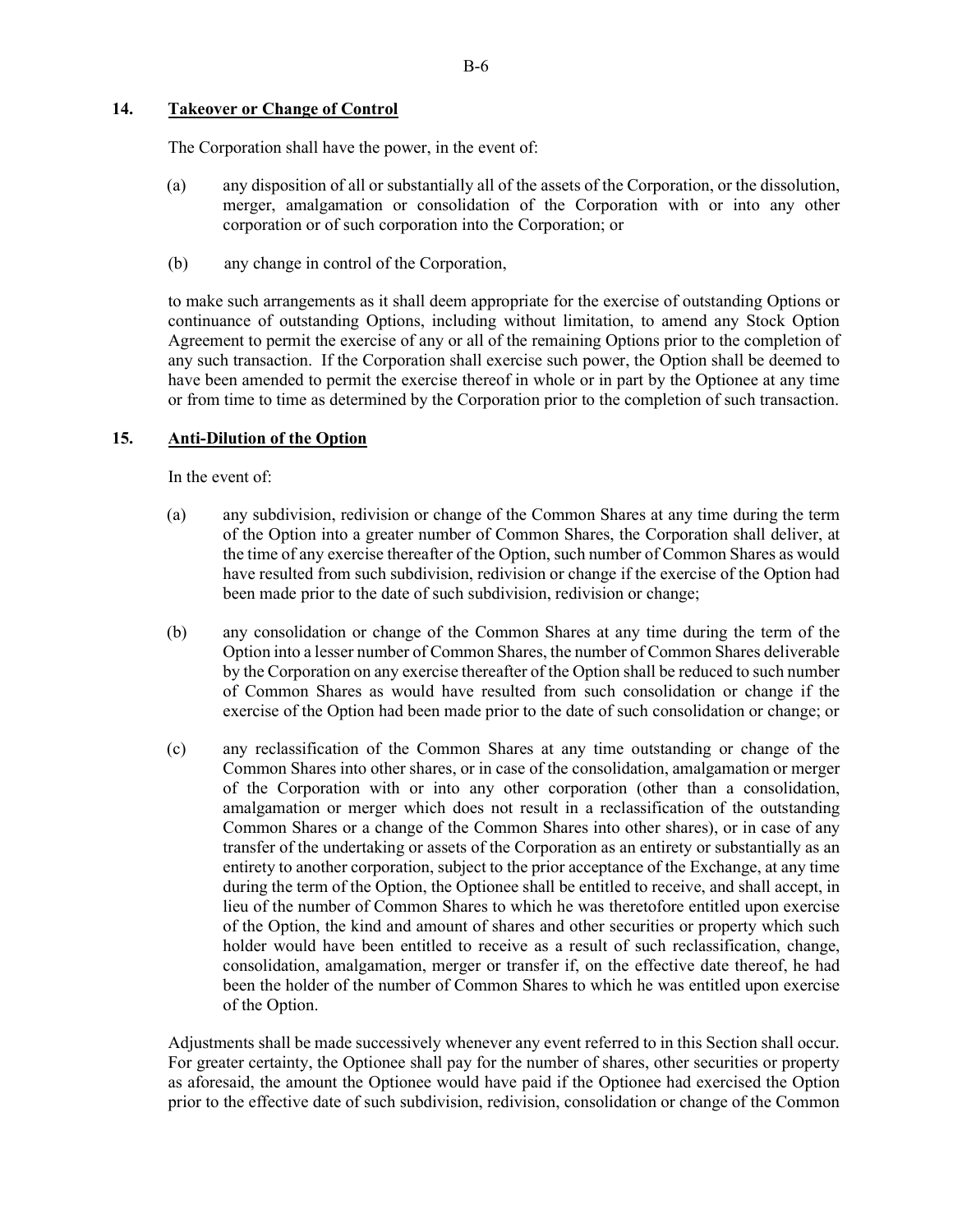Shares or such reclassification, consolidation, amalgamation, merger or transfer, as the case may be.

# 16. Costs

The Corporation shall pay all costs of administering this Plan.

# 17. Termination and Amendment

- (a) The Board of Directors may amend or terminate this Plan or any outstanding Option granted hereunder at any time without the approval of the shareholders of the Corporation or any Optionee whose Option is amended or terminated, in order to conform this Plan or such Option, as the case may be, to applicable law or regulation or the requirements of the Exchange or any relevant regulatory authority, whether or not such amendment or termination would affect any accrued rights, subject to the approval of the Exchange or such regulatory authority.
- (b) The Board of Directors may amend or terminate this Plan or any outstanding Option granted hereunder for any reason other than the reasons set forth in Section 17(a) hereof, subject to the approval of the Exchange or any relevant regulatory authority and the approval of the shareholders of the Corporation if required by the Exchange or such regulatory authority. Subject to Exchange Policies, disinterested shareholder approval will be obtained for any reduction in the exercise price of an Option, or the extension of the term of an Option, if the Optionee is an Insider of the Corporation at the time of the proposed amendment. No such amendment or termination will, without the consent of an Optionee, alter or impair any rights which have accrued to him prior to the effective date thereof.
- (c) This Plan, and any amendments thereto, shall be subject to acceptance and approval by the Exchange. Any Options granted prior to such approval and acceptance shall be conditional upon such approval and acceptance being given and no such Options may be exercised unless and until such approval and acceptance are given.

### 18. Withholding Tax

Upon exercise of an Option, the Optionee will, upon notification of the amount due and prior to or concurrently with the delivery of the certificates representing the Common Shares, pay to the Corporation amounts necessary to satisfy applicable withholding tax requirements or will otherwise make arrangements satisfactory to the Corporation for such requirements. In order to implement this provision, the Corporation or any related corporation will have the right to retain and withhold from any payment of cash or Common Shares under this Plan the amount of taxes required to be withheld or otherwise deducted and paid in respect of such exercise. At its discretion, the Corporation may require an Optionee receiving Common Shares upon the exercise of an Option to reimburse the Corporation for any such taxes required to be withheld by the Corporation and withhold any distribution to the Optionee in whole or in part until the Corporation is so reimbursed. In lieu thereof, the Corporation will have the right to withhold from any cash amount due or to become due from the Corporation to the Optionee an amount equal to such taxes. The Corporation may also retain and withhold or the Optionee may elect, subject to approval by the Corporation at its sole discretion, to have the Corporation retain and withhold a number of Common Shares having a market value not less than the amount of such taxes required to be withheld by the Corporation to reimburse the Corporation for any such taxes and cancel (in whole or in part) any such Common Shares issuable upon exercise of an Option so withheld.